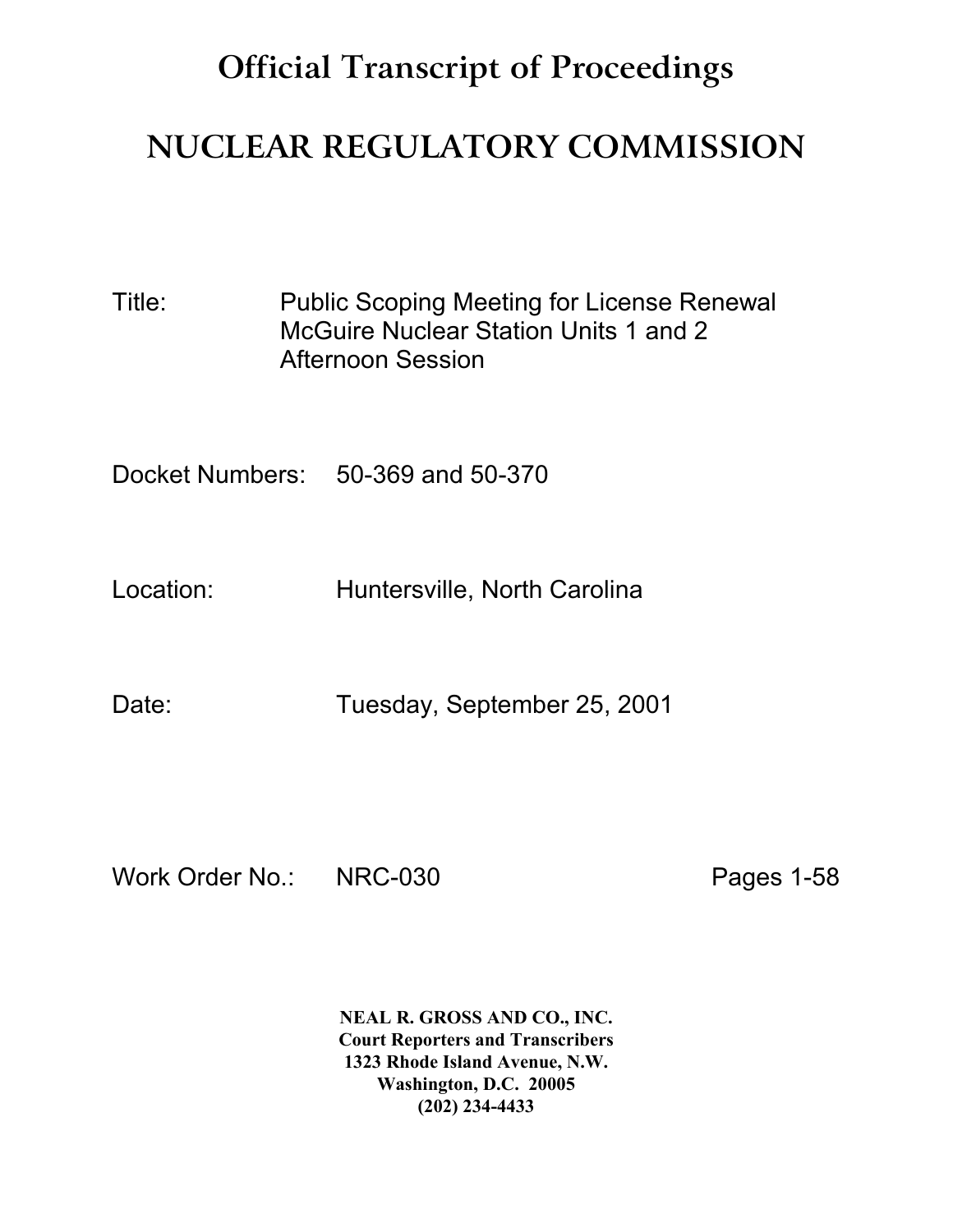|             | $\mathbf{1}$                                                                      |
|-------------|-----------------------------------------------------------------------------------|
| $\mathbf 1$ | UNITED STATES OF AMERICA                                                          |
| 2           | NUCLEAR REGULATORY COMMISSION                                                     |
| 3           | + + + + +                                                                         |
| 4           | PUBLIC SCOPING MEETING FOR LICENSE RENEWAL                                        |
| 5           | McGUIRE NUCLEAR STATION UNITS 1 & 2                                               |
| 6           | + + + + +                                                                         |
| 7           |                                                                                   |
| 8           | TUESDAY,                                                                          |
| 9           | SEPTEMBER 25, 2001                                                                |
| 10          | + + + + +                                                                         |
| 11          | HUNTERSVILLE, NORTH CAROLINA                                                      |
| 12          | $+ + + + +$                                                                       |
| 13          | The Public Scoping Meeting took place at the Central                              |
| 14          | Piedmont Community College, North Campus, 11930 Verhoeff Dr.,                     |
| 15          | Huntersville, North Carolina, at 1:30 p.m., Chip Cameron, Facilitator, presiding. |
| 16          | PRESENT:                                                                          |
| 17          | <b>CHIP CAMERON</b>                                                               |
| 18          | <b>RANI FRANOVICH</b>                                                             |
| 19          | <b>JIM WILSON</b>                                                                 |
| 20          | <b>MAYOR JAMES HARRILL</b>                                                        |
| 21          | <b>WAYNE BROOME</b>                                                               |
| 22          | <b>LARRY DICKERSON</b>                                                            |
| 23          | <b>THURMAN ROSS</b>                                                               |
| 24          | <b>BREW BARRON</b>                                                                |
| 25          |                                                                                   |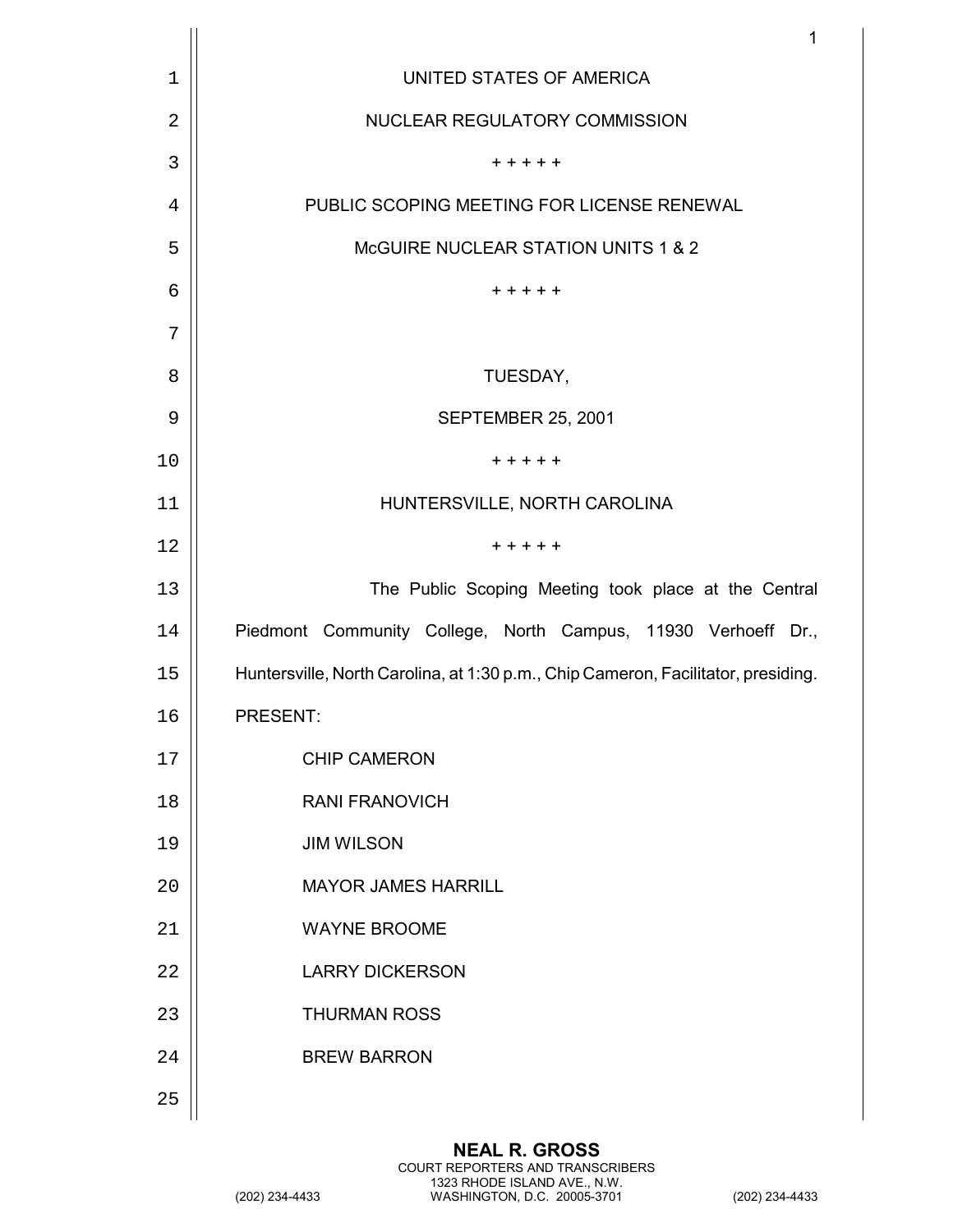|                |                             | $\overline{2}$ |
|----------------|-----------------------------|----------------|
| $\mathbf 1$    | PRESENT: (Cont.)            |                |
| $\overline{2}$ | <b>DAYNA HERRICK</b>        |                |
| $\mathbf{3}$   | MELANIE O'CONNELL-UNDERWOOD |                |
| $\overline{4}$ | <b>JOHN GIBB</b>            |                |
| 5              | ROSEMARY HUBBARD            |                |
| 6              | ALLEN HUBBARD               |                |
| 7              | <b>SCOTT HINKLE</b>         |                |
| 8              | <b>SALLY ASHWORTH</b>       |                |
| 9              | <b>CONSTANCE KOLPITCKE</b>  |                |
| 10             | <b>CATHERINE MITCHELL</b>   |                |
| 11             | <b>JOAN BODONHEIMER</b>     |                |
| 12             | <b>DON MONIAK</b>           |                |
| 13             | <b>LOU ZELLER</b>           |                |
| 14             |                             |                |
| 15             |                             |                |
| 16             |                             |                |
| $17\,$         |                             |                |
| $18$           |                             |                |
| 19             |                             |                |
| 20             |                             |                |
| 21             |                             |                |
| 22             |                             |                |
| 23             |                             |                |
| 24             |                             |                |
| 25             |                             |                |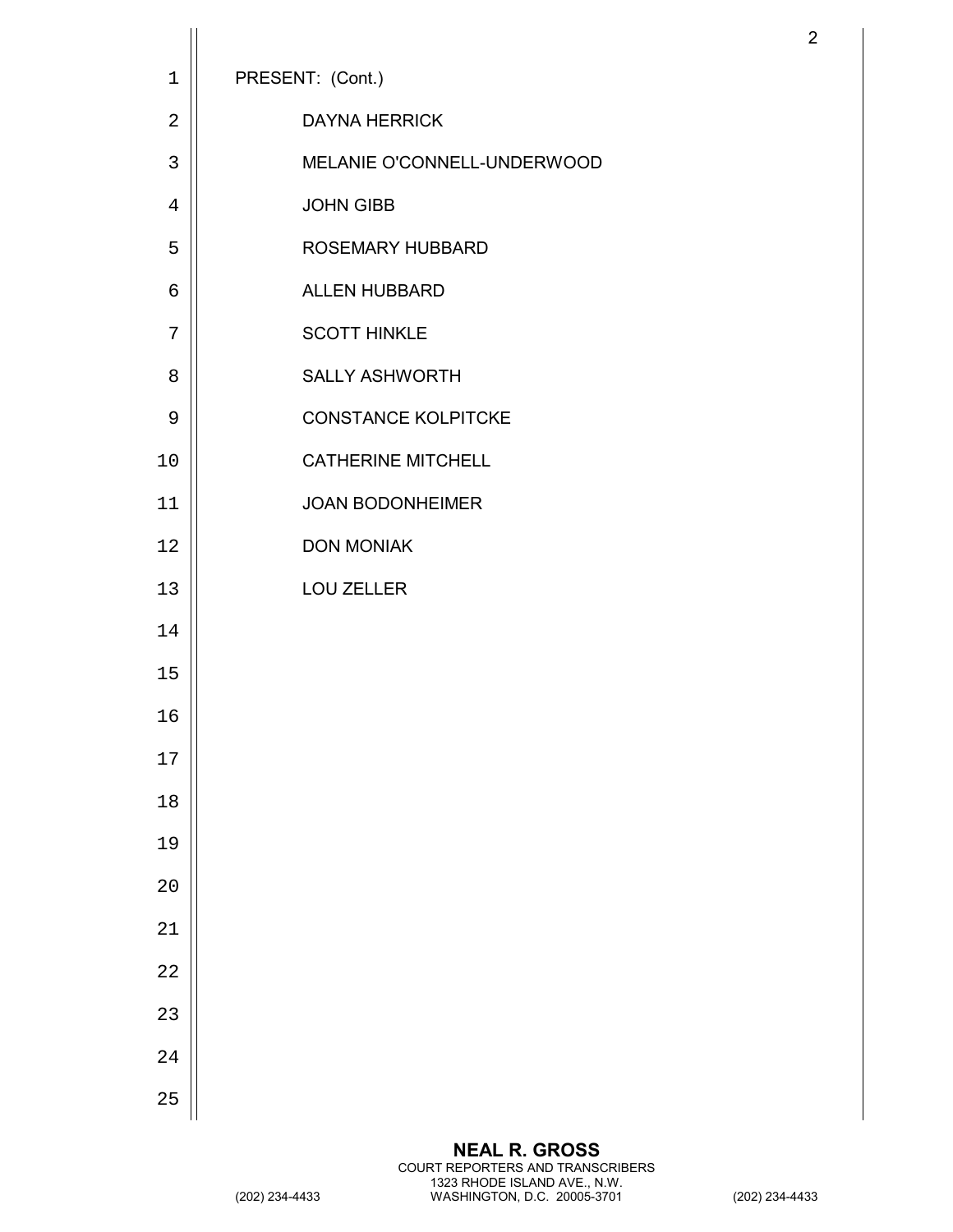|    | 3                                                                                                                                                                                                                                    |
|----|--------------------------------------------------------------------------------------------------------------------------------------------------------------------------------------------------------------------------------------|
| 1  | A-G-E-N-D-A                                                                                                                                                                                                                          |
| 2  | Opening remarks - Facilitator Chip Cameron  4                                                                                                                                                                                        |
| 3  |                                                                                                                                                                                                                                      |
| 4  |                                                                                                                                                                                                                                      |
| 5  |                                                                                                                                                                                                                                      |
| 6  |                                                                                                                                                                                                                                      |
| 7  |                                                                                                                                                                                                                                      |
| 8  |                                                                                                                                                                                                                                      |
| 9  |                                                                                                                                                                                                                                      |
| 10 |                                                                                                                                                                                                                                      |
| 11 |                                                                                                                                                                                                                                      |
| 12 |                                                                                                                                                                                                                                      |
| 13 |                                                                                                                                                                                                                                      |
| 14 |                                                                                                                                                                                                                                      |
| 15 |                                                                                                                                                                                                                                      |
| 16 | Sally Ashworth (and the contract of the contract of the contract of the contract of the contract of the contract of the contract of the contract of the contract of the contract of the contract of the contract of the contra<br>41 |
| 17 |                                                                                                                                                                                                                                      |
| 18 |                                                                                                                                                                                                                                      |
| 19 |                                                                                                                                                                                                                                      |
| 20 |                                                                                                                                                                                                                                      |
| 21 |                                                                                                                                                                                                                                      |
| 22 |                                                                                                                                                                                                                                      |
| 23 |                                                                                                                                                                                                                                      |
| 24 |                                                                                                                                                                                                                                      |
| 25 |                                                                                                                                                                                                                                      |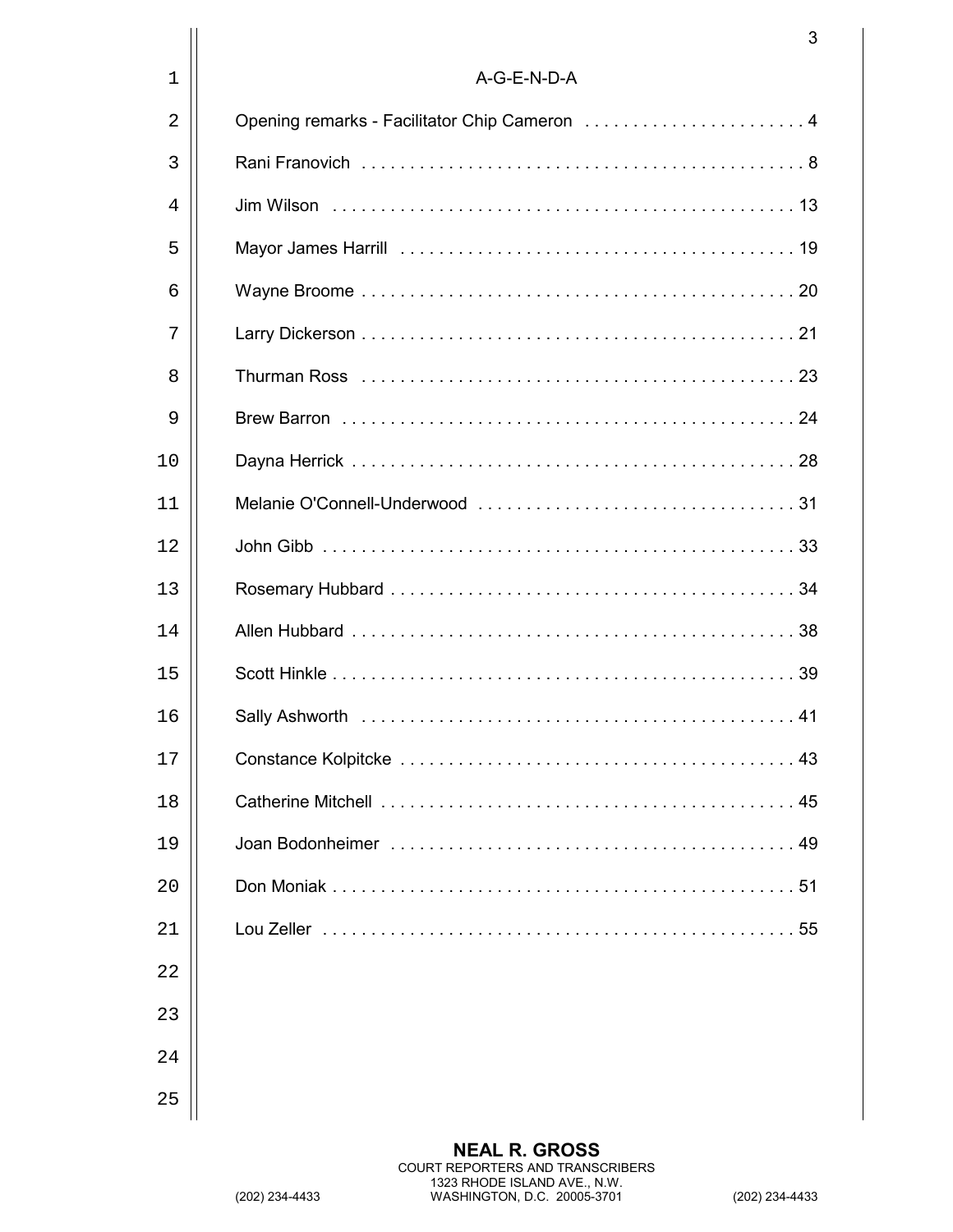|    | 4                                                                                |
|----|----------------------------------------------------------------------------------|
| 1  | P-R-O-C-E-E-D-I-N-G-S                                                            |
| 2  | (1:30 p.m.)                                                                      |
| 3  | FACILITATOR CAMERON: Good afternoon, everybody.                                  |
| 4  | Welcome to the NRC's scoping meeting on the preparation of an                    |
| 5  | Environmental Impact Statement on Duke Energy Corporation's application to       |
| 6  | renew the operating licenses for McGuire Nuclear Stations unit 1 and 2.          |
| 7  | My name is Chip Cameron, I'm the Special Counsel for Public                      |
| 8  | Liaison at the Nuclear Regulatory Commission, and it is my pleasure to serve     |
| 9  | as your facilitator for this afternoon's meeting.                                |
| 10 | What I would like to do is talk about three aspects of the                       |
| 11 | meeting itself, before we get into a discussion of the substantive issues.       |
| 12 | I would like to talk about the objectives of the meeting. I                      |
| 13 | would also like to talk about format and ground rules for the meeting. And,      |
| 14 | third, I would like to just give you an overview of the agenda for today's       |
| 15 | meeting, so that you know what to expect.                                        |
| 16 | In terms of the objectives for the meeting, the NRC wants to                     |
| 17 | explain, to all of you, what the process is for evaluating applications to renew |
| 18 | licenses for nuclear plants. And specifically to talk about the environmental    |
| 19 | review process that the NRC engages in, in evaluating these applications for     |
| 20 | license renewal.                                                                 |
| 21 | Now, the meeting is called a scoping meeting, and that is a                      |
| 22 | term that is associated with the preparation of an Environmental Impact          |
| 23 | Statement. And as you probably know the Environmental Impact Statement is        |
| 24 | a document that assists the NRC in making a decision on whether to renew the     |
| 25 | licenses for a particular nuclear power plant.                                   |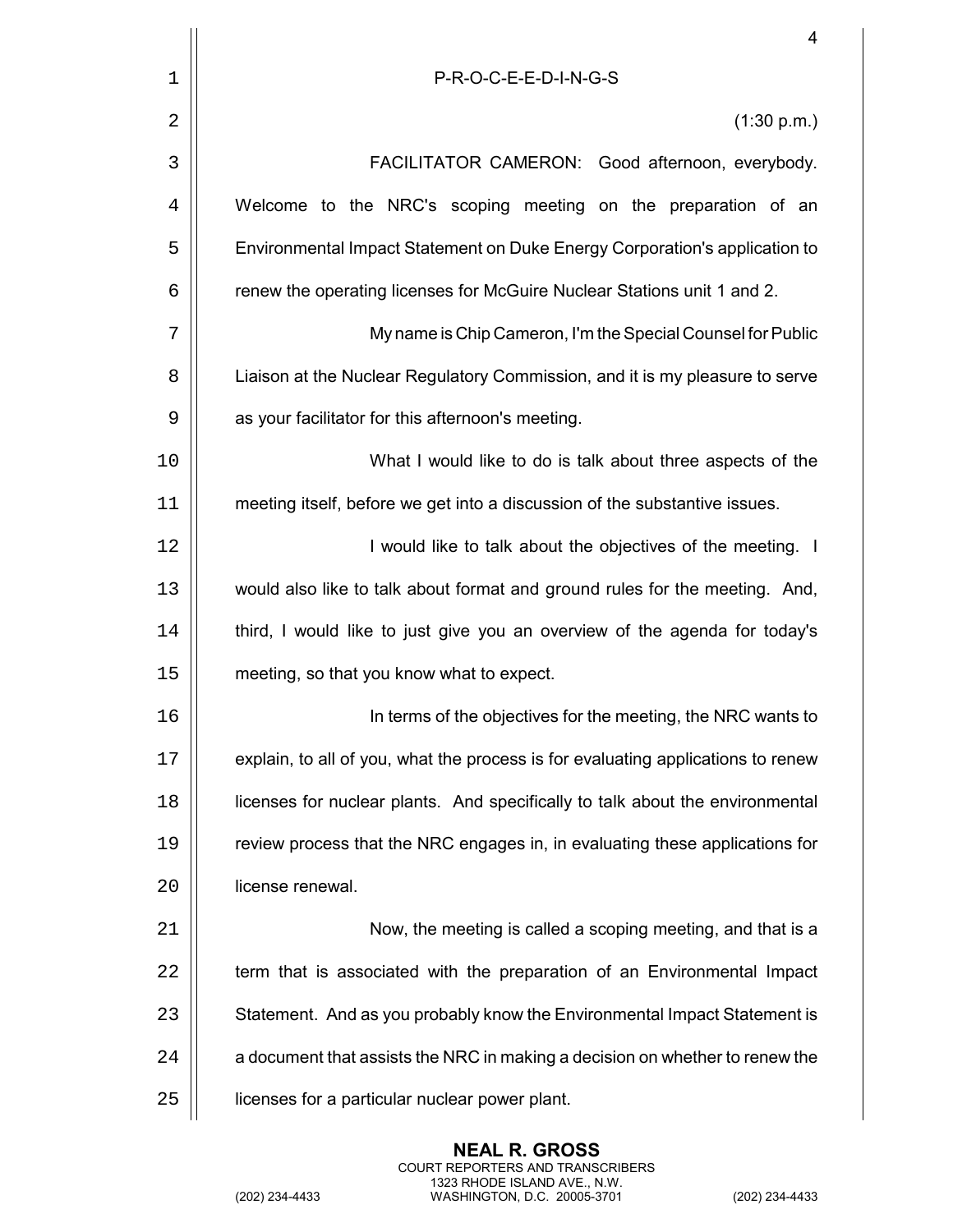|    | 5                                                                                  |
|----|------------------------------------------------------------------------------------|
| 1  | And scoping basically is a process to help the NRC to identify                     |
| 2  | the information on environmental impacts, on alternatives that should be           |
| 3  | considered in preparing the Environmental Impact Statement.                        |
| 4  | And that brings me to the second objective. Today the NRC                          |
| 5  | is here to listen to your comments on potential environmental impacts and          |
| 6  | alternatives. And they will use those comments to help set the scope for the       |
| 7  | Environmental Impact Statement.                                                    |
| 8  | The NRC is also accepting written comments on these                                |
| 9  | scoping issues, and you will hear more about that later. But we are here,          |
| 10 | today, to talk to you in person. And there may be some information, either from    |
| 11 | the NRC, or from others in the community, in the audience, that will help you      |
| 12 | to prepare written statements, if you decide to file those written statements with |
| 13 | the NRC.                                                                           |
| 14 | But I would just emphasize that the comments made here                             |
| 15 | today have the same weight as the written comments that the NRC will receive.      |
| 16 | Our format tonight is basically we are going to have two parts                     |
| 17 | to the meeting. The first part is going to consist of two brief NRC presentations  |
| 18 | to give you some background on license renewal.                                    |
| 19 | And after each of those presentations we will go on to you for                     |
| 20 | any clarifying questions that you may have, to make sure that you understand       |
| 21 | the process before we go on.                                                       |
| 22 | The second part of the meeting is to give those of you who                         |
| 23 | want to make a more formal statement on potential impacts, potential               |
| 24 | alternatives. That second part of the meeting will give all of you an opportunity  |
| 25 | to do that.                                                                        |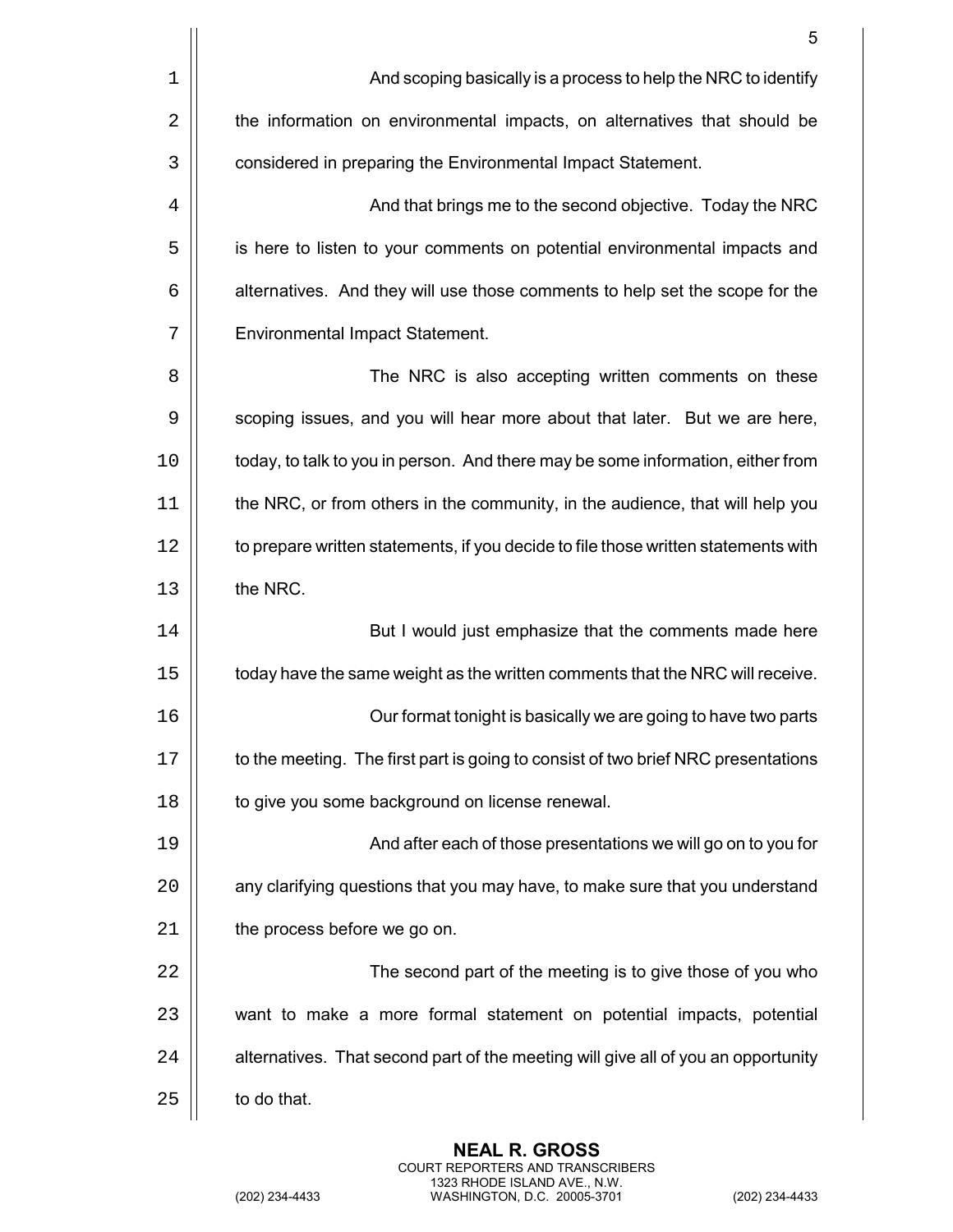|    | 6                                                                                  |
|----|------------------------------------------------------------------------------------|
| 1  | And there are some sign-up cards out front. I think people                         |
| 2  | have been signing up to speak. We may not take you in the order you signed         |
| 3  | up, but please be assured that we will get to you before the meeting is over       |
| 4  | today.                                                                             |
| 5  | And that leads me to ground rules. Very simple, I just want                        |
| 6  | to make sure that everybody has an opportunity to speak today. And I would         |
| 7  | ask you to try to be as concise as possible, and I'm also asking all of you to     |
| 8  | follow a five minute guideline.                                                    |
| 9  | So if you could wrap up at five minutes, then we will go on to                     |
| 10 | the next person. We are taking a transcript of the meeting today, and that will    |
| 11 | be available from the NRC.                                                         |
| 12 | You can either -- I can bring this talking stick out to you, and                   |
| 13 | you can speak from your seat, or you might want to come up to the podium           |
| 14 | mike to do your formal statements.                                                 |
| 15 | But if you have a question I will bring this out to you. Just tell                 |
| 16 | us your name, and your affiliation if appropriate, we will have that on the record |
| 17 | And I would ask that only one person at a time speak, not                          |
| 18 | only so that we can get a clear transcript for the meeting, but also so that we    |
| 19 | can give our full attention to whomever has the floor at the time.                 |
| 20 | In terms of the agenda, we are going to have two NRC                               |
| 21 | presentations, as I said. The first one is going to be by Rani Franovich. She      |
| 22 | is going to give us the overall context for NRC license renewal.                   |
| 23 | And then we are going to go to Jim Wilson, who is going to                         |
| 24 | talk about the environmental review process for license renewal. And after         |
| 25 | each of those we will go for questions and answers.                                |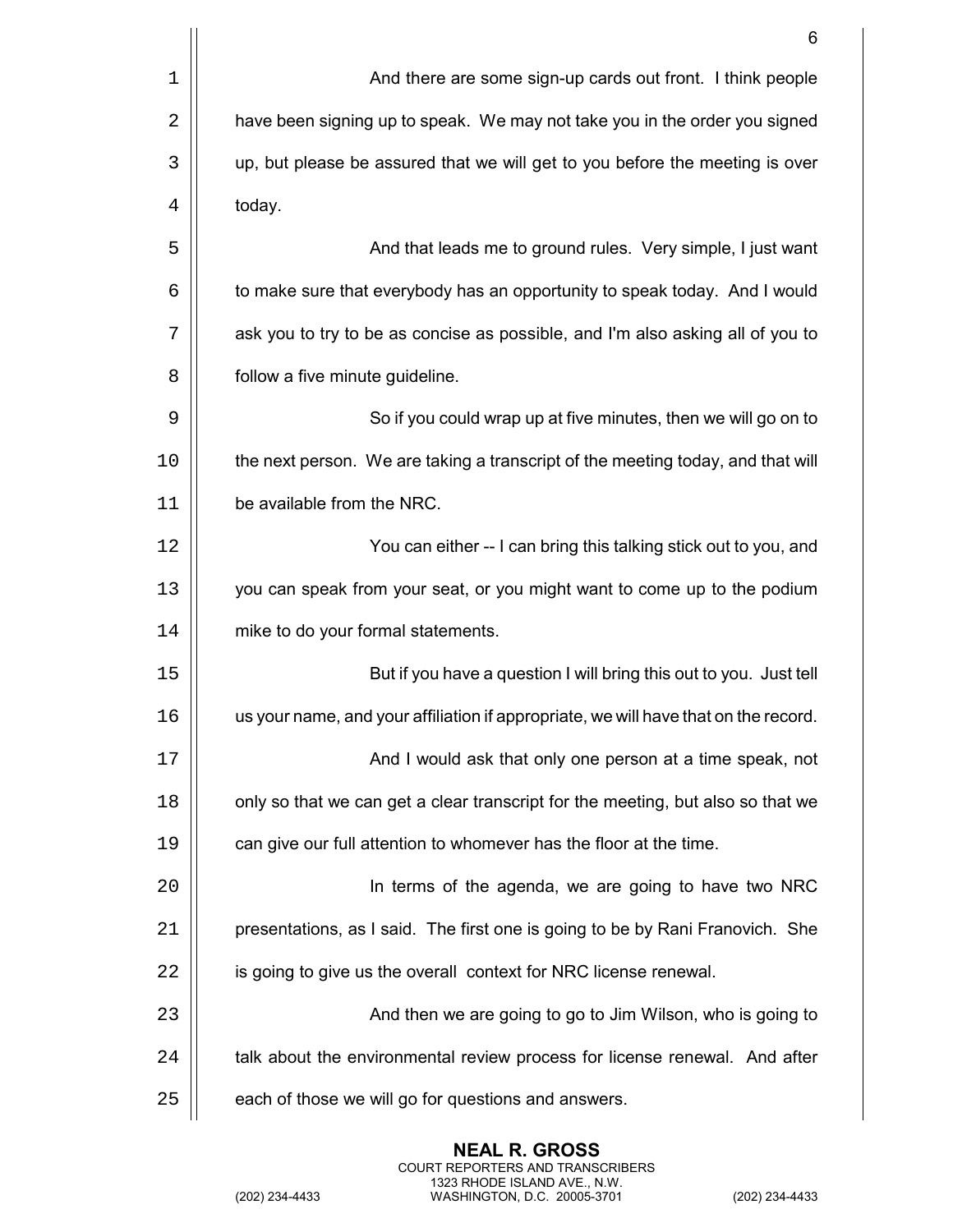|       | $\overline{7}$                                                                   |
|-------|----------------------------------------------------------------------------------|
| $1\,$ | And I should tell you a little bit about both Rani and Jim,                      |
| 2     | before we get started. Rani Franovich is right down here, and she is the project |
| 3     | manager for the safety issues on the McGuire license renewal application. And    |
| 4     | Rani has a background in human factors engineering, a bachelor's in              |
| 5     | psychology, and a master's in industrial and systems engineering.                |
| 6     | She is with the license renewal and standardization branch,                      |
| 7     | which is within NRC's Office of Nuclear Reactor Regulation. She was the NRC      |
| 8     | resident inspector at Catawba for six years, and she has been with the Agency    |
| 9     | for approximately 10 years, and she will be coming up in a minute to talk about  |
| 10    | the safety aspects, and also how the environmental aspects are factored into     |
| 11    | the NRC's decision, along with any inspection findings.                          |
| 12    | Then we are going to go to Mr. Jim Wilson, who is right here.                    |
| 13    | He is the environmental project manager for the McGuire license renewal          |
| 14    | applications, and he is going to talk specifically to the environmental issues,  |
| 15    | and the environmental process.                                                   |
| 16    | Jim is also from the Office of Nuclear Reactor Regulation at                     |
| 17    | the NRC, and he is in a different branch, the branch that does all of the        |
| 18    | environmental reviews on license renewal. And that branch is the Risk-           |
| 19    | Informed Initiatives, Environmental, Decommissioning and Rulemaking Branch.      |
| 20    | Jim has a bachelor's degree in biology, and a master's in                        |
| 21    | zoology, and has been with the Agency for more than 25 years.                    |
| 22    | I would just thank all of you for being here and taking the time                 |
| 23    | to share your comments, and to listen to the NRC today. The NRC has an           |
| 24    | important decision to make in terms of evaluating these license renewal          |
| 25    | applications.                                                                    |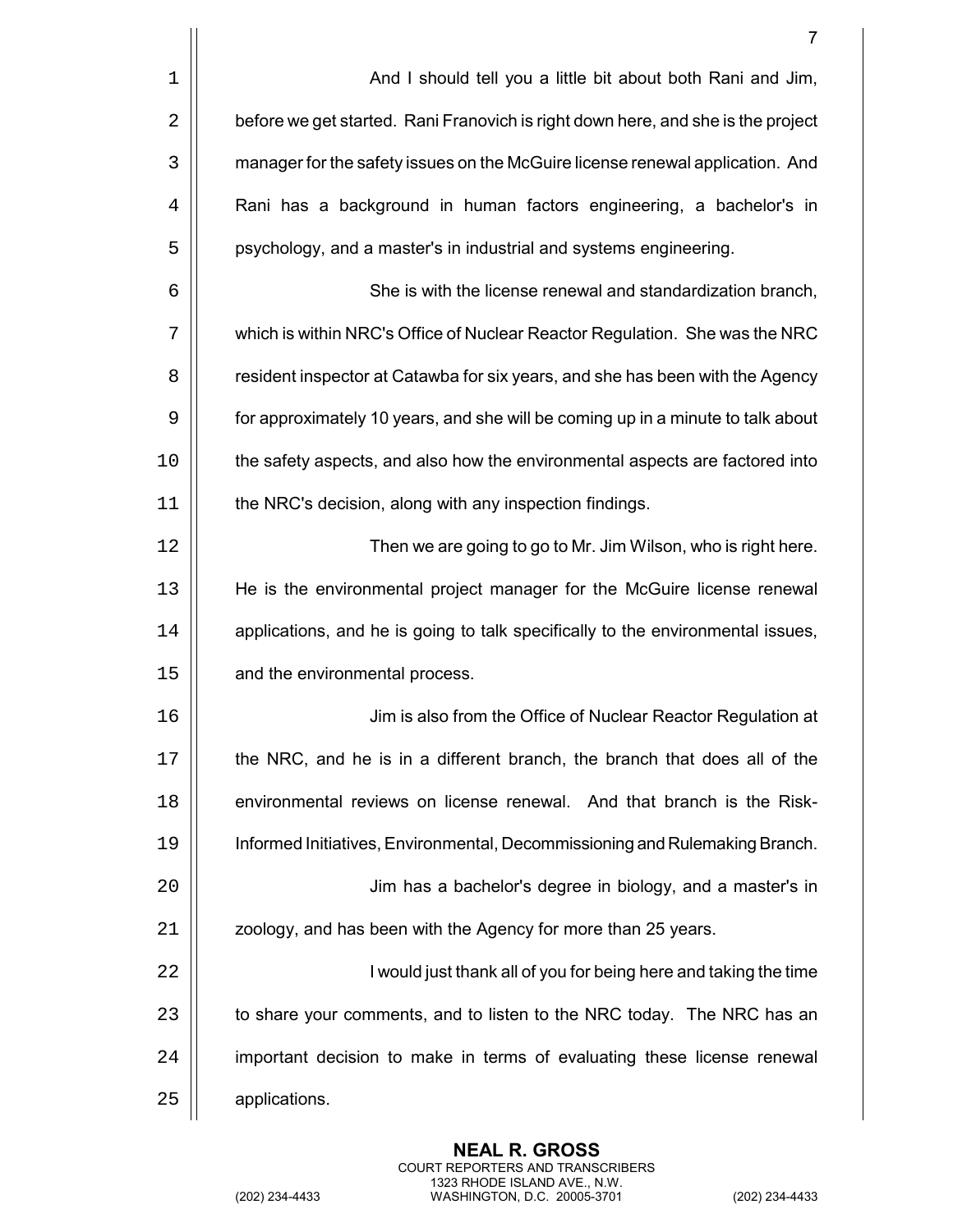|    | 8                                                                                 |
|----|-----------------------------------------------------------------------------------|
| 1  | And any information that you provide to the NRC today will                        |
| 2  | be helpful to the NRC in making that decision. One final comment. There is        |
| 3  | something called a feedback form. I always have trouble with that term. But       |
| 4  | basically it is to get any views that you have on how effective this meeting was, |
| 5  | or is there any way that we could improve these meetings.                         |
| 6  | Those forms are back on the registration desks. So if you                         |
| 7  | wouldn't mind filling one out and giving us your perspective, we would            |
| 8  | appreciate that.                                                                  |
| 9  | And with that I think I'm going to go to Rani.<br>I'm                             |
| 10 | technologically challenged, so I'm going to let someone else do that. I think we  |
| 11 | have been through purpose and, Rani, why don't you just take it away?             |
| 12 | MS. FRANOVICH: Can everybody hear me? Okay.                                       |
| 13 | As Chip indicated I'm Rani Franovich, I'm the project                             |
| 14 | manager for the safety review of the application for the Catawba and the          |
| 15 | McGuire license renewal. And just to make it clear, the current operating         |
| 16 | licenses for the McGuire Units 1 and 2 are due to expire in 2021 and 2023,        |
| 17 | respectively.                                                                     |
| 18 | The application for renewal, essentially, requests an                             |
| 19 | extension in the operating life of the plant, for up to an additional 20 years.   |
| 20 | Before I get started on this slide I just want to take a few                      |
| 21 | minutes to describe for you all what the NRC is, and what we do. The NRC is       |
| 22 | authorized by the Atomic Energy Act of 1954 to regulate the civilian use of       |
| 23 | nuclear materials.                                                                |
|    |                                                                                   |
|    |                                                                                   |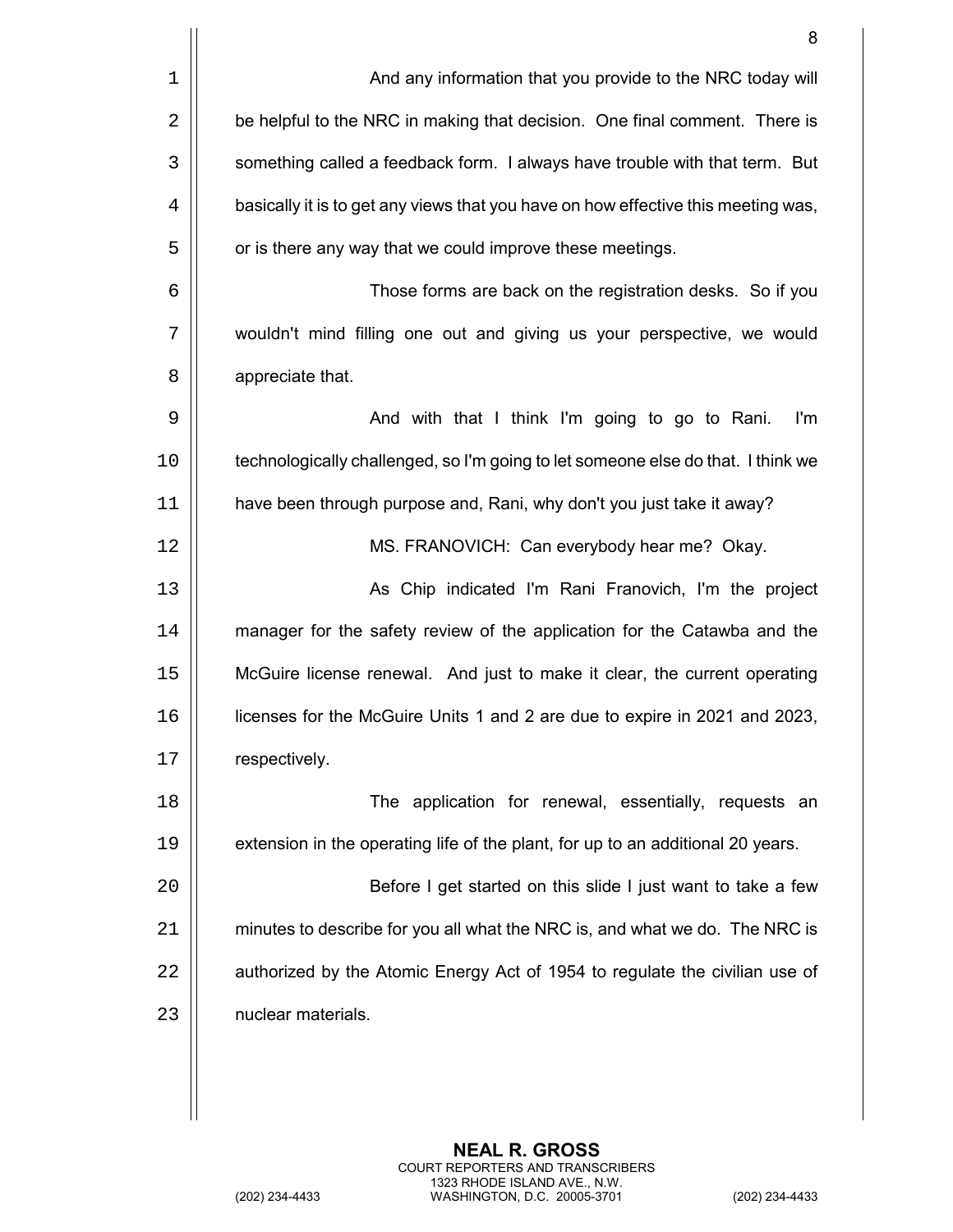|    | 9                                                                               |
|----|---------------------------------------------------------------------------------|
| 1  | Our mission is to ensure adequate protection of public health                   |
| 2  | and safety, to protect the environment, and also to provide for the common      |
| 3  | defense and security.                                                           |
| 4  | The regulations that the NRC enforces are contained in Title                    |
| 5  | 10 of the Code of Federal Regulations, which is commonly referred to as         |
| 6  | 10 CFR. The Atomic Energy Act provides for a 40-year license term for power     |
| 7  | reactors, but it also allows for renewal.                                       |
| 8  | The 40-year operating term is based more on economic                            |
| 9  | considerations and antitrust factors, than safety limitations of the plants. We |
| 10 | have, through operating experience, found that major components, some major     |
| 11 | components that were originally expected to last for 40 years may not,          |
| 12 | realistically, last for that long.                                              |
| 13 | An example of that is steam generators. And a lot of plants                     |
| 14 | across the country have replaced their steam generators for that reason. So     |
| 15 | we find that because some components and structures can be replaced, or         |
| 16 | reconditioned, plant life is really determined primarily based on economic      |
| 17 | considerations.                                                                 |
| 18 | Applications for renewal are submitted years in advance for                     |
| 19 | several reasons. One is if a nuclear power plant's generating capacity is       |
| 20 | replaced, it can take up to ten years to plan and construct a new generating    |
| 21 | capacity plant.                                                                 |
| 22 | Also plans to replace or recondition major components are                       |
| 23 | early considerations for license renewal. So now onto the license renewal       |
| 24 | process. It is defined in 10 CFR Part 54. Part 54 defines the regulatory        |
| 25 | process for license renewal, and it also incorporates 10 CFR Part 51, which     |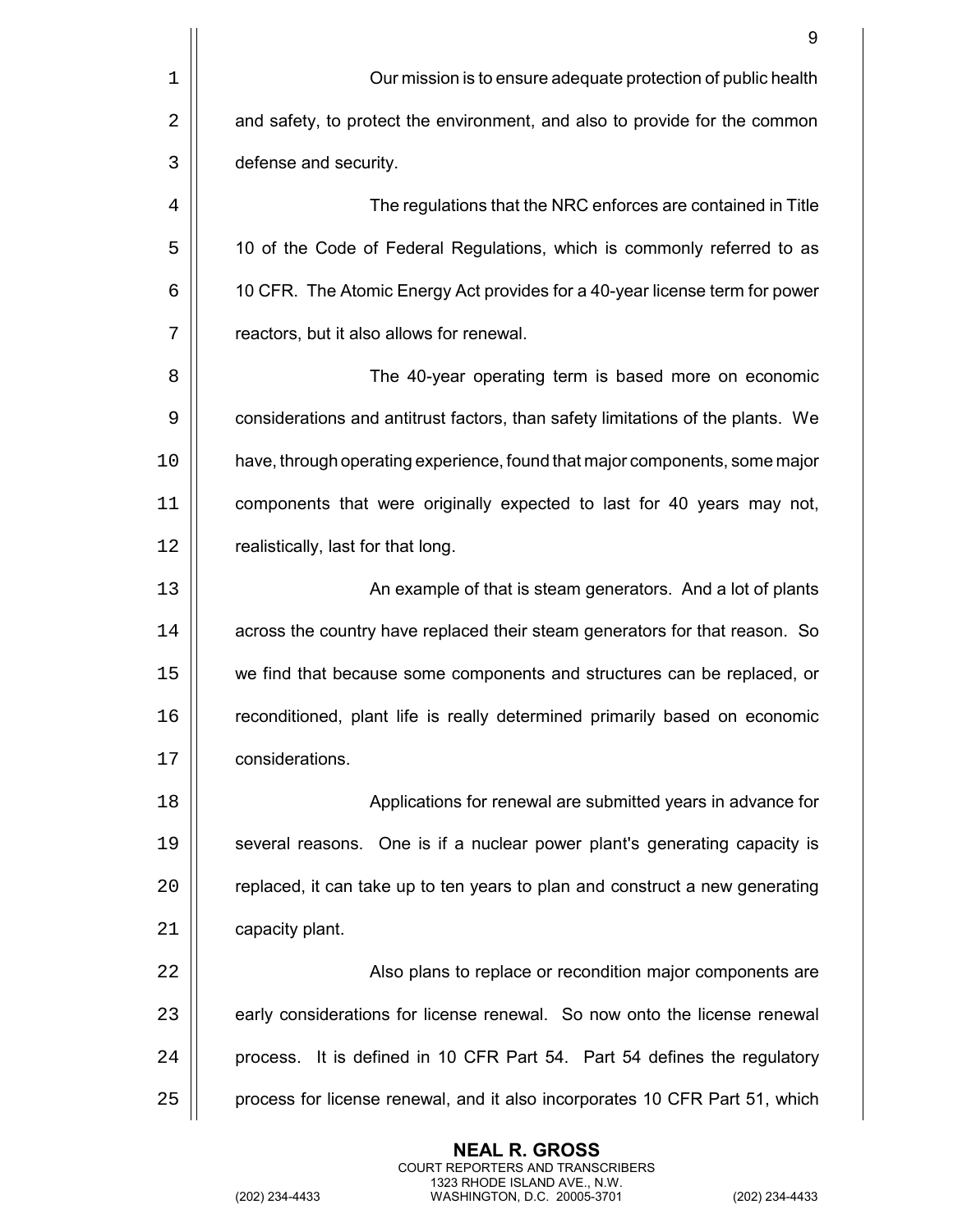|    | 10                                                                                  |
|----|-------------------------------------------------------------------------------------|
| 1  | provides for the Environmental Impact Statement that is prepared in support of      |
| 2  | the license renewal determination.                                                  |
| 3  | The license renewal process defined in 10 CFR Part 54 is                            |
| 4  | similar to the original licensing process in that it involves a safety review, and  |
| 5  | an environmental review, plant inspections, and a review by the Advisory            |
| 6  | Committee on Reactor Safeguards, the ACRS.                                          |
| 7  | The ACRS is a consultant body to the Commission, so they                            |
| 8  | review the staff's findings on the license renewal application, and we factor their |
| 9  | input into the process for issuing a renewed license.                               |
| 10 | This next slide illustrates how the safety review and the                           |
| 11 | environmental review are done. Chip has disappeared with the other mike, so         |
| 12 | -- where is the other mike?                                                         |
| 13 | Oh, well, I will just stand here and point to the slide. The                        |
| 14 | safety review process is illustrated in the upper left portion of the slide. And    |
| 15 | that involves on-site inspection activities, which is done at the plant, by a       |
| 16 | Region 2 inspection team.                                                           |
| 17 | The safety review process involves the on-site inspection                           |
| 18 | activities as well as the safety review process the staff does in our headquarters  |
| 19 | office in Rockville, Maryland.                                                      |
| 20 | The document that contains the findings and conclusions of                          |
| 21 | the inspection activities is the inspection report. And those inspections are two   |
| 22 | to three, and the findings, I think, are documented in two to three reports, one    |
| 23 | for each inspection.                                                                |
| 24 | The safety review process, the staff's evaluation and findings                      |
| 25 | are documented in the safety evaluation report, which is right here. The safety     |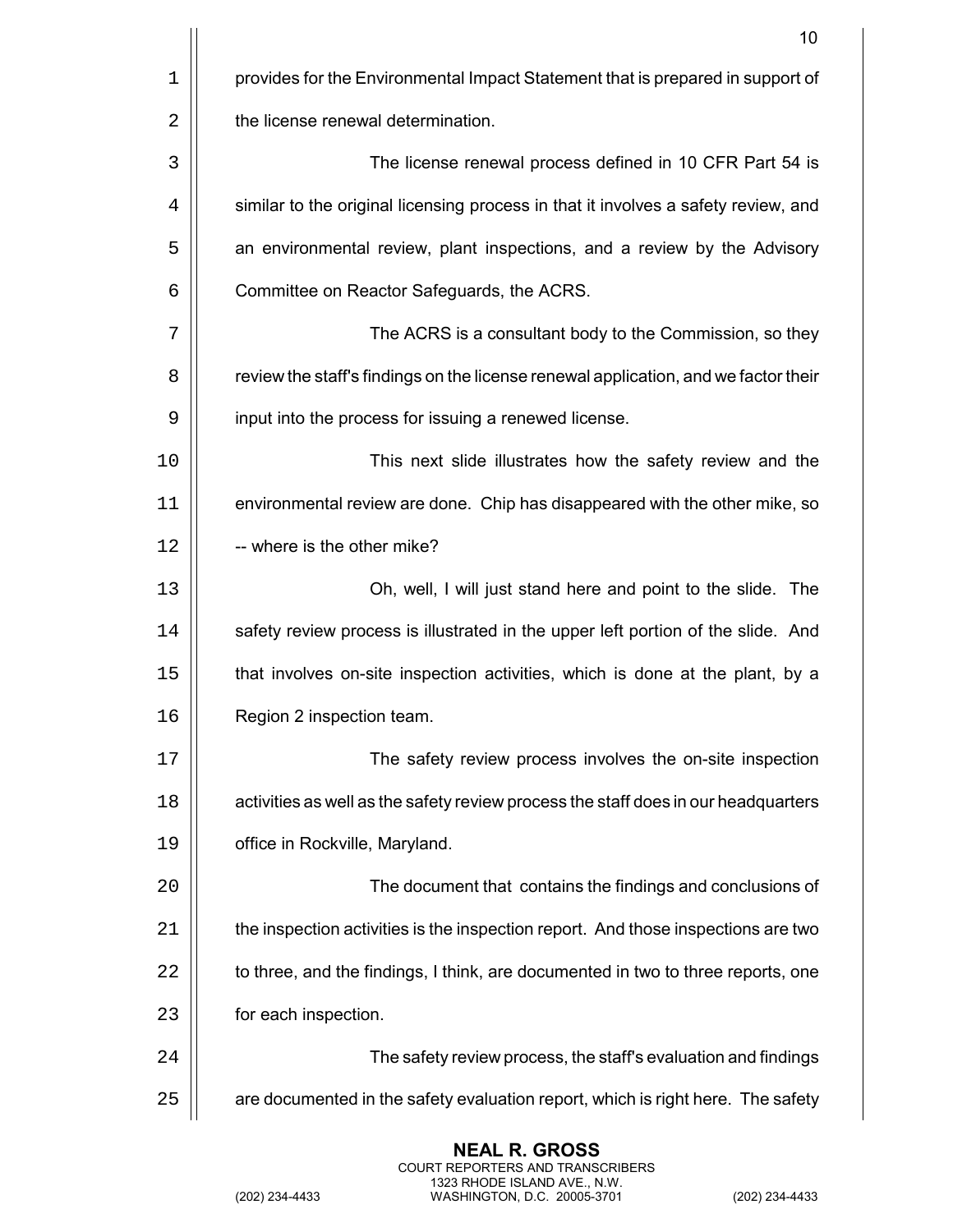|             | 11                                                                                |
|-------------|-----------------------------------------------------------------------------------|
| $\mathbf 1$ | evaluation report is reviewed by the ACRS, that is that consultant and advisory   |
| 2           | committee. And they generate an ACRS report.                                      |
| 3           | The inspection report and the ACRS report factor into the                         |
| 4           | Agency's decision on the application. In addition the safety evaluation report    |
| 5           | also is factored in. If Hearings are applicable, if someone has a contention, and |
| 6           | they meet several criteria for bringing their contention into the process, then   |
| 7           | hearings will also factor into the Agency's decision.                             |
| 8           | And then at the very bottom of the slide you see the parallel                     |
| 9           | process for the environmental review, which involves scoping activities, the      |
| 10          | generation of a draft supplement to the generic Environmental Impact              |
| 11          | Statement, comments on that draft, and then finally the final supplement to the   |
| 12          | generic Environmental Impact Statement.                                           |
| 13          | I'm going to talk a little bit about the safety review process.                   |
| 14          | The scope of the renewal safety review process is an evaluation of the            |
| 15          | effectiveness of existing or proposed inspection and maintenance activities to    |
| 16          | manage aging effects applicable to a defined scope of passive structures and      |
| 17          | components.                                                                       |
| 18          | 10 CFR 54, the license renewal rule, requires that renewal of                     |
| 19          | an application also evaluate things that are called time limited aging analysis.  |
| 20          | Those are original design analysis that include a specific assumption about       |
| 21          | plant life, or component life, usually 40 years.                                  |
| 22          | In its application for renewal, an applicant must perform a re-                   |
| 23          | analysis of those assumptions, and describe the implications for the              |
| 24          | components and structures that they were originally provided for.                 |
|             |                                                                                   |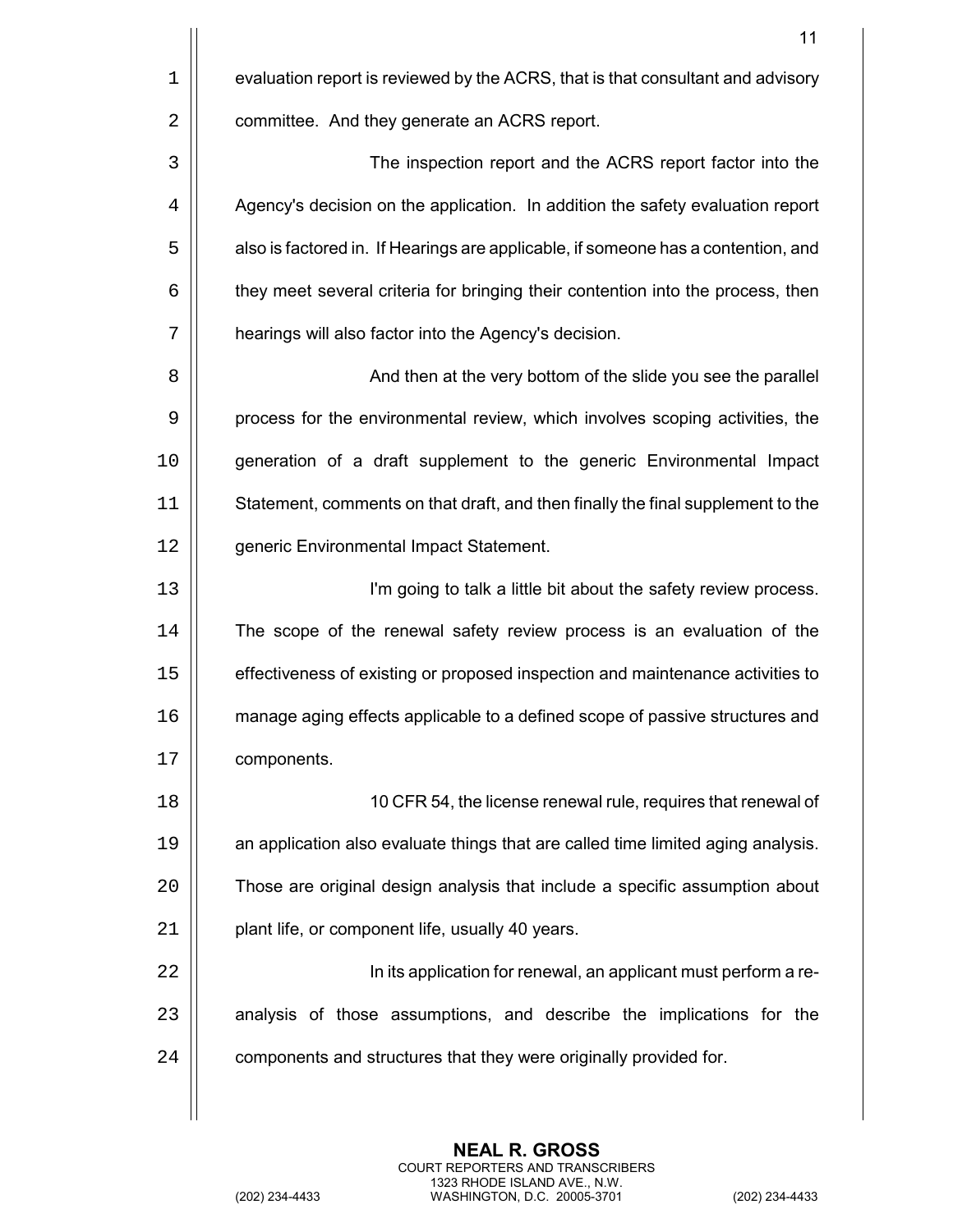|    | 12                                                                               |
|----|----------------------------------------------------------------------------------|
| 1  | Current regulations are adequate for addressing active                           |
| 2  | components because those active components are continuously challenged to        |
| 3  | reveal degradation or failures. So we have current regulations, quality          |
| 4  | assurance program, and corrective actions that ensure that those failures are    |
| 5  | addressed now, as they occur.                                                    |
| 6  | Current regulations also exist to address other aspects of the                   |
| 7  | existing license. For example emergency plans, and security plans. Those         |
| 8  | current regulations will also apply in the extended period of operation.         |
| 9  | Last month the NRC issued a notice to announce its                               |
| 10 | acceptance of Duke Energy's license renewal application for McGuire and          |
| 11 | Catawba, as well as the opportunity for public participation in the license      |
| 12 | renewal process.                                                                 |
| 13 | The NRC has received petitions to intervene from two groups.                     |
| 14 | One is the Nuclear Information and Resource Service, and the other is the Blue   |
| 15 | Ridge Environmental Defense League. If granted the Petitions to Intervene will   |
| 16 | involve hearings, as illustrated in this slide                                   |
| 17 | So this concludes my brief overview of the safety review                         |
| 18 | process. At this time I would like to see if there might be any questions that I |
| 19 | can address from the members of the public.                                      |
| 20 | FACILITATOR CAMERON: Any questions for Rani, clarifying                          |
| 21 | questions about the overall license renewal process?                             |
| 22 | (No response.)                                                                   |
| 23 | FACILITATOR CAMERON: Okay, let's go to Jim Wilson.                               |
| 24 | Thank you very much, Rani.                                                       |
|    |                                                                                  |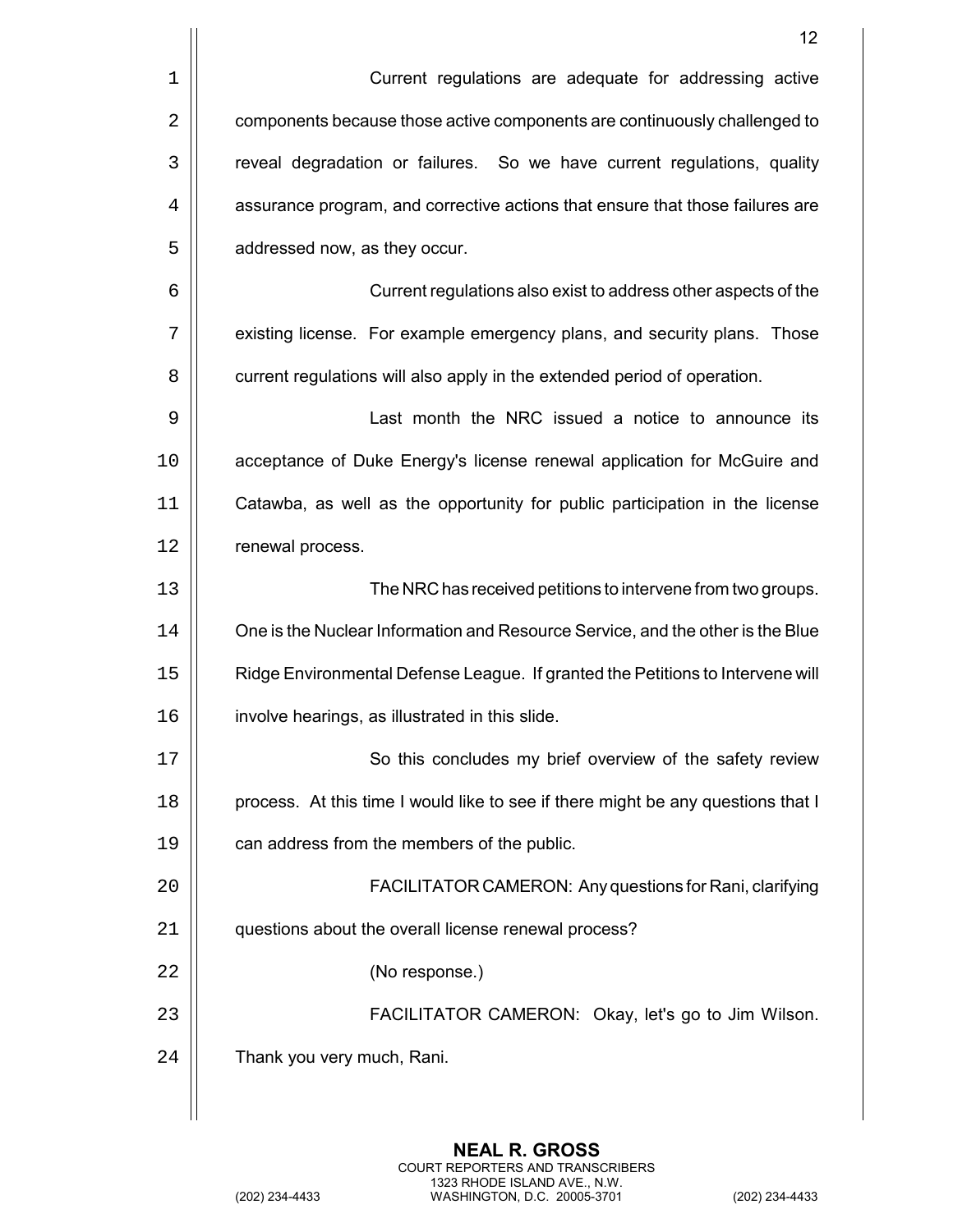|             | 13                                                                               |
|-------------|----------------------------------------------------------------------------------|
| $\mathbf 1$ | MS. FRANOVICH: Sure. And also I will be available after our                      |
| 2           | presentations if anybody has any questions that they can think of, just come     |
| 3           | and get me. Thank you.                                                           |
| 4           | MR. WILSON: My name is Jim Wilson, I'm the environmental                         |
| 5           | project manager for the NRC's review of the application by Duke Energy for       |
| 6           | license renewal at McGuire.                                                      |
| 7           | I'm responsible for coordinating the efforts of NRC staff, and                   |
| 8           | our contractors from the National Laboratories to conduct and document an        |
| 9           | environmental review, and produce an Environmental Impact Statement.             |
| 10          | NEPA, the National Environmental Policy Act, was enacted                         |
| 11          | in 1969. It requires all federal agencies to use a systematic approach to        |
| 12          | consider environmental impacts during certain decision making proceedings        |
| 13          | regarding major federal actions.                                                 |
| 14          | NEPA requires that we examine environmental impacts of the                       |
| 15          | proposed action, and consider mitigation measures when the impacts are           |
| 16          | severe. It requires that we consider alternatives to the proposed action, and    |
| 17          | examine impacts of the alternatives.                                             |
| 18          | Finally NEPA requires that we disclose all of this information,                  |
| 19          | and we invite public participation to evaluate it.                               |
| 20          | The NRC has determined that it will prepare an Environmental                     |
| 21          | Impact Statement associated with renewal of operating licenses for an            |
| 22          | additional 20-year period. Therefore, following the process required by NEPA,    |
| 23          | we will prepare an Environmental Impact Statement; we will issue it in draft for |
| 24          | public comment; and we will look at the environmental impacts associated with    |
| 25          | McGuire operating for an additional 20 years.                                    |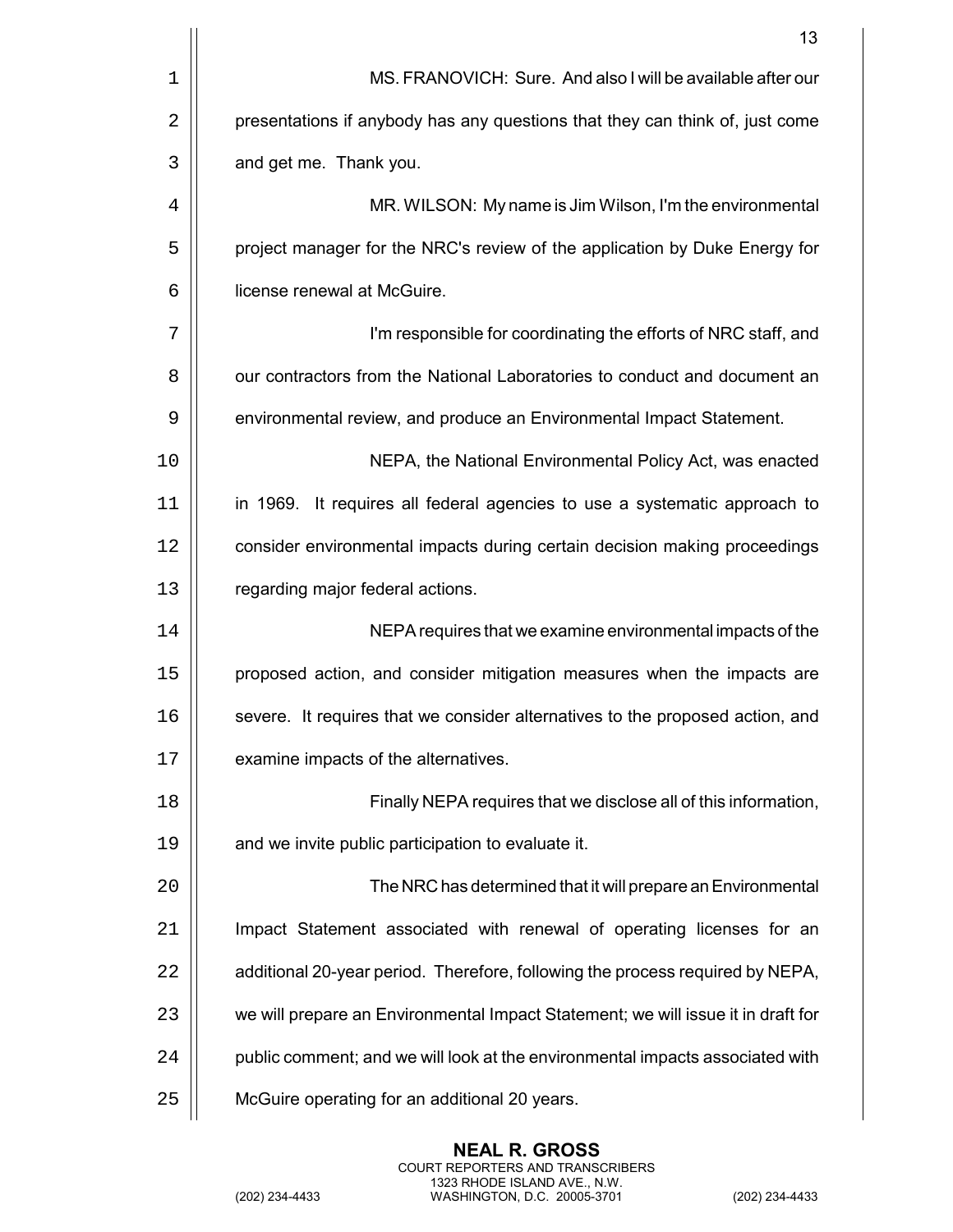|    | 14                                                                             |
|----|--------------------------------------------------------------------------------|
| 1  | As noted in our Federal Register notice last month, we are                     |
| 2  | conducting scoping to collect comments on what we should include in our        |
| 3  | Environmental Impact Statement, and this meeting today is part of that scoping |
| 4  | process.                                                                       |
| 5  | This slide describes the objectives of our environmental                       |
| 6  | review. Simply put, we are trying to determine whether the renewal of the      |
| 7  | McGuire licenses is acceptable from an environmental standpoint, if license    |
| 8  | renewal is a viable option, or not.                                            |
| 9  | Whether or not Duke choses to exercise that option, whether                    |
| 10 | or not they actually operate the McGuire plants is a decision that will be     |
| 11 | determined by others, such as Duke Energy and state regulatory agencies, and   |
| 12 | will depend in large measure on the outcome of the safety review.              |
| 13 | This slide shows in a little more detail the environmental                     |
| 14 | review process associated with a license renewal for McGuire. We received      |
| 15 | the application in June for license renewal, we issued a notice of intent in   |
| 16 | August, and informed the public that we are going to prepare an Environmental  |
| 17 | Impact Statement and conduct scoping. We announced this meeting.               |
| 18 | And during this scoping process we are going to be collecting                  |
| 19 | comments from the public at the meeting this afternoon, and another one this   |
| 20 | evening. And these comments will help us determine what the scope and the      |
| 21 | environmental issues that we should include in our Environmental Impact        |
| 22 | Statement.                                                                     |
| 23 | Earlier this week we went to the McGuire site with a combined                  |
| 24 | team of NRC staff and personnel from the National Laboratories with            |
|    |                                                                                |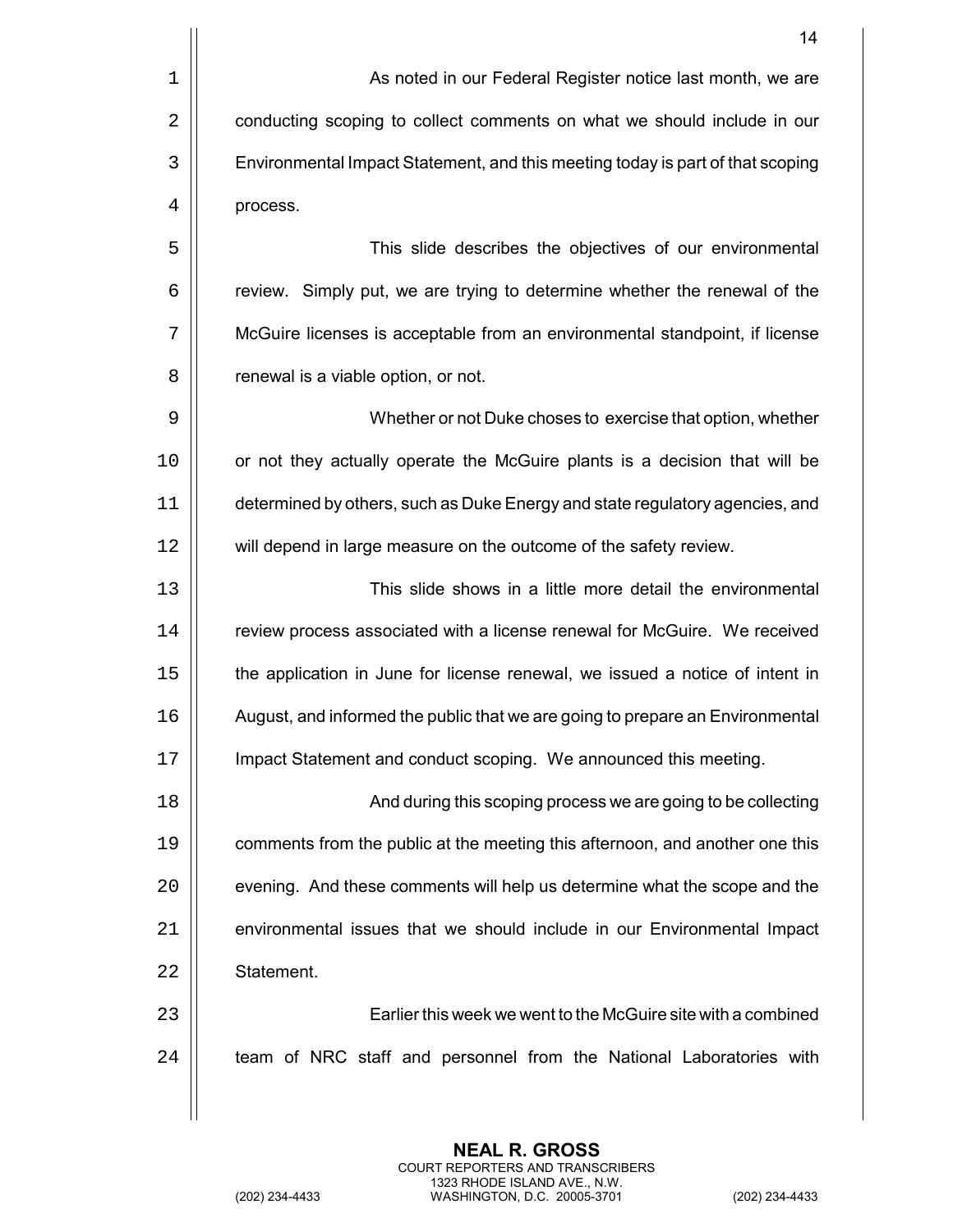|    | 15                                                                                 |
|----|------------------------------------------------------------------------------------|
| 1  | backgrounds in the specific technical and scientific disciplines that are required |
| 2  | to perform this environmental review.                                              |
| 3  | We familiarized ourselves with the site, and we met with staff                     |
| 4  | from Duke Energy to discuss the information they had submitted in their            |
| 5  | environmental report. We audited material that was available at the site, and      |
| 6  | we met with federal, state, and local agencies, and with local service agencies    |
| 7  | in this area, to collect information that we would need to conduct our             |
| 8  | environmental review.                                                              |
| 9  | At the close of the scoping comment period, which is October                       |
| 10 | 21st, we will gather up all the comments that we've gathered at this meeting       |
| 11 | along with any written comments, and we will consider the comments that we         |
| 12 | received from the public, and from state and federal agencies. Typically, many     |
| 13 | of these comments contribute materially to our Environmental Impact                |
| 14 | Statement, when we produce it.                                                     |
| 15 | We expect to issue the Draft Supplemental Environmental                            |
| 16 | Impact Statement for public comment. This will be Supplement 8 to the              |
| 17 | Generic Environmental Impact Statement, and we are going to be relying on          |
| 18 | the conclusions that are in the Generic Environmental Impact Statement for a       |
| 19 | portion of our findings.                                                           |
| 20 | The report will be issued as a draft, not because it is                            |
| 21 | incomplete, but because we are at an intermediate stage in a decision making       |
| 22 | process.                                                                           |
| 23 | After we've issued the Draft Supplemental Environmental                            |
| 24 | Impact Statement, we will have another set of transcribed public meetings to       |
| 25 | gather comments from the public on whether we did get it right - was the           |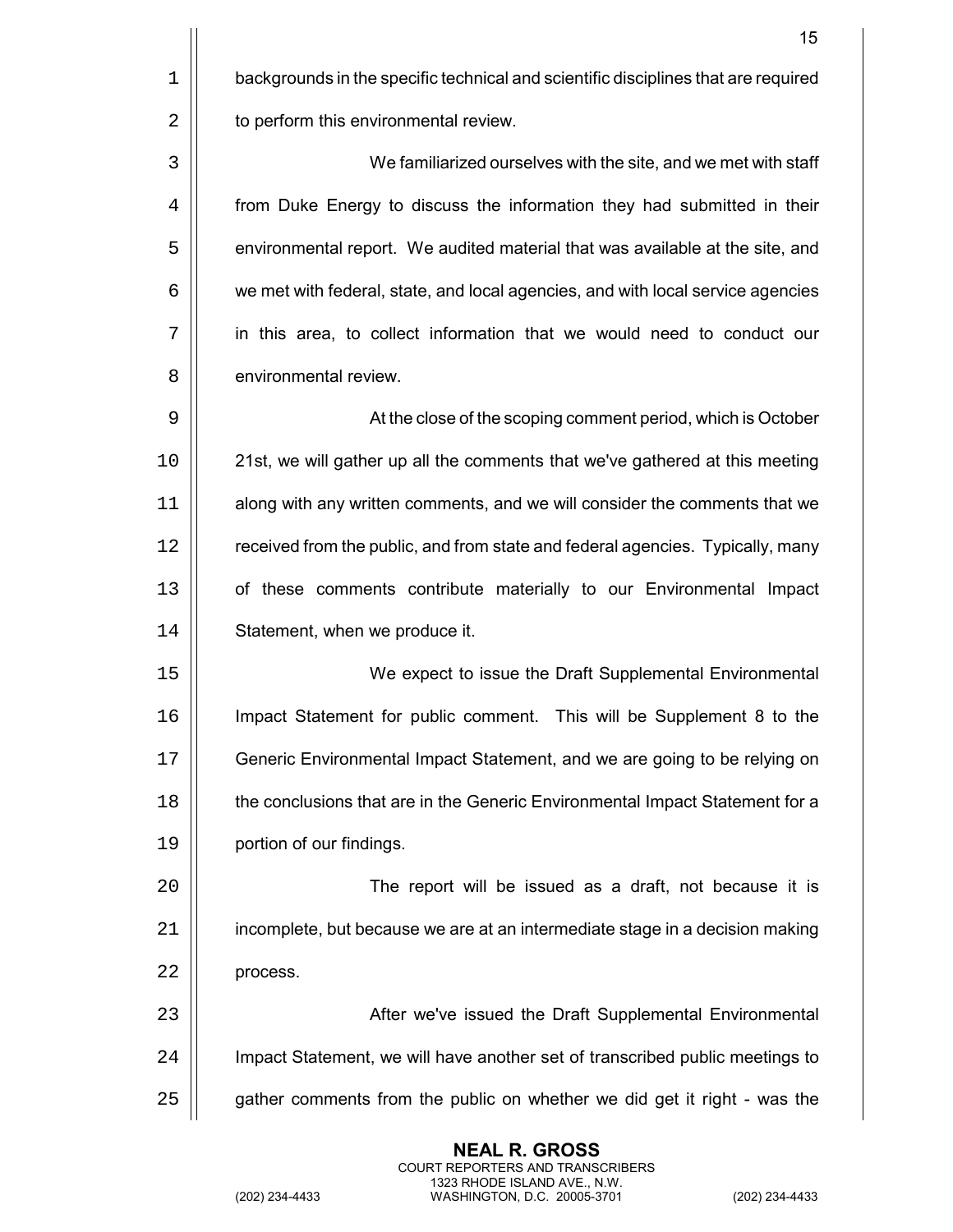|    | 16                                                                                 |
|----|------------------------------------------------------------------------------------|
| 1  | Environmental Impact Statement adequate to address the application that we         |
| 2  | received.                                                                          |
| 3  | After we gather the comments on the Environmental Impact                           |
| 4  | Statement draft, we will evaluate them, and if necessary we will revise sections   |
| 5  | of the final Environmental Impact Statement and issue that early 2003.             |
| 6  | During our preparation of the draft Environmental Impact                           |
| 7  | Statement for license renewal at McGuire we are going to be talking with state     |
| 8  | and federal agencies, and resource and permitting agencies. We are going to        |
| 9  | be talking with local officials, we are going to be talking with service agencies, |
| 10 | and as I said before, yesterday we conducted a site audit at the McGuire site,     |
| 11 | to look at the 20 years of operating data they've collected on-site. And we have   |
| 12 | people in the area still meeting with county commissioners, and planning           |
| 13 | commission, we will be doing that later on this week, after the meeting, also.     |
| 14 | This slide gives an idea of the technical disciplines that we                      |
| 15 | include in our environmental review. We've assembled a staff of about a dozen      |
| 16 | technical and scientific experts from National Labs, and from the NRC Staff.       |
| 17 | And they are going to be helping us prepare Environmental Impact Statement         |
| 18 | to look at the environmental impacts associated with operating the McGuire site    |
| 19 | for an additional 20 years.                                                        |
| 20 | And this slide gives you an idea of some of the various                            |
| 21 | technical areas we are looking at                                                  |
| 22 | A quick recap of the current status. We are currently in the                       |
| 23 | middle of a scoping period to collect comments on what should be included in       |
| 24 | the Environmental Impact Statement. That scoping period closes October 21st.       |
|    |                                                                                    |

**NEAL R. GROSS** COURT REPORTERS AND TRANSCRIBERS 1323 RHODE ISLAND AVE., N.W. (202) 234-4433 WASHINGTON, D.C. 20005-3701 (202) 234-4433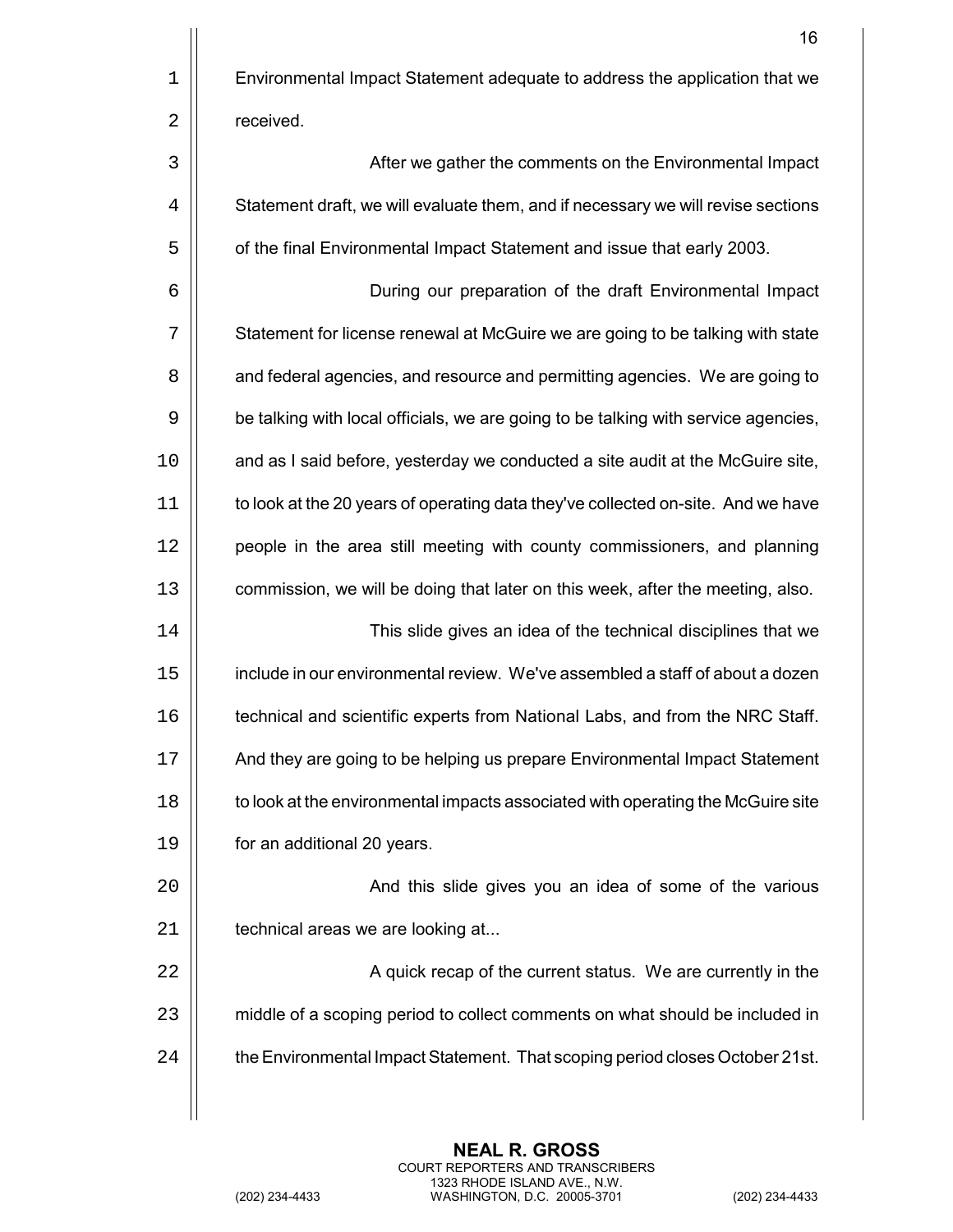|    | 17                                                                              |
|----|---------------------------------------------------------------------------------|
| 1  | We expect to issue a Draft Environmental Impact Statement                       |
| 2  | in the May time frame of next year. And after receiving comments on the draft   |
| 3  | we intend to finalize the document and issue it in final form, in about January |
| 4  | of 2003.                                                                        |
| 5  | This slide provides information on how to access the McGuire                    |
| 6  | license renewal environmental documents. You can contact me directly at the     |
| 7  | phone number given there, and I will try to answer any questions you have       |
| 8  | about the staff's review.                                                       |
| 9  | You can review the application online, or at the NRC website,                   |
| 10 | or at the University of Charlotte J. Murrey Atkins library.                     |
| 11 | And the last slide gives details on how to submit comments                      |
| 12 | on the scope of the draft Environmental Impact Statement. You can give your     |
| 13 | comments -- did I do something? That is it? Okay.                               |
| 14 | You can give your comments at today's meeting. We will be                       |
| 15 | taking a transcript, we will be evaluating your comments. You can submit them   |
| 16 | via email at the email address given, mcguireeis@nrc.gov. Or you can send       |
| 17 | us a letter to the address given, or you can present them in person, in         |
| 18 | Rockville, Maryland.                                                            |
| 19 | Do you all have any questions about our environmental                           |
| 20 | review?                                                                         |
| 21 | PARTICIPANT: What were those two dates, again, for the                          |
| 22 | draft?                                                                          |
| 23 | MR. WILSON: We will issue the draft about May of next year,                     |
| 24 | May of 2002. And, again, we will issue a Federal Register notice. If you sign   |
|    |                                                                                 |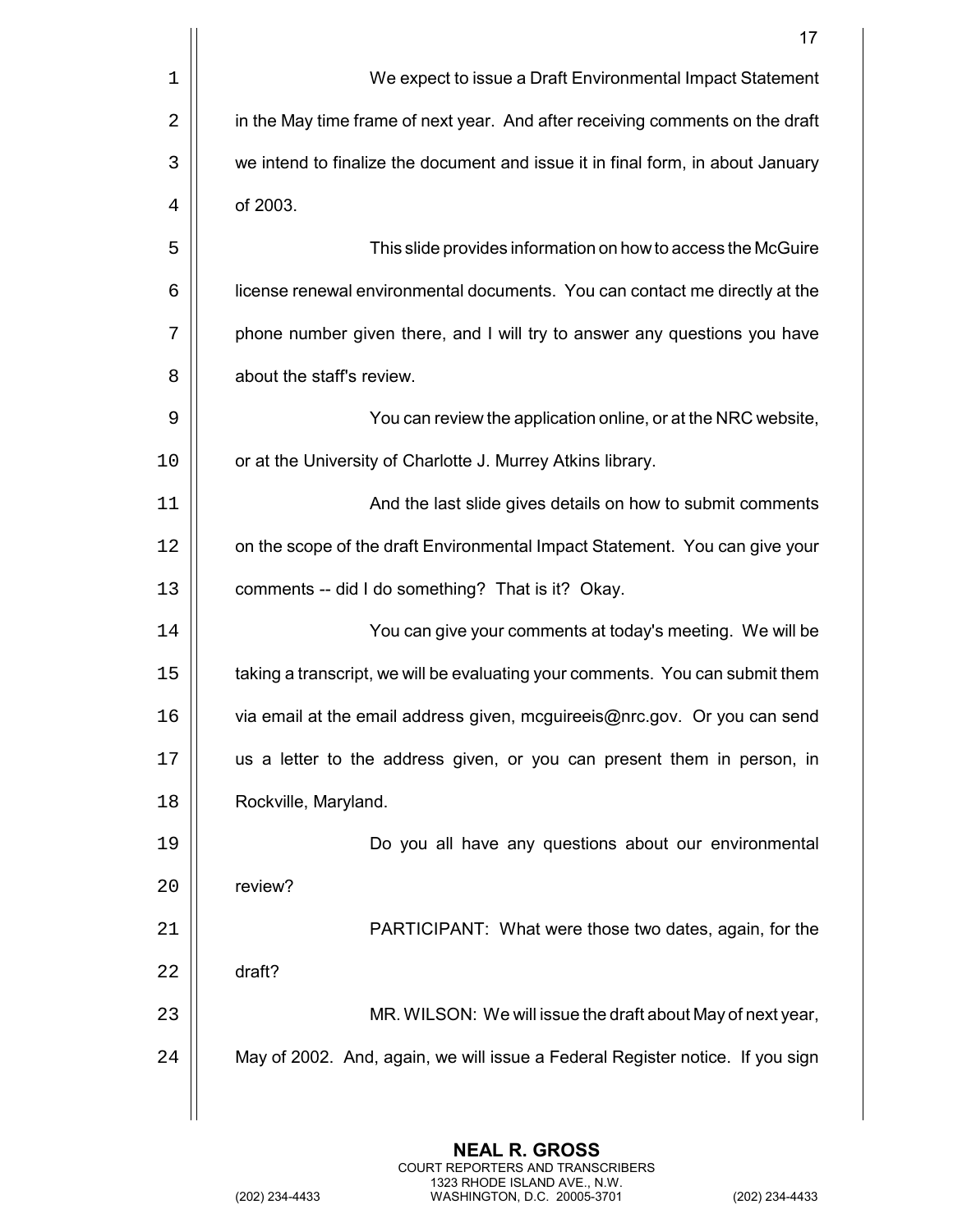|             | 18                                                                                  |
|-------------|-------------------------------------------------------------------------------------|
| $\mathbf 1$ | up in the lobby we will send you a copy of the Environmental Impact Statement,      |
| 2           | give us your address and we will put you on the mailing list, distribution list.    |
| 3           | The final document will be issued in January 2003. The other                        |
| 4           | date you need to realize, or keep track of, is October 21st, that is the end of the |
| 5           | scoping period when we will gather up all the comments people have submitted,       |
| 6           | and close the scoping period.                                                       |
| 7           | FACILITATOR CAMERON: Are all of those dates clear to                                |
| 8           | everybody?                                                                          |
| 9           | (No response.)                                                                      |
| 10          | FACILITATOR CAMERON: Are there any other questions                                  |
| 11          | about the environmental review process that Jim could answer before we go on        |
| 12          | to comments from all of you?                                                        |
| 13          | (No response.)                                                                      |
| 14          | FACILITATOR CAMERON: Okay. Thank you very much,                                     |
| 15          | Jim.                                                                                |
| 16          | We are going to go to the second part of the meeting, which                         |
| 17          | is to hear from those of you who wish to make a statement on potential              |
| 18          | environmental impacts, alternatives that may help the NRC in the scoping            |
| 19          | process.                                                                            |
| 20          | And I'm going to ask Mayor James Harrill, the Mayor of the                          |
| 21          | town of Stanley, North Carolina, correct? Mayor Harrill.                            |
| 22          | MAYOR HARRILL: I appreciate the opportunity today to                                |
| 23          | stand here and tell Duke Power, NRC, how grateful we are to have Duke               |
| 24          | Power, and have McGuire Station here.                                               |
|             |                                                                                     |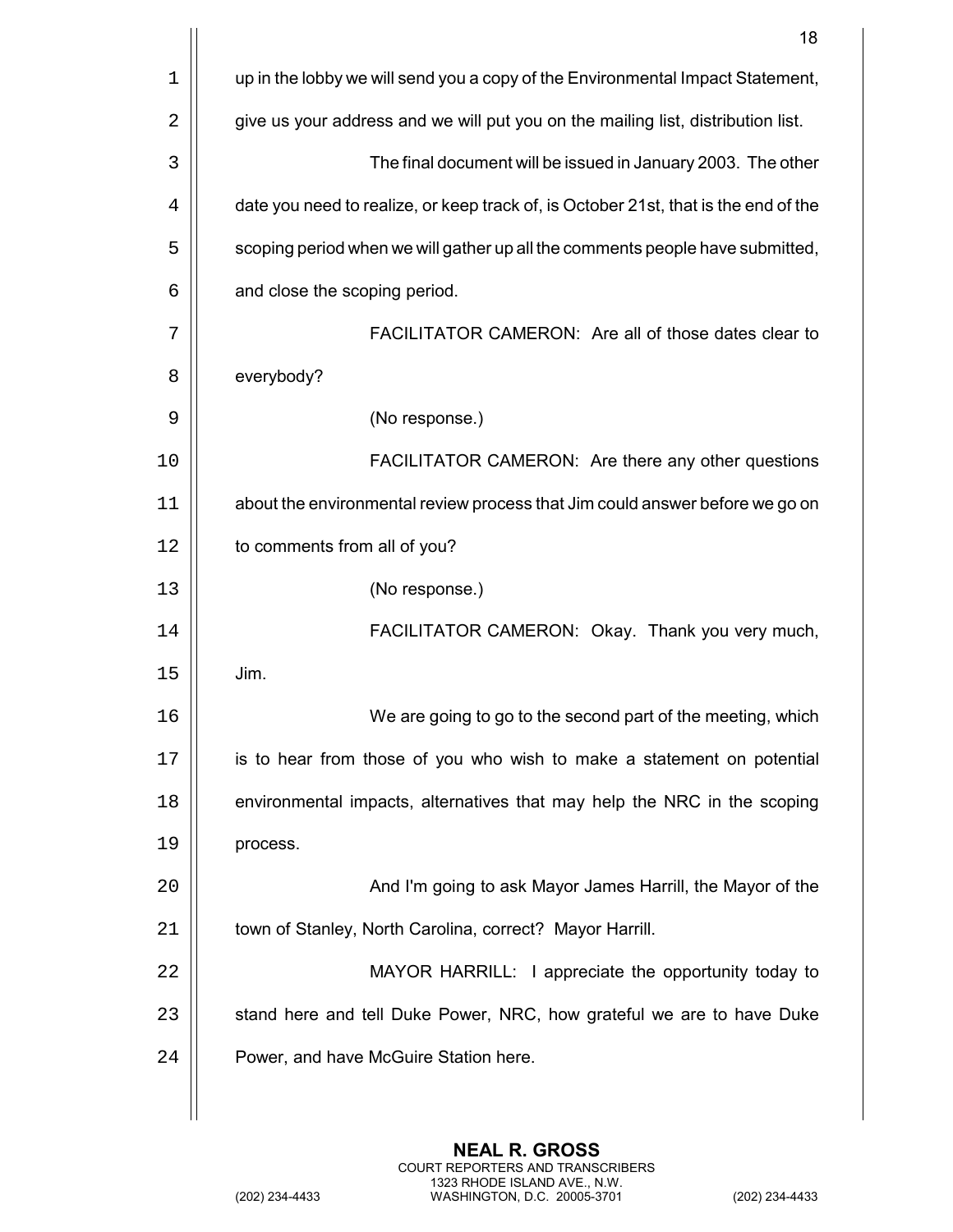|    | 19                                                                              |
|----|---------------------------------------------------------------------------------|
| 1  | It is a great impact on our economy. It brings in a lot of                      |
| 2  | money, a lot of good employees in this area. As far as I've ever heard, and can |
| 3  | tell, it is a very safety conscious company. And I think that is something that |
| 4  | we all ought to be proud of.                                                    |
| 5  | I have a nephew that is a nuclear operator, and every fifth                     |
| 6  | week, of the rest of his life, as long as he works in nuclear, he has to go to  |
| 7  | school. I don't know of any other company, or anybody that is that safety       |
| 8  | conscious, and that concerned.                                                  |
| 9  | I have another nephew, by marriage, that is a biologist. And                    |
| 10 | I've heard him say some of what he has to do. They are very, very safety        |
| 11 | minded, very conscious about the environment, about the working conditions.     |
| 12 | And after what happened last week, that is something we all                     |
| 13 | have got to be very proud of, that they are safety conscious, and they are      |
| 14 | thinking about us, other than the economy.                                      |
| 15 | Thank you very much for letting me speak.                                       |
| 16 | FACILITATOR CAMERON: Thank you, Mayor. We are                                   |
| 17 | going to hear from some of the people involved in emergency planning now,       |
| 18 | and I would like Wayne Broome to come down. Wayne is the director of the        |
| 19 | Charlotte Mecklenburg emergency management unit.                                |
| 20 | MR. BROOME: Thank you, good afternoon. My name is                               |
| 21 | Wayne Broome, I'm the director of the emergency management office for the       |
| 22 | city of Charlotte in Mecklenburg county.                                        |
| 23 | I have been working in the area of nuclear planning ever                        |
| 24 | since McGuire came out of the ground. I took McGuire out of the ground, and     |
| 25 | I brought Catawba out of the ground.                                            |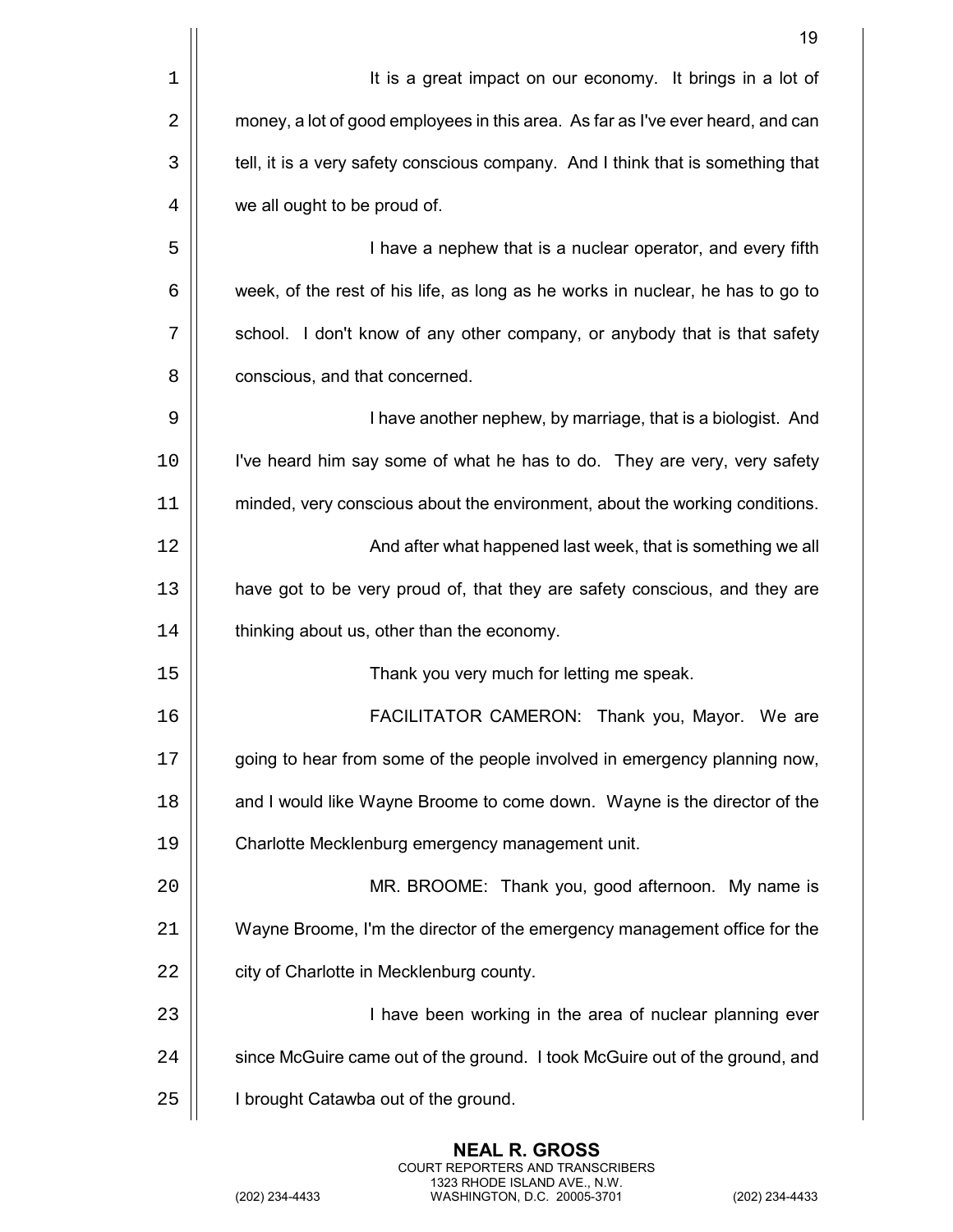|    | 20                                                                                |
|----|-----------------------------------------------------------------------------------|
| 1  | And I have been working with Duke Power on an almost daily                        |
| 2  | basis ever since then. I have found that a lot of times in the planning process   |
| 3  | you have to get everybody on the same sheet of music before you can become        |
| 4  | successful in your efforts.                                                       |
| 5  | We initially started out with some situations where local                         |
| 6  | government and Duke had to come to agreement, and we did. We don't                |
| 7  | always agree, but we always come to the conclusion that citizen safety is a       |
| 8  | primary factor that we must address.                                              |
| 9  | And I have never come to an incident, in the process that I                       |
| 10 | have been involved with, and as long as I have been involved with, where that     |
| 11 | has ever failed to produce a good result for both Duke, for local government,     |
| 12 | and for the citizens that live around the nuclear power plants.                   |
| 13 | I think if you went through one of those facilities and looked                    |
| 14 | at the security measures, if you saw how they were built, it may change a lot of  |
| 15 | opinions of people regarding nuclear power and nuclear industry.                  |
| 16 | We should be, and are, working on a daily basis to make sure                      |
| 17 | that the planning associated with an incident at McGuire is successful. And I     |
| 18 | don't speak to that because we are evaluated, each and every year, by outside     |
| 19 | organizations. It is not local government looking over our shoulder, it is not    |
| 20 | another organization looking over our shoulder, it is the federal government, the |
| 21 | NRC in partnership looking over our shoulders to make sure that what we put       |
| 22 | in a book, is an emergency plan that works, and works for you, the citizens.      |
| 23 | Thank you.                                                                        |
|    |                                                                                   |

**NEAL R. GROSS** COURT REPORTERS AND TRANSCRIBERS 1323 RHODE ISLAND AVE., N.W. (202) 234-4433 WASHINGTON, D.C. 20005-3701 (202) 234-4433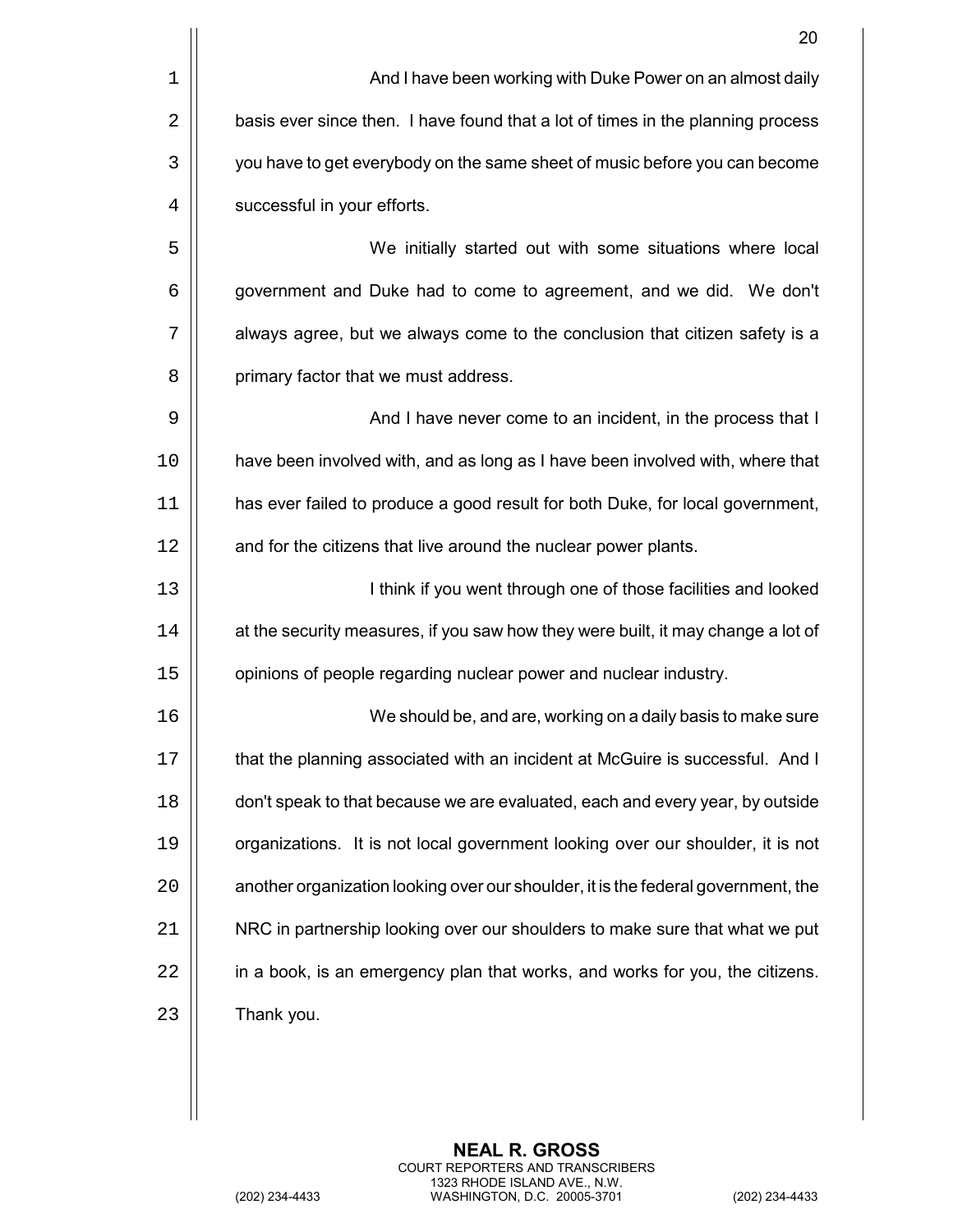|    | 21                                                                                 |
|----|------------------------------------------------------------------------------------|
| 1  | FACILITATOR CAMERON: If you want to ask a question                                 |
| 2  | after we are done, why don't we do that, so we can get everybody on. But we        |
| 3  | will try to make sure that Mr. Broome is around to answer your question.           |
| 4  | Let's go to Larry Dickerson, director of the Iredell County                        |
| 5  | emergency management office. Mr. Dickerson.                                        |
| 6  | MR. DICKERSON: I am Larry Dickerson, I'm with Iredell                              |
| 7  | County emergency management in Iredell. Or if you are from up north it is          |
| 8  | Iredell.                                                                           |
| 9  | I am not as old as Wayne. I didn't bring McGuire out of the                        |
| 10 | ground, nor did I bring Catawba out of the ground. But shortly after that I came   |
| 11 | on board. I have been working with folks at Duke Energy since it was Duke          |
| 12 | Power.                                                                             |
| 13 | And long before that, for about 15 years now, it has been my                       |
| 14 | privilege to work with them in a number of exercises. I would simply echo the      |
| 15 | things that Wayne has said, but go a little bit further, the things that the folks |
| 16 | at McGuire have worked with us on, in providing equipment to local emergency       |
| 17 | management, and to our emergency operation center.                                 |
| 18 | They have provided, recently, instrumentation.<br>We are                           |
| 19 | constantly online with them with selective signaling, with decision lines, with    |
| 20 | other communications devices that keep all of the counties that surround           |
| 21 | McGuire, particularly in what we know as the EPZ, together, and in constant        |
| 22 | communication.                                                                     |
| 23 | And, again, to reiterate what Wayne said, we are looking at                        |
| 24 | a number of safety issues here, and never, not a single time, has the issue of     |
| 25 | safety of citizens ever come into question. That has always been something         |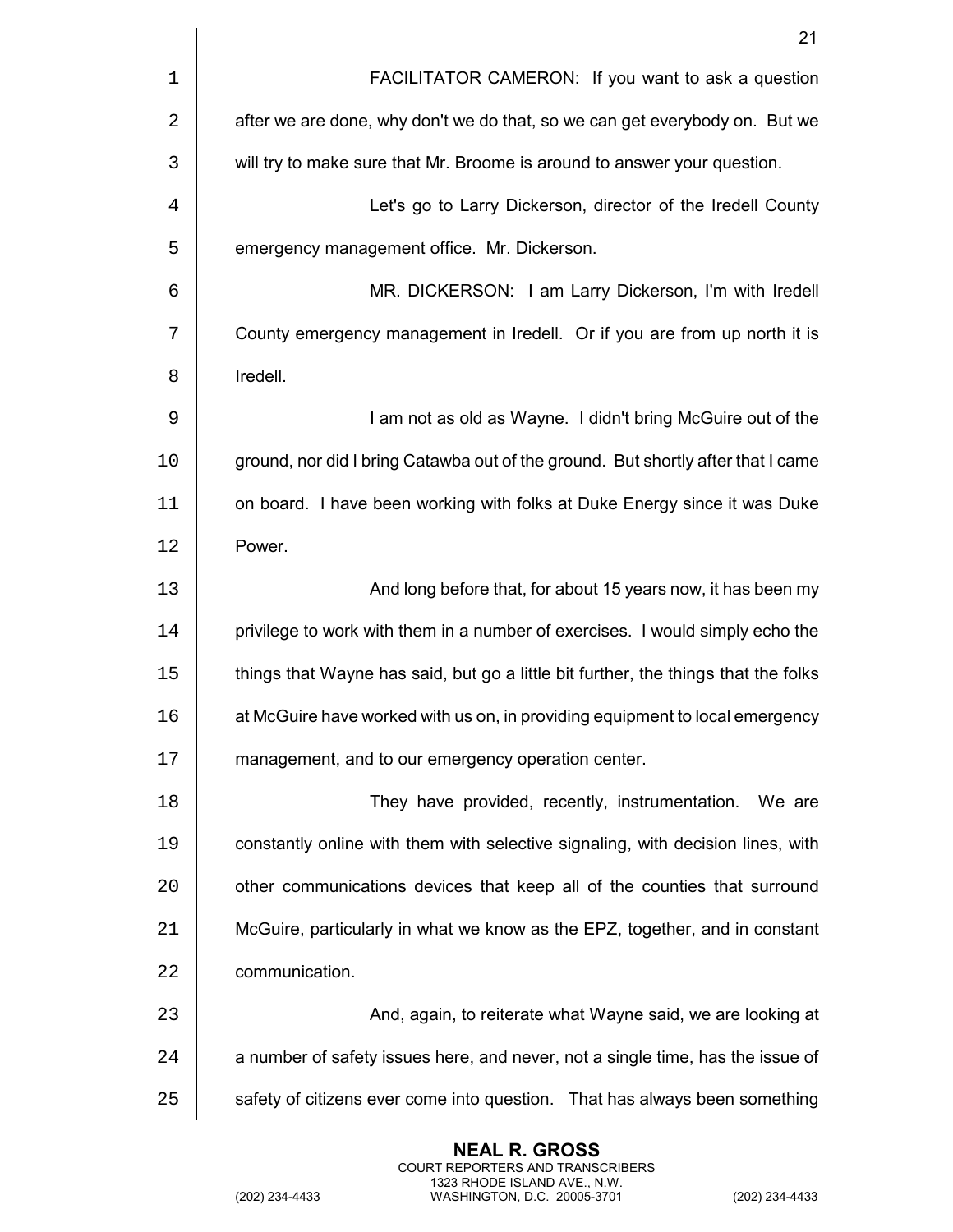|    | 22                                                                                |
|----|-----------------------------------------------------------------------------------|
| 1  | that has been paramount not only in emergency management, but as well as          |
| 2  | the folks at Duke Energy.                                                         |
| 3  | It is a partnership and it is a cooperative partnership. And we                   |
| 4  | continue to look forward to working with a fine group of professional individuals |
| 5  | that they are.                                                                    |
| 6  | Now, having said that from the emergency management side                          |
| 7  | of it, I will switch to the environmental side of it, to the folks in zoology and |
| 8  | biology.                                                                          |
| 9  | I'm also president of the North Carolina Falconer's Guild. I'm                    |
| 10 | very much involved in raptor biology. I have been working with birds for about    |
| 11 | seven years now. And I can tell you that they are very viable, and apparently     |
| 12 | very healthy members of the accipeter family, buteo family, as well as the        |
| 13 | osprey, along Lake Norman, along Lake Wiley.                                      |
| 14 | So from my personal observations, at least as far as the birds                    |
| 15 | of prey are concerned, not only are they viable, but they are healthy. Thank      |
| 16 | you.                                                                              |
| 17 | FACILITATOR CAMERON: Thank you, Mr. Dickerson. I'm                                |
| 18 | going to work on Iredell. You know, northerners, you can dress them up, but       |
| 19 | you can't take them anywhere, I guess. But thank you very much.                   |
| 20 | Usually when people come up to make their comments we                             |
| 21 | don't have a question and answer with them. But if there is time at the end of    |
| 22 | the meeting we may be able to address that question.                              |
| 23 | I think our last local government official, before we hear from                   |
| 24 | Duke Energy about their intentions in terms of the license renewal application,   |
| 25 | is Mr. Thurman Ross.                                                              |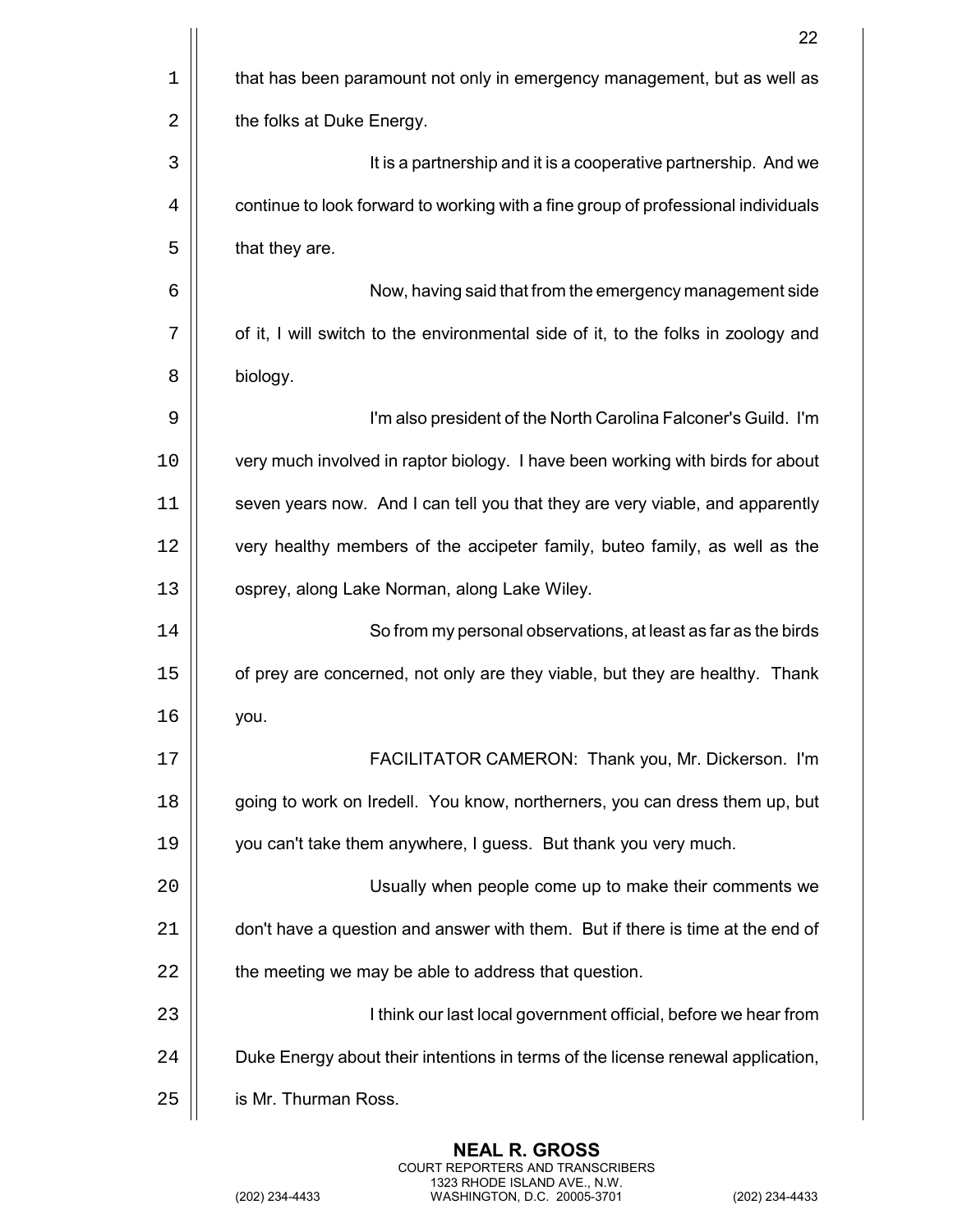|    | 23                                                                            |
|----|-------------------------------------------------------------------------------|
| 1  | Mr. Ross is with the town of Cornellius, North Carolina. Mr.                  |
| 2  | Ross.                                                                         |
| 3  | MR. ROSS: Good afternoon. I'm with the town of Cornellius,                    |
| 4  | and I have been around for a awhile, and I was born in this area. And Duke    |
| 5  | has always been a neighborly company.                                         |
| 6  | My mentor, when I was a child, took me on Duke Power, so                      |
| 7  | I actually saw some land that Duke Power sits on today, and she lives right   |
| 8  | beside of Duke Power. And she, every time we go over there, she always tells  |
| 9  | a story about Duke Power, and how safe it is, and everything like that.       |
| 10 | So from a personal point I think they are good neighbors. We                  |
| 11 | have even been out to their grounds for gatherings, family gatherings, and    |
| 12 | church gatherings.                                                            |
| 13 | Now, from the political side being a public official, safety is our           |
| 14 | number one concern for our citizens. And Duke Power has always shown to       |
| 15 | be safe with the standards they put in place.                                 |
| 16 | The town manager has a brother and mother that works for                      |
| 17 | Duke Power, and he keeps us informed on, keeps us updated on Duke Power.      |
| 18 | And as far as the economic around here, I have a lot of friends that work at  |
| 19 | Duke Power. They have been at Duke Power for a while, and it is a huge        |
| 20 | impact on the economy.                                                        |
| 21 | And we are just glad to have Duke Power as a neighbor.                        |
| 22 | Thank you.                                                                    |
| 23 | FACILITATOR CAMERON: Thank you, Mr. Ross. Let's go                            |
| 24 | to the Duke Power representatives right now. Mr. Brew Barron is the site vice |
| 25 | president at McGuire. Brew?                                                   |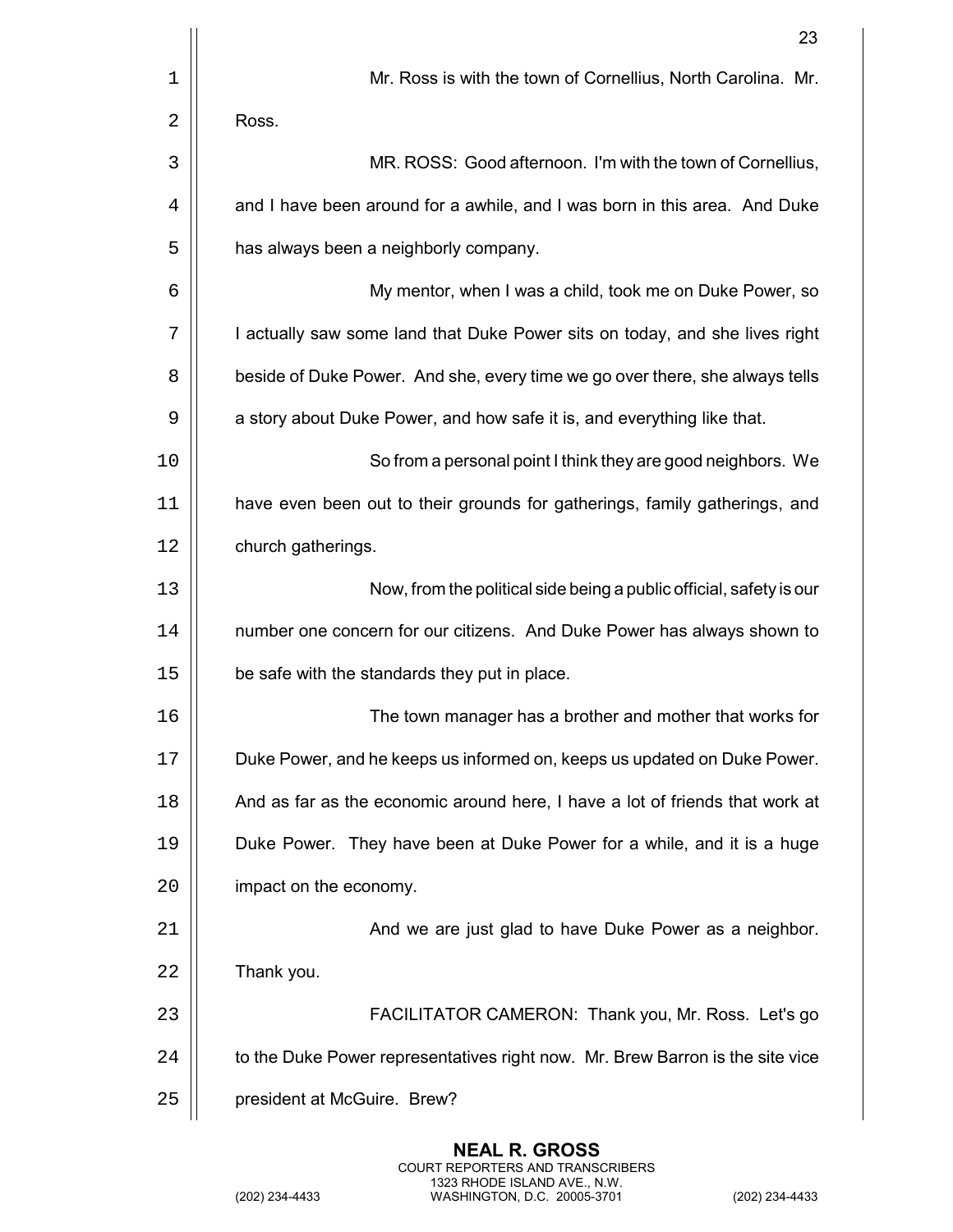|    | 24                                                                                  |
|----|-------------------------------------------------------------------------------------|
| 1  | MR. BARRON: Good afternoon, and thank you Chip for the                              |
| 2  | opportunity to speak.                                                               |
| 3  | My name is Brew Barron, and I'm site vice president at                              |
| 4  | McGuire Nuclear Station. I have been an engineer with Duke Energy for over          |
| 5  | 29 years now. And I spent 15 of those years working directly at McGuire.            |
| 6  | At McGuire we consider ourselves to be valued members of                            |
| 7  | this community, good neighbors. As a neighbor I wanted to come over and             |
| 8  | provide some information about McGuire, and about our license renewal               |
| 9  | process, and our application.                                                       |
| 10 | Dayna Herrick, who is an engineering supervisor at McGuire                          |
| 11 | is going to provide some information about the environmental programs, and          |
| 12 | the environmental report. Dayna has a degree in civil engineering. She has          |
| 13 | worked with Duke Energy for 11 years and spent seven of those years                 |
| 14 | managing environmental programs at McGuire.                                         |
| 15 | Our presentation is going to consist, speak on three topics.                        |
| 16 | First of all a little bit of background about McGuire, then I will give an overview |
| 17 | of the license renewal application that we sent in, and then Dayna, as I said, will |
| 18 | cover the third topic, which will be a summary of the information in the            |
| 19 | environmental report.                                                               |
| 20 | Telling you a little bit about McGuire. McGuire was designed,                       |
| 21 | built, and is operated by Duke Energy. It is located on the south end of Lake       |
| 22 | Norman, near Huntersville. It produces over 2,200 megawatts of electricity.         |
| 23 | That is enough power to power four cities the size of                               |
| 24 | Charlotte, or larger, all at the same time. We have been operating for 20 years     |
|    |                                                                                     |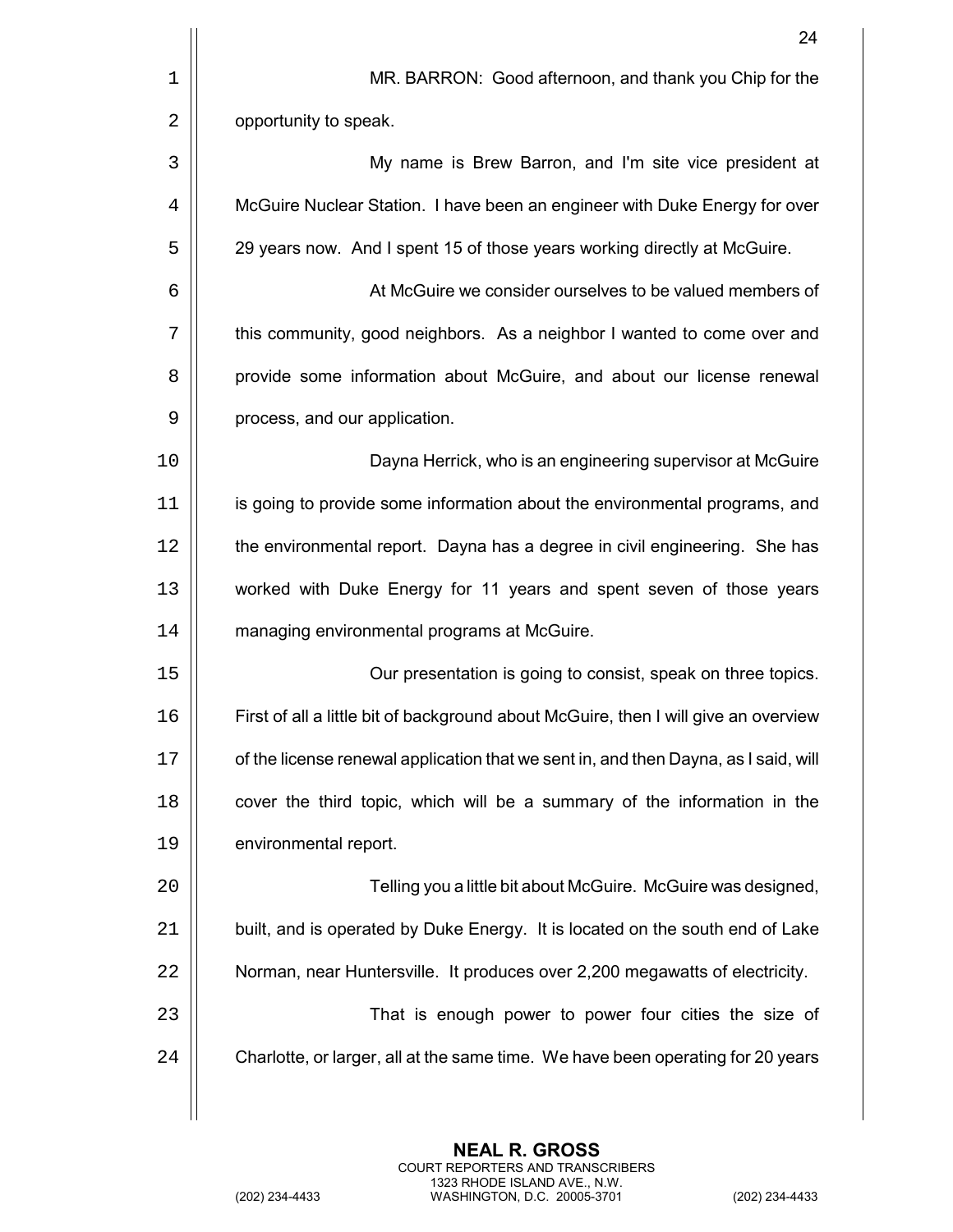$1$  and providing safe, reliable, and economical power to the community in which  $2 \parallel$  we live.

3 Our employees not only work at McGuire, but they live in this  $4 \parallel$  area, they are members of this community, their families live here. Their prime 5 | mission is the safekeeping of their families, their friends, their neighbors, and  $6$   $\vert$  the environment in which they all live and play.

7 | | We do a number, they participate in a number of community 8 | support activities. We've had an 11 year association, a partnership, with the 9 | Catawba Spring School over in Lincoln county. It is an elementary school 10 || where our employees go over and help the students with math and writing, 11 | computer skills, perform as lunch buddies with them, email pals, those type of 12 | programs, to help them develop.

13 || For the past five years we've had a pen pal program with the 14 Long Creek Elementary school in Mecklenburg County. We have 100 15 | employees at McGuire that are routinely exchanging letters with fifth graders 16 | at Long Creek elementary to help those students develop their written skills, 17 and develop them to be better students and better citizens, better members of 18 | our community in the future.

19 We sponsor clean cast fishing events for local children; 20 | scouting events, Boy Scouts and Girl Scouts events on-site that allow those 21 | Scouts to earn credit for merit badges in energy, or the environment, or 22 | computer skills.

23 || And we have annual United Way and Arts and Science 24 | Council campaigns. Last year the McGuire employees contributed 160,000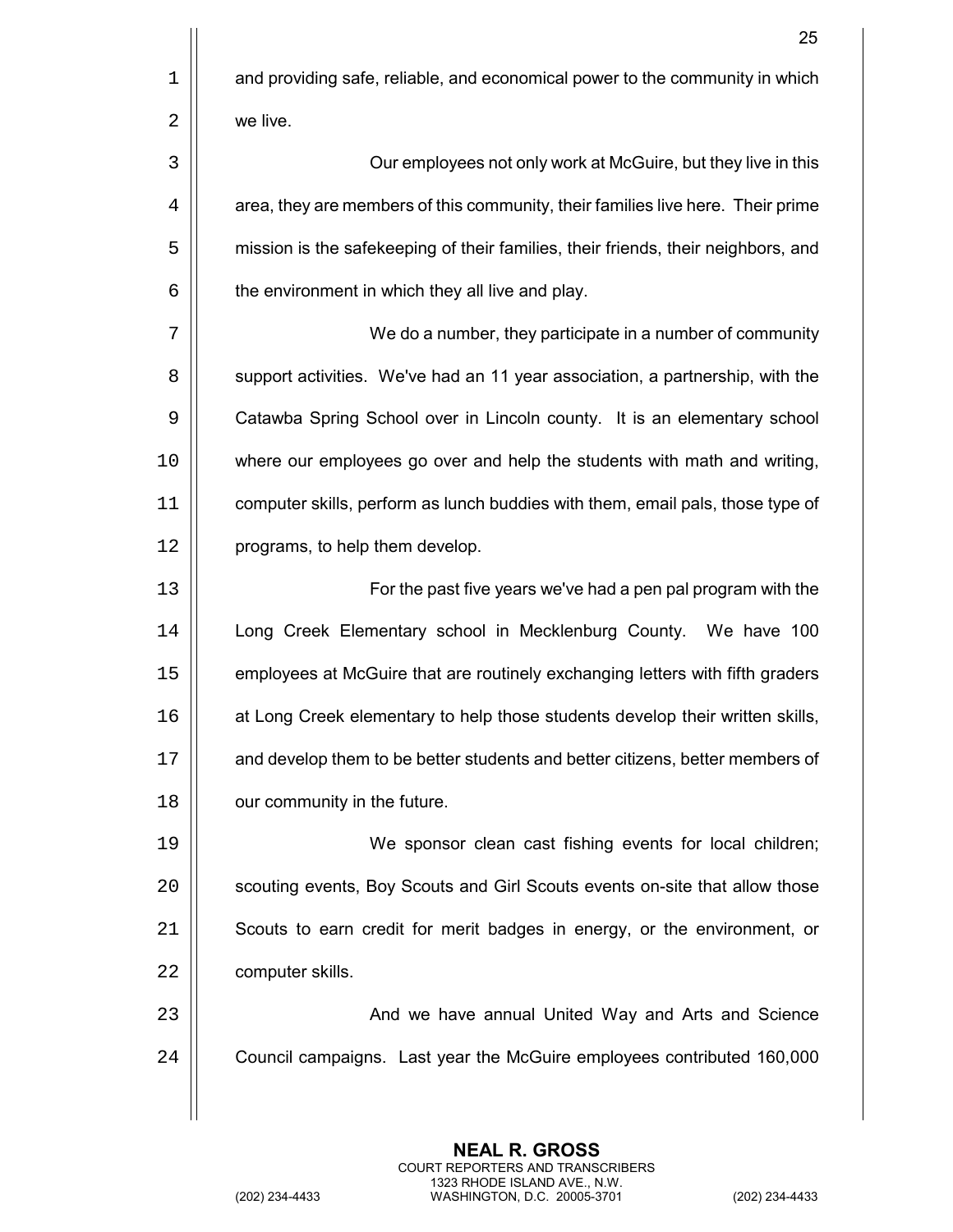|    | 26                                                                               |
|----|----------------------------------------------------------------------------------|
| 1  | dollars worth of their money to local communities through United Way             |
| 2  | agencies.                                                                        |
| 3  | Supporting the community is a priority for them. Again, we                       |
| 4  | are members of this community, we live here, our families live here, and this is |
| 5  | our number one mission, is protection of the area in which we live.              |
| 6  | The decision to pursue license renewal for McGuire is not a                      |
| 7  | trivial one, it was not a simple decision. In May of 2000 Duke Energy's Oconee   |
| 8  | Nuclear Station was issued a renewed license.                                    |
| 9  | We know from that project, and that experience, that a                           |
| 10 | license renewal application requires the review and evaluation of a tremendous   |
| 11 | amount of data.                                                                  |
| 12 | We decided to investigate and put together a license renewal                     |
| 13 | application for McGuire, but we decided to do that with the same people, the     |
| 14 | same experienced team of engineers and scientists that assembled that            |
| 15 | application for Oconee.                                                          |
| 16 | We wanted to make sure that we used the best talent                              |
| 17 | available to scrub through that data, turn over every rock that we possibly      |
| 18 | could, and make sure that every issue that could be related to the safety of     |
| 19 | McGuire, or its environmental impact, over an extended license period, would     |
| 20 | be addressed as a part of that application.                                      |
| 21 | We have taken on that task, we prepared the application, and                     |
| 22 | on June 13th of this year we submitted an application for license renewal for    |
| 23 | <b>McGuire Nuclear Station.</b>                                                  |
|    |                                                                                  |
|    |                                                                                  |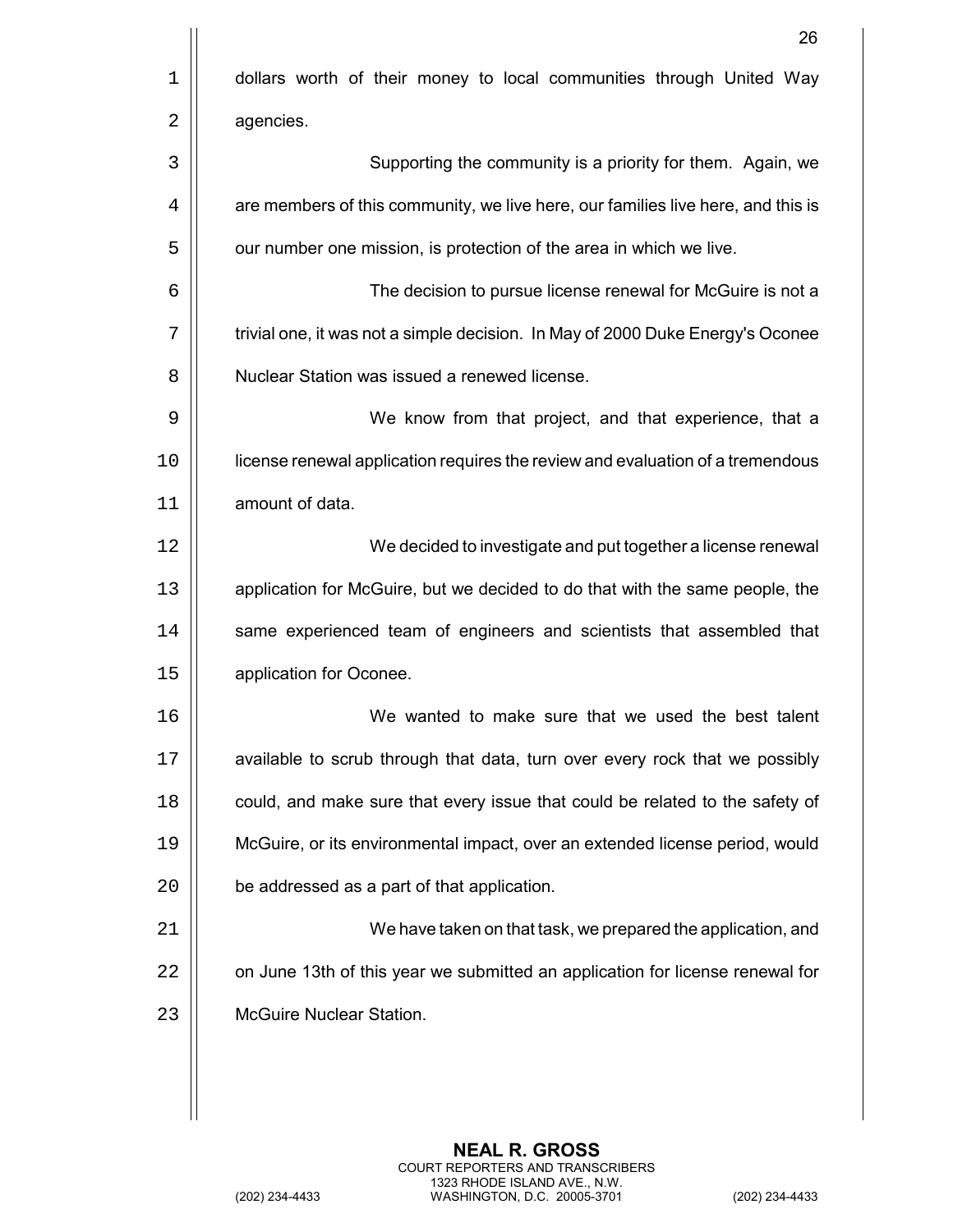|    | 27                                                                              |
|----|---------------------------------------------------------------------------------|
| 1  | That application contains 1,300 pages of data<br>on                             |
| 2  | environmental, technical, and general issues, analysis that support them, and   |
| 3  | 500 engineering drawings that support those analysis.                           |
| 4  | We believe we have turned over every rock, and we have put                      |
| 5  | together the best possible analysis and application for license renewal at      |
| 6  | McGuire. If the NRC in their efforts have additional questions, need additional |
| 7  | data, we are prepared to locate that data, do those analysis, and answer those  |
| 8  | questions.                                                                      |
| 9  | We believe that license renewal is the right answer for our                     |
| 10 | customers, for our neighbors, and for the community in which we live.           |
| 11 | And part of this analysis we reviewed various alternatives to                   |
| 12 | license renewal. McGuire Nuclear Station provides low cost base load            |
| 13 | electricity to the Piedmont Carolinas.                                          |
| 14 | We looked at solar, wind, conventional fossil generation, as                    |
| 15 | methods to be able to replace McGuire. But none of those alternatives were      |
| 16 | selected. We didn't select them because of their high cost, relatively low      |
| 17 | electrical output, land use impacts, and other environmental impacts.           |
| 18 | We reached the conclusion, by looking at existing data, and                     |
| 19 | talking to a number, and receiving input from a number of recognized subject    |
| 20 | matter experts, that there will be no significant environmental impact to the   |
| 21 | renewing the license for McGuire Nuclear Station.                               |
| 22 | As I said earlier, we are members of this community, and                        |
| 23 | proud to be such. And I want to invite all of you, who are members of the       |
| 24 | community, to come visit us at McGuire, to come to the energy explorium, learn  |
|    |                                                                                 |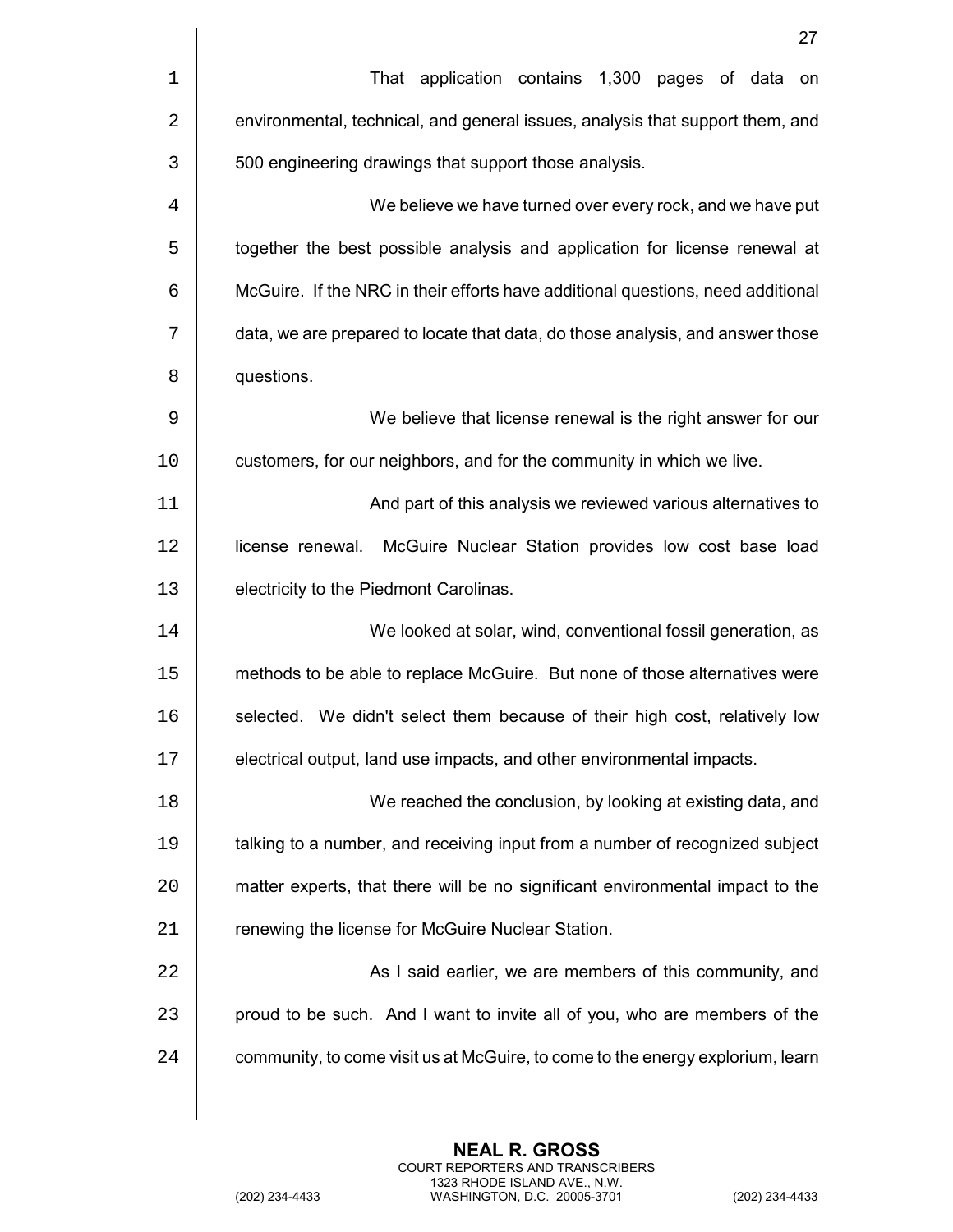|    | 28                                                                              |
|----|---------------------------------------------------------------------------------|
| 1  | more about our site, and make sure that you are absolutely comfortable with     |
| 2  | McGuire's operation, both today and in the future.                              |
| 3  | And thank you for the opportunity, and thank you for your                       |
| 4  | support, and thank you for the opportunity to speak today.                      |
| 5  | FACILITATOR CAMERON: Thank you very much, Brew.                                 |
| 6  | Let's next go to Dayna Herrick who is the engineering supervisor at McGuire.    |
| 7  | Dayna?                                                                          |
| 8  | MS. HERRICK:<br>My name is Dayna Herrick, I'm an                                |
| 9  | engineering supervisor at McGuire.                                              |
| 10 | It was more than 75 years ago that Duke Energy first                            |
| 11 | established its environmental program. And they were one of the first electric  |
| 12 | utilities to do that.                                                           |
| 13 | Now our staff numbers more than 150 environmental                               |
| 14 | scientists, technicians, and engineers, whose job is to monitor and safeguard   |
| 15 | the environment.                                                                |
| 16 | The initial environmental review for McGuire was conducted                      |
| 17 | in the early 1970s, and it laid the groundwork for the monitoring that we do at |
| 18 | McGuire every day.                                                              |
| 19 | We reviewed these 20-plus years of data, and we consulted                       |
| 20 | with environmental resource and regulatory agencies to make sure that we fully  |
| 21 | considered all of the relevant issues necessary for McGuire's continued         |
| 22 | operation.                                                                      |
| 23 | As part of our environmental report we looked at 13 major                       |
| 24 | environmental areas that I've grouped into four general categories, water,      |
| 25 | plants and animals, air, and people.                                            |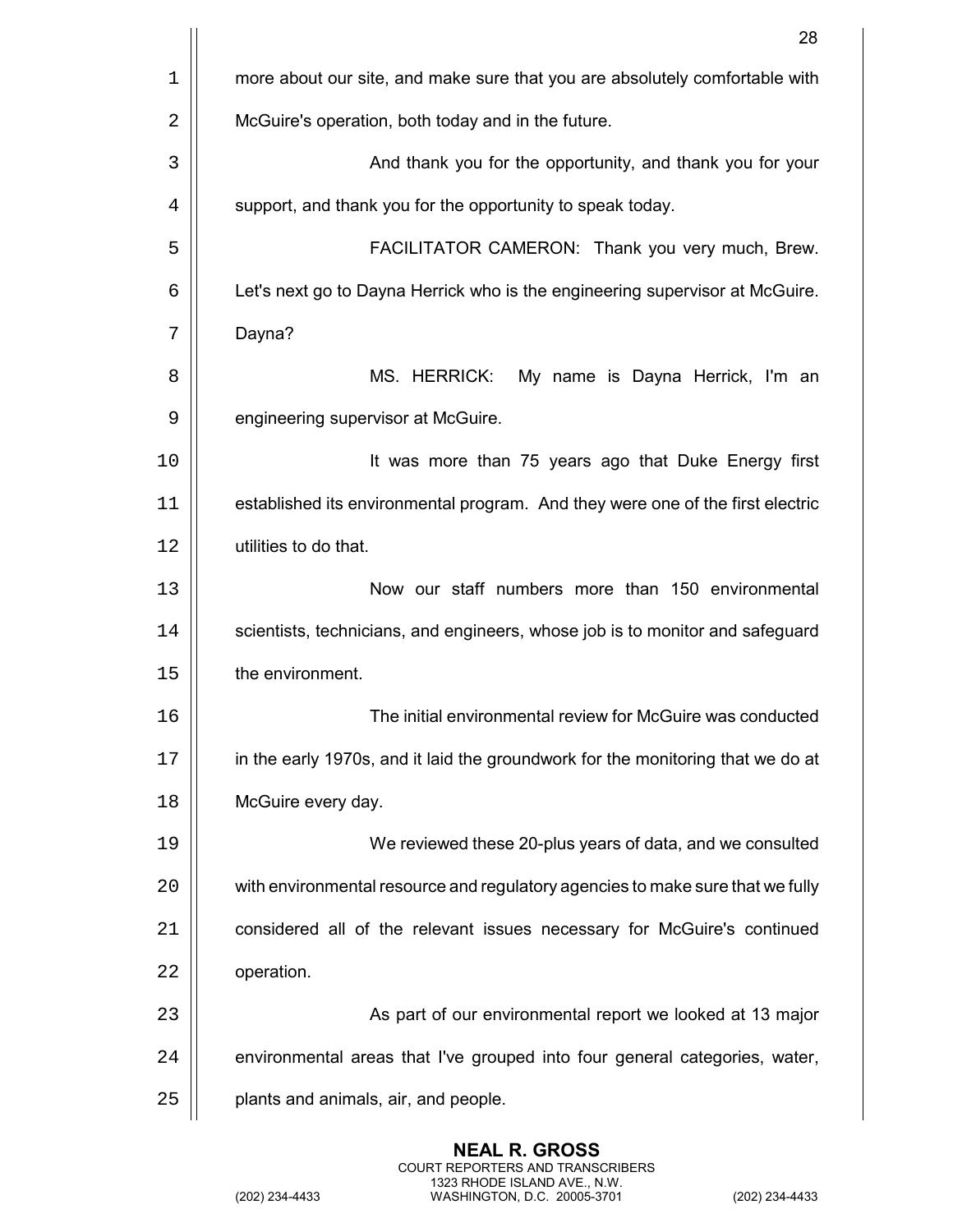|    | 29                                                                                 |
|----|------------------------------------------------------------------------------------|
| 1  | I'm going to briefly talk about each of these, starting with                       |
| 2  | water. Duke Energy has conducted water quality and aquatic ecology testing         |
| 3  | on Lake Norman since the early 1970s. The areas that we study include water        |
| 4  | quality, water flow at the intake and discharge structures, and aquatic ecology.   |
| 5  | Our evaluation of the historical data has indicated that we                        |
| 6  | have made no changes to the aquatic resources on lake Norman. And our              |
| 7  | continued operation will not have an adverse impact on the lake or the river.      |
| 8  | The second category is plants and animals. As part of our                          |
| 9  | study Duke Energy worked with Dr. L. L. "Chick" Gaddy, a well known                |
| 10 | environmental scientist, to conduct a survey of threatened and endangered          |
| 11 | species around the McGuire site.                                                   |
| 12 | And the results of that study showed that there are no                             |
| 13 | endangered or threatened species at the McGuire site. However, McGuire has         |
| 14 | a thriving population of osprey, wild turkey, deer, and numerous other species.    |
| 15 | And we have many ongoing environmental initiatives that we manage in               |
| 16 | cooperation with the North Carolina Wildlife Resources Commission, the             |
| 17 | Wildlife Federation, Mecklenburg County Parks and Rec, and the Wild Turkey         |
| 18 | Federation.                                                                        |
| 19 | We are also wildlife and industry, together, certified by the                      |
| 20 | North Carolina Wildlife Federation. We have a certified backyard habitat. We       |
| 21 | have a wood duck pond, a blue bird trail, an herbivore pond, a fish friendly pier, |
| 22 | and numerous other wildlife areas on-site.                                         |
| 23 | Based on our review of our operating history, and a look at                        |
| 24 | our continued operation, we have concluded that we will not adversely impact       |
| 25 | the plants and animals on-site.                                                    |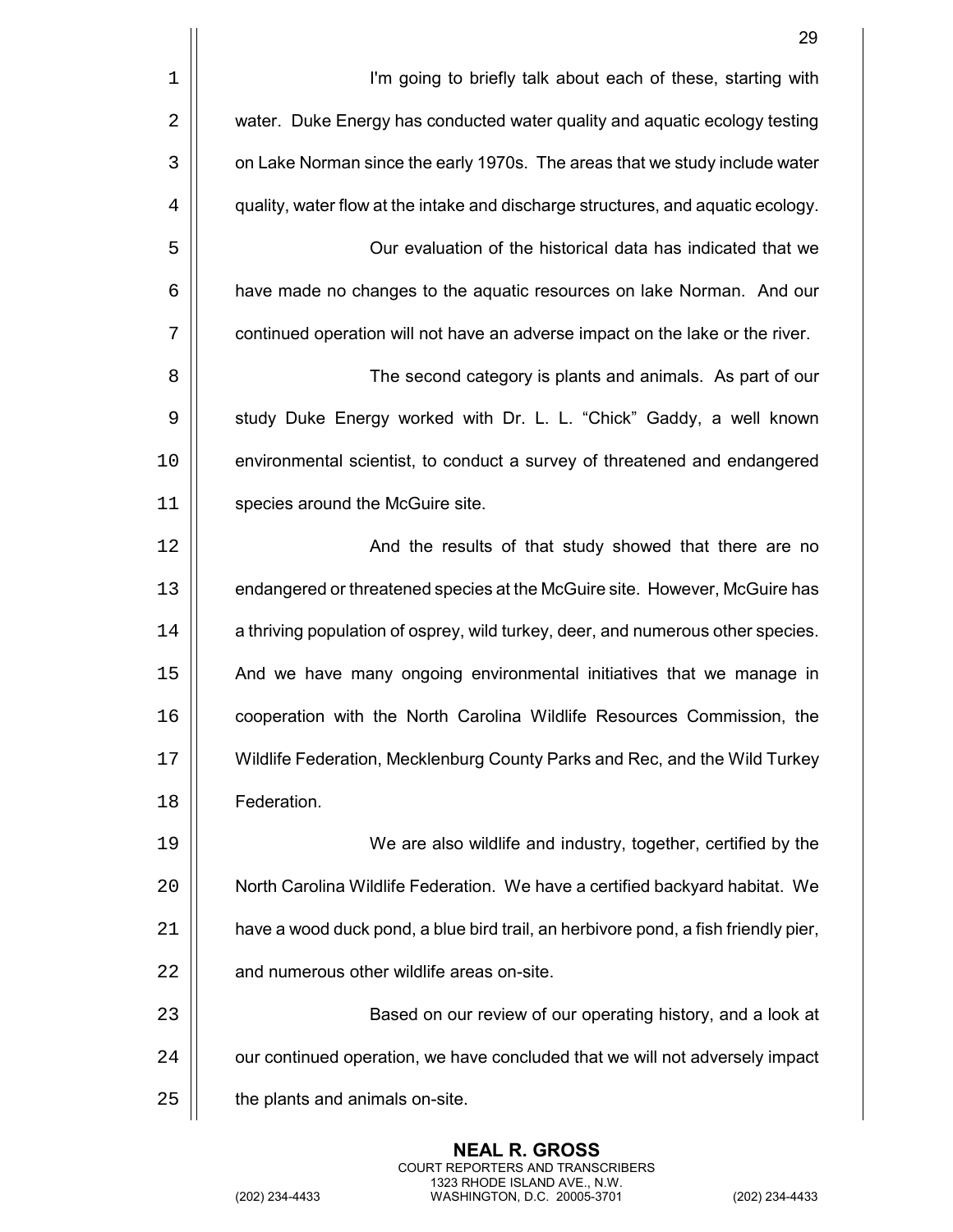|    | 30                                                                               |
|----|----------------------------------------------------------------------------------|
| 1  | The third category we looked at was air quality. Nuclear                         |
| 2  | power provides almost 50 percent of the total electric generation in the         |
| 3  | Piedmont Carolinas. Because of that overall emissions from Duke Energy's         |
| 4  | electric generation system is well below the national average.                   |
| 5  | For the past 20 years McGuire has not adversely impacted                         |
| 6  | the air quality in this region. And there is nothing associated with license     |
| 7  | renewal that would change that.                                                  |
| 8  | And the last important area that I want to mention is the                        |
| 9  | people that live in the community around McGuire. McGuire has a national         |
| 10 | reputation as a well run station, and we are committed, every day, to protecting |
| 11 | the safety and health of the public.                                             |
| 12 | And this commitment will continue for as long as we are part                     |
| 13 | of this community. In addition to being safely operated we provide many          |
| 14 | benefits to the community.                                                       |
| 15 | Over the last five years we've paid nine million annually in                     |
| 16 | property taxes to Mecklenburg county. We have 1,100 employees that helped        |
| 17 | maintain a strong economy in the area. And our annual payroll of over 77         |
| 18 | million, helps to support local business and industry.                           |
| 19 | As Brew mentioned earlier, our employees spend thousands                         |
| 20 | of hours, every year, volunteering for school, and civic, and church programs,   |
| 21 | and groups. We are proud to be part of this community.                           |
| 22 | And just so you know four generations of my family were born                     |
| 23 | and raised in Mecklenburg county. And my husband and I are raising our two       |
| 24 | small children just two miles from McGuire. We drink the groundwater, we         |
| 25 | swim in the lake, we love the opportunities that we have in this area.           |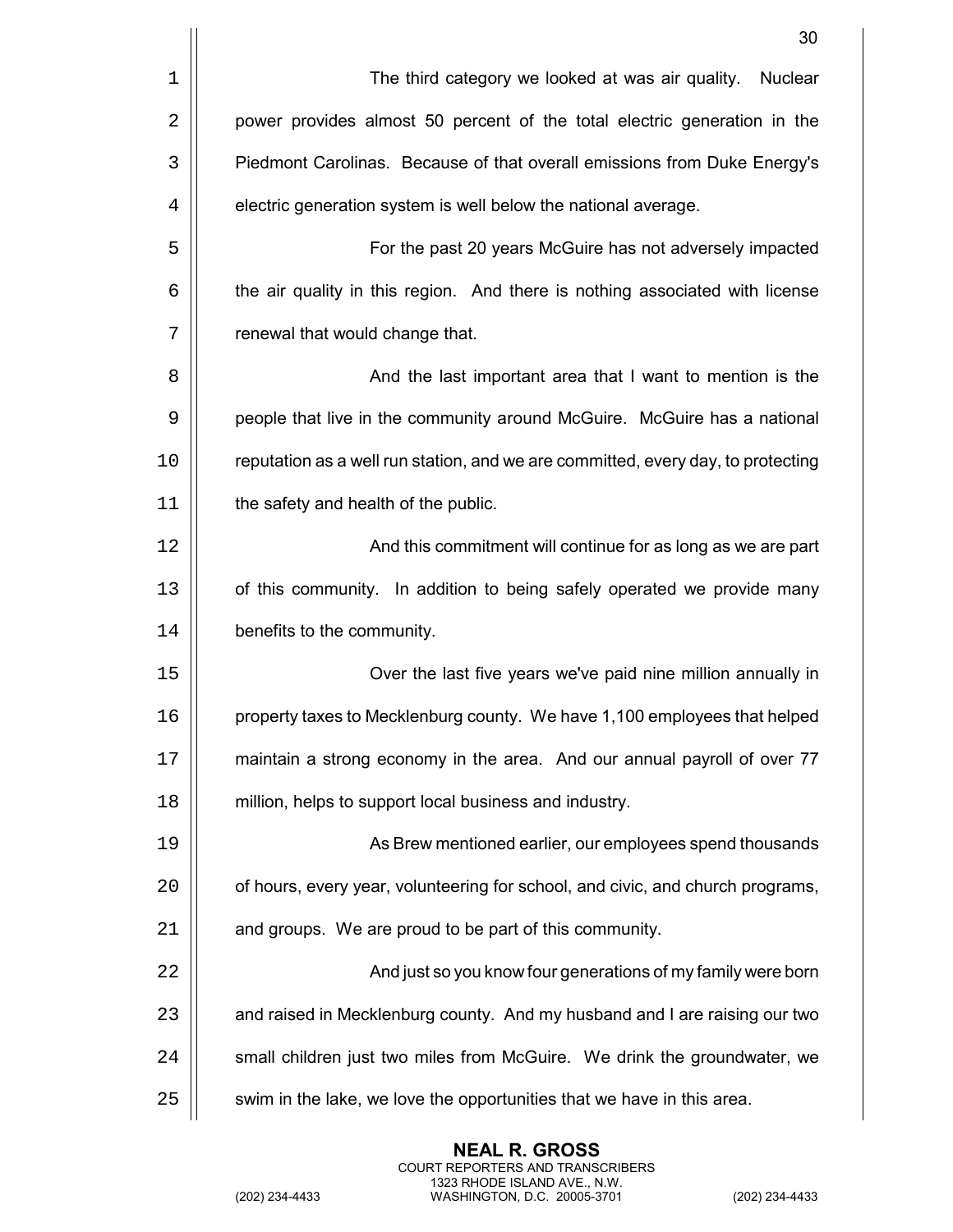|             | 31                                                                                      |
|-------------|-----------------------------------------------------------------------------------------|
| $\mathbf 1$ | So I not only have a professional interest, I have an extremely                         |
| 2           | personal interest in preserving the environment around McGuire. Thank you.              |
| 3           | FACILITATOR CAMERON: Thank you, Dayna. Just to give                                     |
| 4           | you a preview, so that you are prepared, we are going to go to Melanie                  |
| 5           | O'Connell Underwood, who is the CEO of the Mooresville-South Iredell                    |
| 6           | Chamber of Commerce, then we are going to go to John Gibb, Rosemary                     |
| 7           | Hubbard, and Allen Hubbard. Melanie?                                                    |
| 8           | MS. O'CONNELL-UNDERWOOD: Thank you very much for                                        |
| 9           | the opportunity to speak.                                                               |
| 10          | Thanks to your insight and wisdom, over 20 years ago, we                                |
| 11          | have been able to have the McGuire nuclear plant as our neighbor and friend.            |
| 12          | When we faced oil embargoes in the 1970s, we had some knowledge that the                |
| 13          | future of the world's power resources had the potential to be unstable.                 |
| 14          | But no one could have predicted, in that time, that in the year                         |
| 15          | 2001 the western United States, and California in particular, would have forced         |
| 16          | brown-outs and power shutdowns                                                          |
| 17          | How fortunate we are to emphatically be able to answer with                             |
| 18          | a yes the question, is your power source safe and reliable?                             |
| 19          | As the economic developer for the Mooresville-South Iredell                             |
| 20          | community, in the past six years I have worked with over 400 projects that have         |
| 21          | been involved in looking at our area for relocation.                                    |
| 22          | One of the keys to the success of our economic development                              |
| 23          | efforts is being able to tell perspective companies that not only is the power          |
| 24          | available, it is available in any size load that is needed, it is reliable, it is safe, |
| 25          | and it is economical.                                                                   |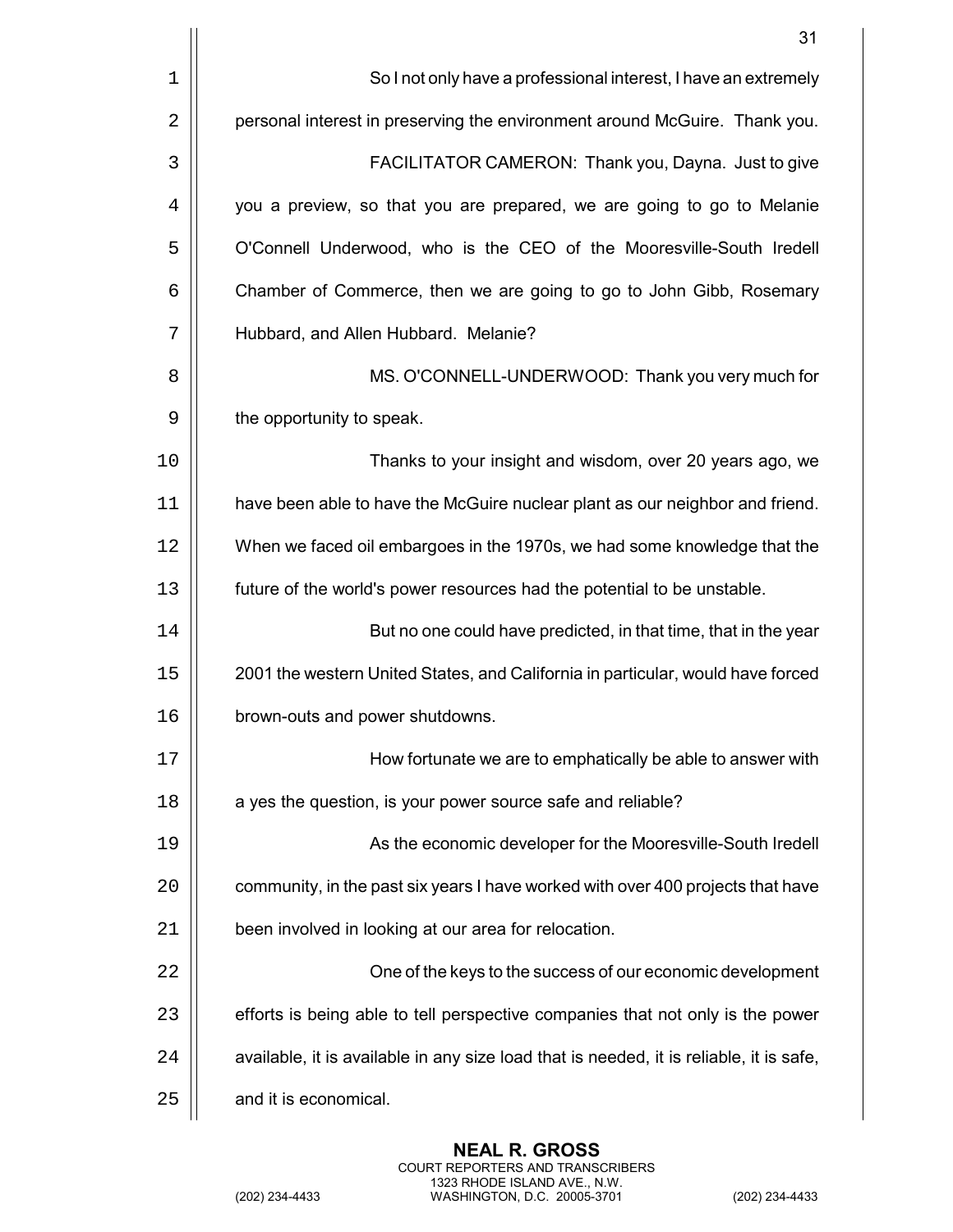|    | 32                                                                                   |
|----|--------------------------------------------------------------------------------------|
| 1  | The McGuire Nuclear Plant has maintained this record for the                         |
| 2  | past 20 years, and provided us with reliable power at a very reasonable cost.        |
| 3  | Mooresville is the sixth fastest growing community in North                          |
| 4  | Carolina. Just south of us Huntersville is the number one fastest growing            |
| 5  | community in the state.                                                              |
| 6  | The McGuire nuclear plant played a key role in the power                             |
| 7  | loads that is able to support this phenomenal growth. Economic developers            |
| 8  | rely heavily on an available and economical power supply.                            |
| 9  | Without this nuclear power our ability to remain competitive,                        |
| 10 | and to retain our existing companies, as well as recruit new businesses, is          |
| 11 | greatly diminished. I'm confident, as an economic developer, that I could ask        |
| 12 | my peers in California, and they would attest to that fact right now.                |
| 13 | The McGuire nuclear plant employs over 1,000 employees.                              |
| 14 | And I'm a little off in the statistics you just gave, but approximately 80 percent   |
| 15 | of these employees live within a 30 mile drive of the facility. Their payroll alone, |
| 16 | which is close to 80 million, only multiplies as it is spent in our community.       |
| 17 | The property taxes to our neighboring county, Mecklenburg,                           |
| 18 | of now eight million, are paying significant contributions in our schools, roads,    |
| 19 | libraries, police, fire, and it just keeps going.                                    |
| 20 | In closing I want to reiterate the fact that the McGuire nuclear                     |
| 21 | plant has provided safe electricity to the residents of our community for over 20    |
| 22 | years.                                                                               |
| 23 | By granting McGuire a renewal license we can all be assured                          |
| 24 | of a stable source of electricity for another 40 years. Thank you very much for      |
| 25 | allowing me to speak on behalf of the Mooresville-South Iredell community.           |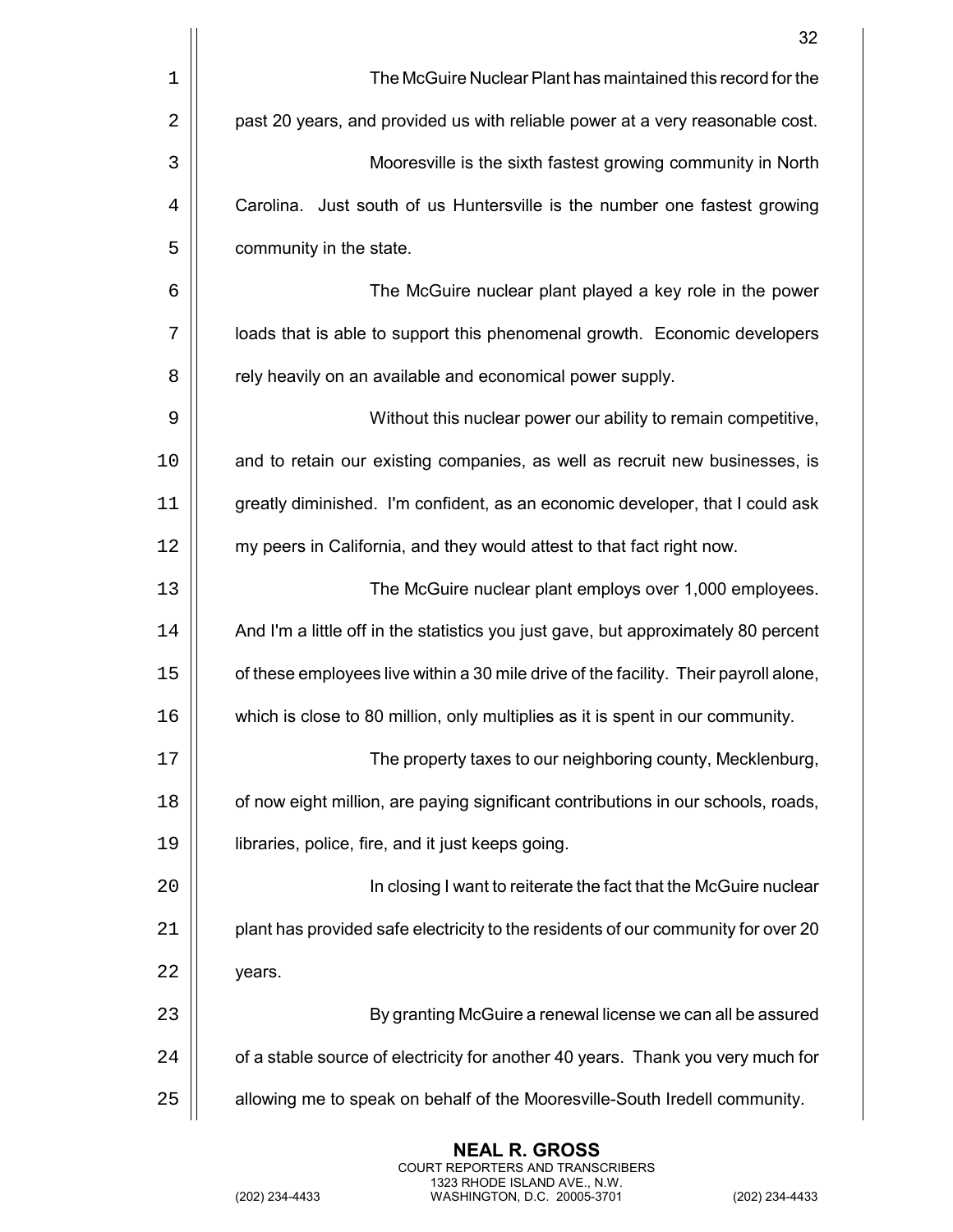|    | 33                                                                                |
|----|-----------------------------------------------------------------------------------|
| 1  | FACILITATOR CAMERON: Thank you very much, Melanie.                                |
| 2  | And we are going to attach a copy of Melanie's statement as an attachment to      |
| 3  | the transcript.                                                                   |
| 4  | And if anybody else has a written statement that they want us                     |
| 5  | to attach to the transcript, we will be pleased to do that.                       |
| 6  | Mr. John Gibb?                                                                    |
| 7  | MR. GIBB: Good afternoon. My name is John Gibb. I'm                               |
| 8  | here just to represent myself.                                                    |
| 9  | I moved to Charlotte five years ago from Chicago.<br>l'm                          |
| 10 | currently re-careering. I'm studying to be a paralegal, and honestly I would like |
| 11 | to go into administrative law. Do you have any applications?                      |
| 12 | More relevant, though, is my past experience. I spent 18                          |
| 13 | years in the metals and industrial plastics manufacturer, distribution, and       |
| 14 | fabrication industry, directly and indirectly supplying Commonwealth Edison       |
| 15 | when I was in the Chicago area, and indirectly Duke Energy here in Charlotte.     |
| 16 | I found that members of the Nuclear Regulatory Commission                         |
| 17 | and many, if not all, employees of Duke Energy are highly educated                |
| 18 | professionals. Unfortunately my first comment is that the people who supply       |
| 19 | you are not even close to being at your level.                                    |
| 20 | In fact, when I was in Chicago several companies in my field                      |
| 21 | were convicted of criminal activities regarding supplying of nuclear stations. It |
| 22 | is not Duke's responsibility, nor can you possibly know everything that goes into |
| 23 | your plants, despite the most stringent 10CFR regulations you put in.             |
| 24 | Regrettably documents can be falsified.                                           |
|    |                                                                                   |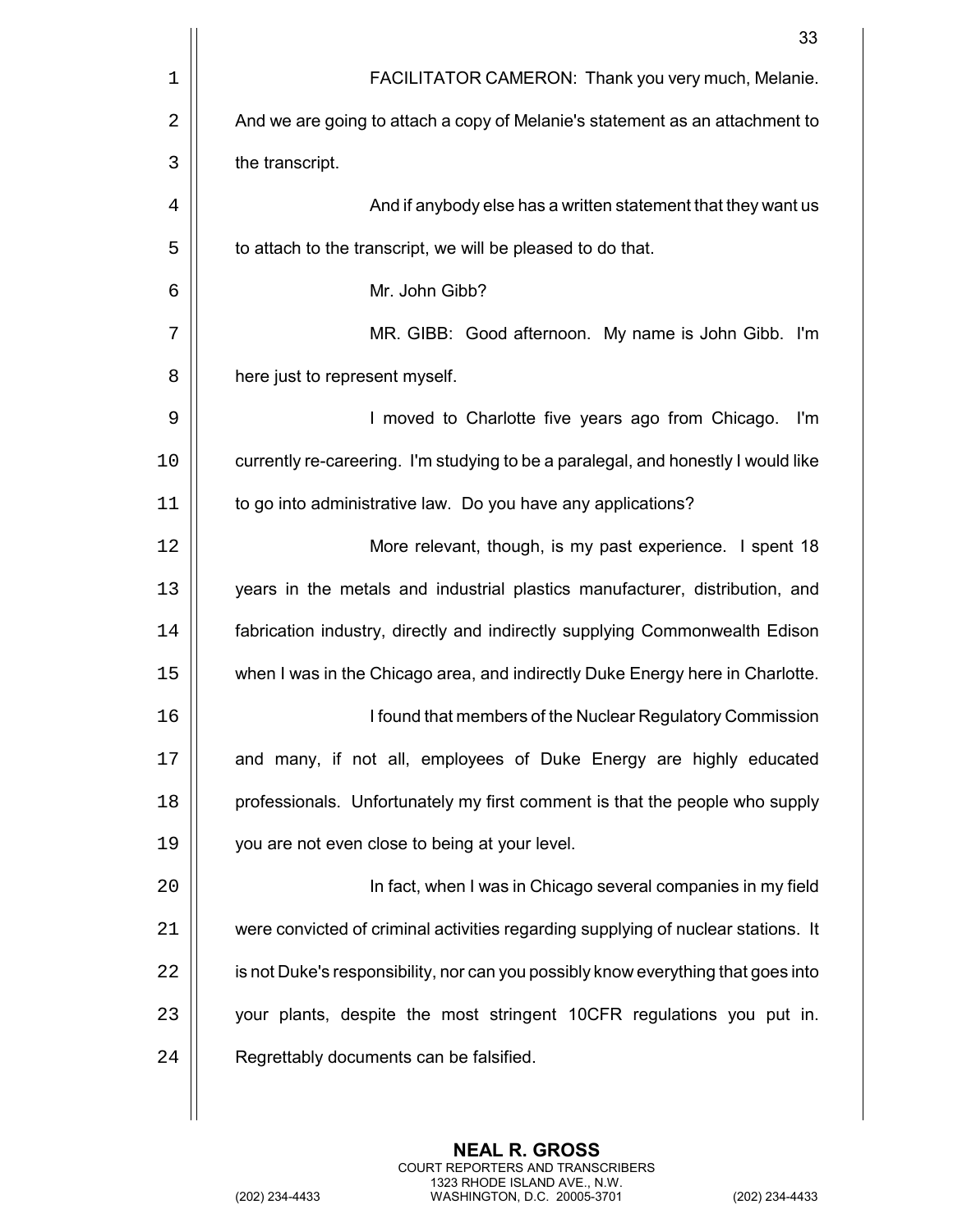|    | 34                                                                               |
|----|----------------------------------------------------------------------------------|
| 1  | I say this because I have heard some concern about your ice                      |
| 2  | condenser cooling system. I cannot evaluate that, I'm not an engineer, I don't   |
| 3  | know. But I do know no matter how strong a chain is, it is only as strong as its |
| 4  | weakest link.                                                                    |
| 5  | And I ask Duke to think about this, and the NRC to think                         |
| 6  | about this. Remember that you must take into consideration who supplied you      |
| 7  | in the first place. And also remember that when Three Mile Island happened,      |
| 8  | it was not because of a design or engineering, or construction failure, it was   |
| 9  | because of a stuck valve supplied by a subcontractor. Thank you.                 |
| 10 | FACILITATOR CAMERON: Thank you very much, Mr. Gibb.                              |
| 11 | Let's go to Rosemary Hubbard right now. Rosemary is with                         |
| 12 | the Blue Ridge Environmental Defense League. And after that Allen Hubbard        |
| 13 | is going to speak, and he is assisting her now, I think.                         |
| 14 | MS. HUBBARD: I also represent Charlotte Women for                                |
| 15 | Environmental Justice.                                                           |
| 16 | There is a word I've been listening for that I have not heard                    |
| 17 | today. And that word is plutonium. I've heard a great many complimentary, it     |
| 18 | is sort of a love fest going on between the local politicians, and Duke Power,   |
| 19 | and so forth.                                                                    |
| 20 | I want you all to think back to September 11th, and just what                    |
| 21 | happened in what we thought was a very secure area, the Pentagon, Wall           |
| 22 | Street. What could have been more of an icon, two icons of what American         |
| 23 | business and industry stand for?                                                 |
| 24 | But since September 11th we have seen just how fragile we                        |
| 25 | are. What on earth is to keep a plane from plowing into these plants when        |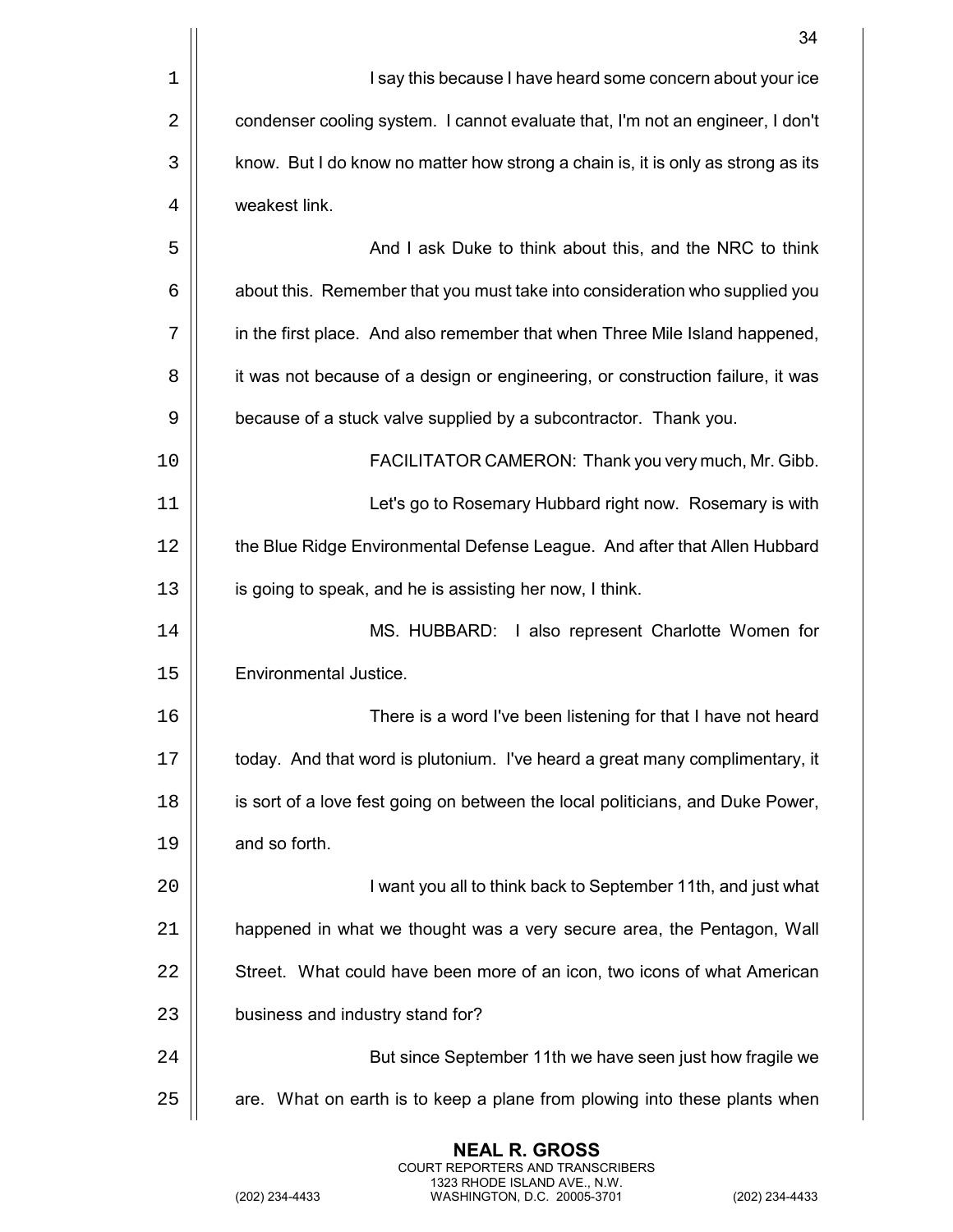|    | 35                                                                               |
|----|----------------------------------------------------------------------------------|
| 1  | Duke Power, Duke Energy, as it is called now, is using plutonium, a very         |
| 2  | deadly, deadly substance?                                                        |
| 3  | Why have you not been mentioning the most obvious word                           |
| 4  | today, plutonium? Since September 11th, more than ever, every American, all      |
| 5  | of you here, have been more concerned than ever about the kind of world we       |
| 6  | are leaving to our grandchildren.                                                |
| 7  | And now we learn that Duke Energy is about to use a very                         |
| 8  | deadly substance in these plants. Now, you say, this does not have to do with    |
| 9  | the relicensing, that is separate. No, it isn't, I'm sorry.                      |
| 10 | That is disingenuous for you to say that, because they are                       |
| 11 | intimately connected. My people have lived in west Mecklenburg county since      |
| 12 | the colonial times, since the French and Indian Wars. So it is nine generations, |
| 13 | and I'm part Cherokee, so I go back before that.                                 |
| 14 | We had clean water and clean air. Over these many years,                         |
| 15 | however, we have seen a tremendous degradation of our groundwater, our           |
| 16 | rivers, our streams, and our air. And Duke Energy has been a great contributor   |
| 17 | to that.                                                                         |
| 18 | This part of the county, if I can show you this, I would like for                |
| 19 | the NRC to see this. So I would like very much for you to see it. This is a map  |
| 20 | about environmental injustice in Mecklenburg County. These red spots are         |
| 21 | superfund spills. These orange spots are toxic air permits. And the others are   |
| 22 | PCB spills.                                                                      |
| 23 | This is one of the worse sites in the United States, right here                  |
| 24 | on the Catawba river. And for the most part you have poor whites, you have       |
|    |                                                                                  |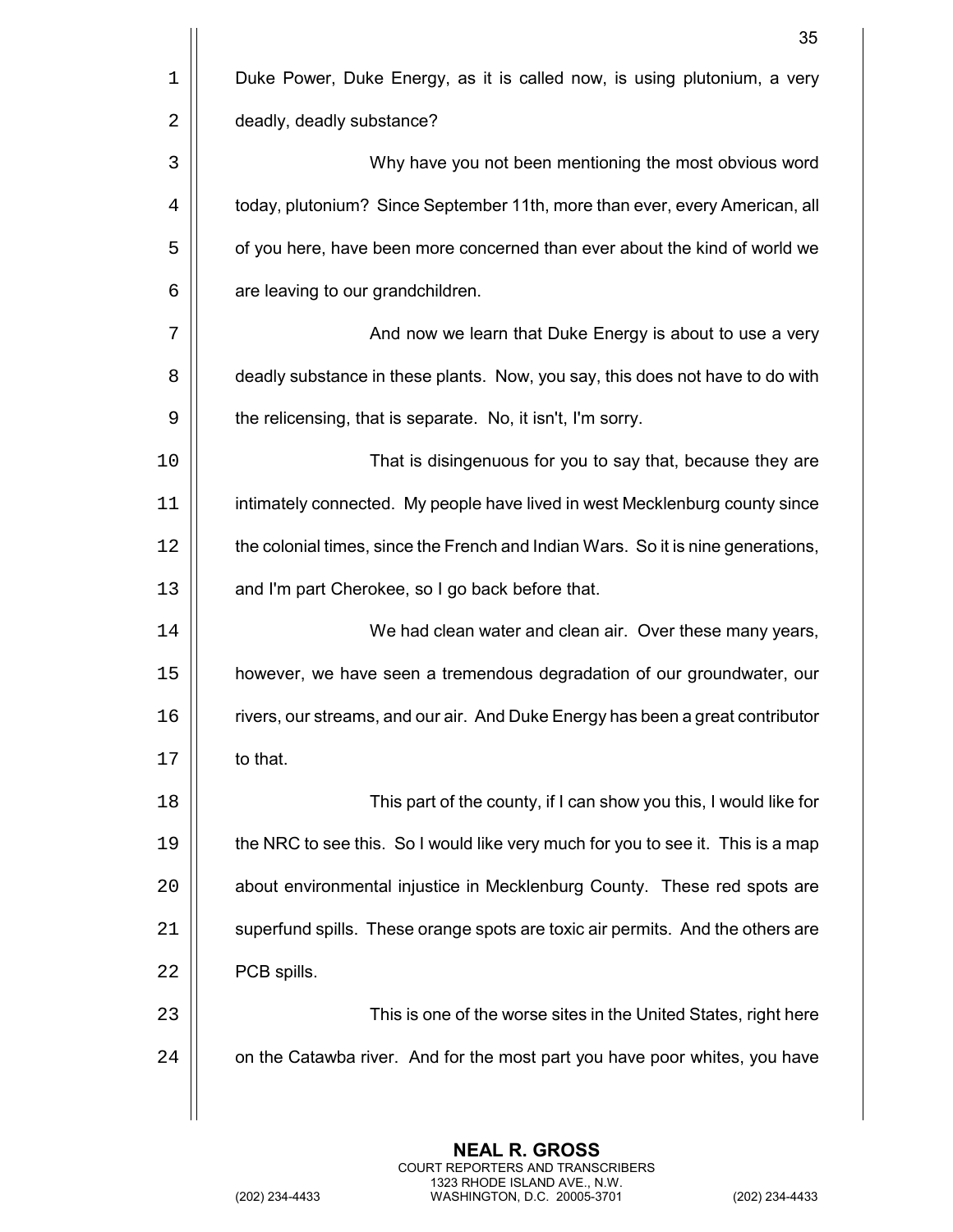|    | 36                                                                                 |
|----|------------------------------------------------------------------------------------|
| 1  | blacks, and you have latinos living in this part of town, known as West            |
| 2  | Charlotte, that stretches over to the river.                                       |
| 3  | In recent years you have had development of more wealthy                           |
| 4  | communities right on the river because of Duke Power's crescent resources.         |
| 5  | But nonetheless there are tens, and tens of thousands of families who are very     |
| 6  | poor, not as well educated as we would like Americans to be, living in this most   |
| 7  | polluted part of town.                                                             |
| 8  | Up here is where the McGuire plant is. Right down here                             |
| 9  | would be where the Catawba River Plant is. West Charlotte and West                 |
| 10 | Mecklenburg are home to industrial parks, superfund sites, PCB spills, a           |
| 11 | petroleum tank farm that would have a five mile high ball of flame if it ever had  |
| 12 | an explosion there.                                                                |
| 13 | We are also home, mostly, to poor whites, blacks, and latinos.                     |
| 14 | And we are also home to industry, and industrial giants such as Duke Power.        |
| 15 | Duke Power, Duke Energy has, just inside the last week and a half, made            |
| 16 | major headlines on the front page of the Observer for funneling many millions,     |
| 17 | it may be as much as 100 million dollars to its shareholders, that should have     |
| 18 | gone in rebates to its customers.                                                  |
| 19 | Duke Energy is now before the North Carolina State                                 |
| 20 | Regulatory Commission for this very reason. Already our part of town is heavily    |
| 21 | burdened with hazards from a petroleum tank farm, from the airport where we        |
| 22 | just had a US Air crash not that long ago, it is in everybody's memory, and        |
| 23 | industrial parks.                                                                  |
| 24 | You just think about what happened on September 11th. Tell                         |
| 25 | me how it is that you think that this plutonium that is being used in these plants |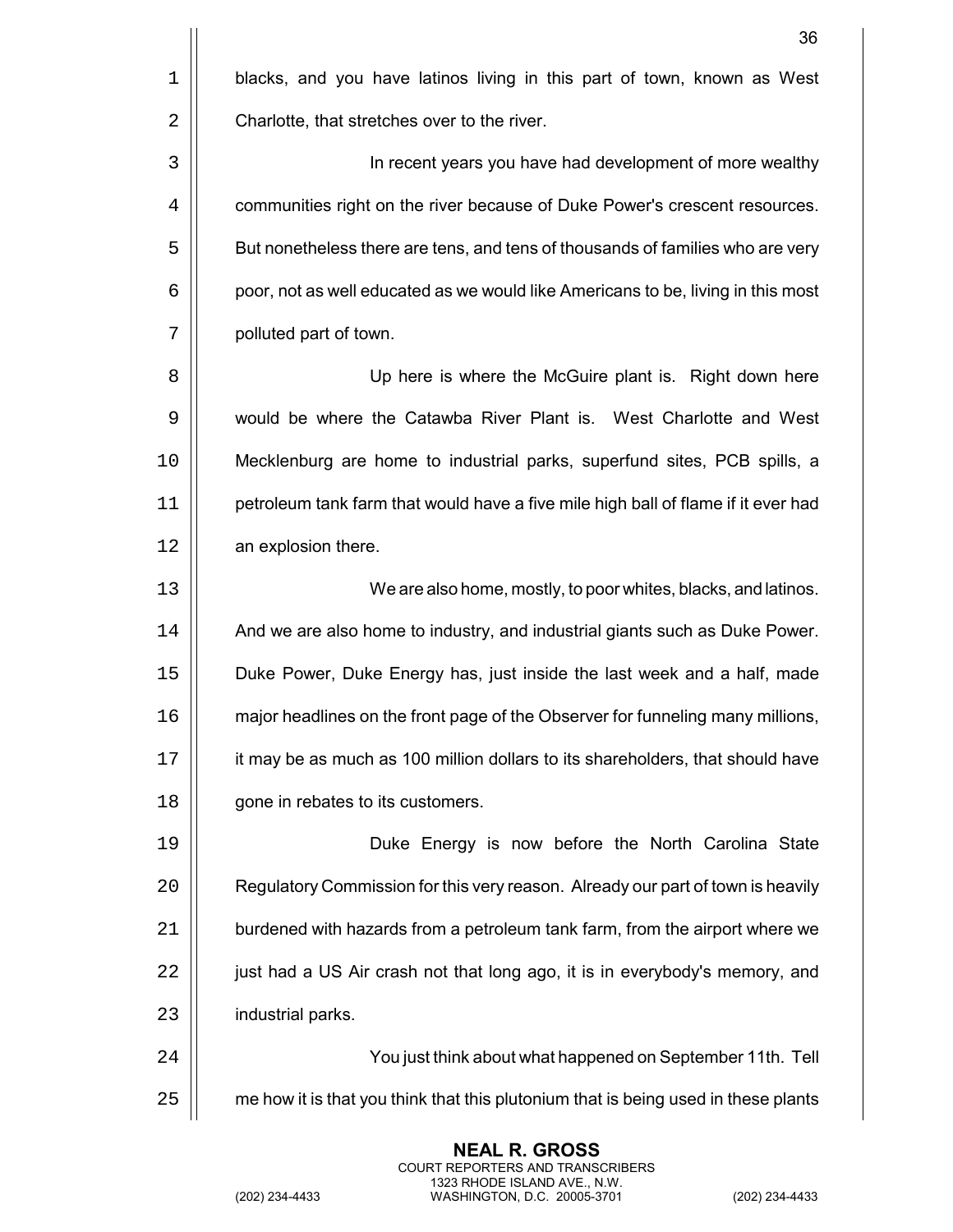|             | 37                                                                                   |
|-------------|--------------------------------------------------------------------------------------|
| $\mathbf 1$ | that Duke Energy wants to use, from our nuclear disarmament, cannot be a             |
| 2           | target of terrorism?                                                                 |
| 3           | You are going to be transporting it long distances, across the                       |
| 4           | country, from a sparsely populated area, to a heavily populated area.                |
| 5           | Now, I don't know what schools you've all been to, but I                             |
| 6           | mean, it seems to me that Logic 101 would say that this is a very dangerous          |
| 7           | thing to do.                                                                         |
| 8           | The NRC begged you to consider all this, because you will                            |
| 9           | further burden these many scores of thousands of families, unless you rein in        |
| 10          | Duke Power's ability to carry out their plans for using this plutonium.              |
| 11          | Thank you very much.                                                                 |
| 12          | FACILITATOR CAMERON: Thank you, Rosemary. And I                                      |
| 13          | should have mentioned the Charlotte Women for Environmental Justice is               |
| 14          | another group that you represent.                                                    |
| 15          | Let's go to Allen Hubbard. Allen?                                                    |
| 16          | MR. HUBBARD: I just want to make a few additional                                    |
| 17          | comments regarding the transportation of this mixed oxide uranium plutonium,         |
| 18          | which is planned to be used at the McGuire and Catawba plants.                       |
| 19          | And, like she said, you will be going through heavily populated                      |
| 20          | growing areas, wide open to attack, whether you truck it -- if you truck it you will |
| 21          | have traffic jams on 77. The amount of this stuff you can't see, a lot of this stuff |
| 22          | you can't see will kill you.                                                         |
| 23          | And I don't want to be an alarmist. But I just think, you know,                      |
| 24          | let sleeping dogs lie, leave the stuff in Arizona where it belongs, where it was     |
| 25          | generated, where it sits, and not ship it over here and put us all at risk with it.  |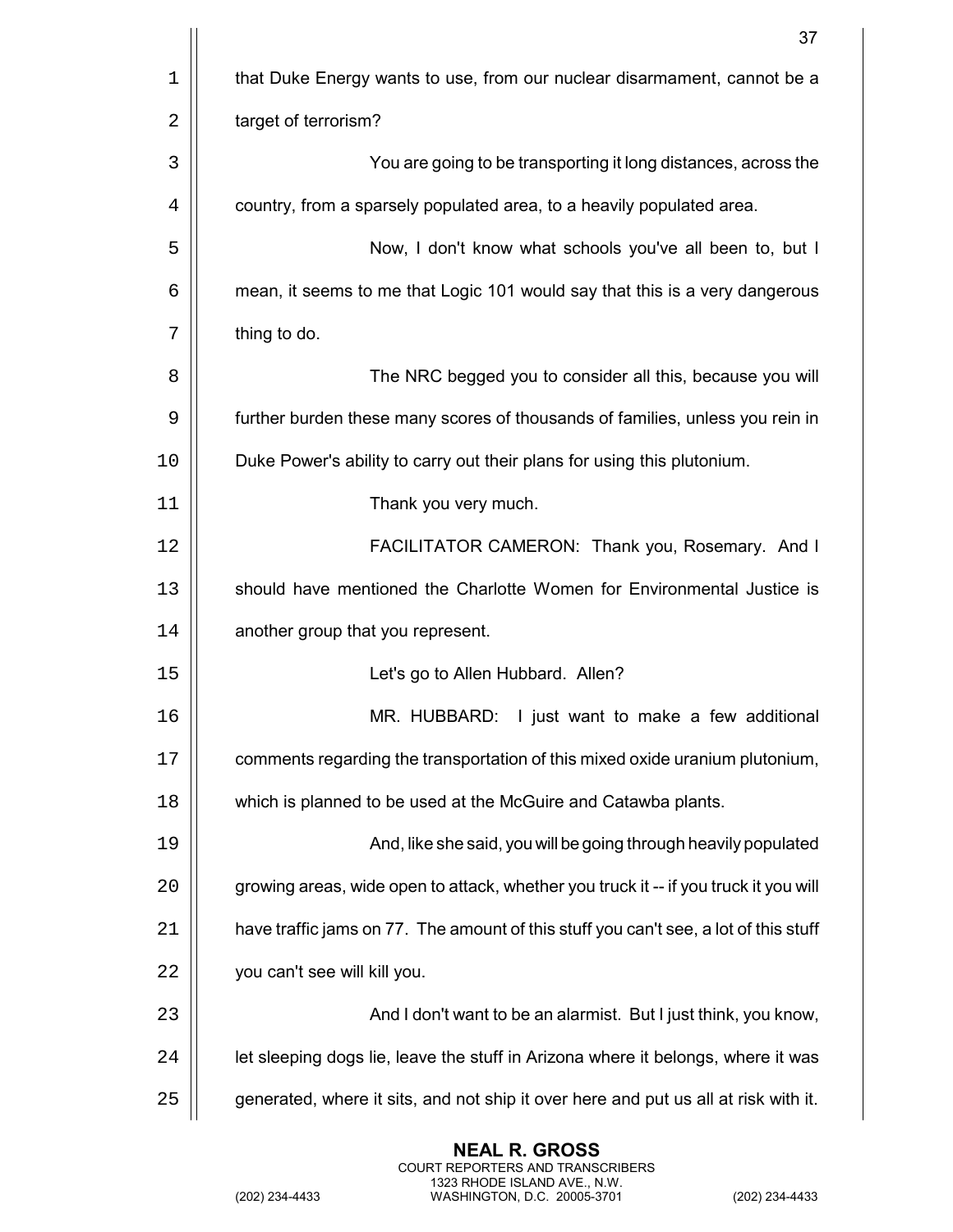|    | 38                                                                                   |
|----|--------------------------------------------------------------------------------------|
| 1  | Duke is going to have a total security nightmare, the                                |
| 2  | government will. If the government has generated most of the environmental           |
| 3  | laws I'm familiar with, the government is going to be ultimately responsible for     |
| 4  | this plutonium, no matter who gets it, or uses it, or does whatever, it is still the |
| 5  | U.S. government that was the generator, and will have to oversee this all the        |
| 6  | way until it is no longer hazardous.                                                 |
| 7  | I always think of the state lottery. You go out of the state, you                    |
| 8  | go take a chance on the lottery, and you pay a dollar or two, and the chance is      |
| 9  | that something really nice will happen to you, but it is a very slim chance.         |
| 10 | What we are doing -- and that is voluntary, you don't have to                        |
| 11 | buy that lottery ticket. But we are being asked, and not asked but forced, to        |
| 12 | take the same variety of risk that something awfully bad will happen to us.          |
| 13 | There are overpasses on the interstates, there are bridges,                          |
| 14 | there are airplanes, whatever. And it would be -- we would be sitting ducks for      |
| 15 | any kind of attack on these shipments.                                               |
| 16 | I mean, I know they are going special transports. I don't really                     |
| 17 | know if it is going to be on the railway, or coming up from Barnwell on either I-    |
| 18 | 77, or on the tracks, I don't know how they are going to do it, but they will know   |
| 19 | where it is.                                                                         |
| 20 | I just -- we are doing fine the way we are. I mean, and it                           |
| 21 | seems like a win-win situation, cheap energy, and the government gets rid of         |
| 22 | the plutonium.                                                                       |
| 23 | And this all sounds very well and good but we are the ones,                          |
| 24 | here in Charlotte, that are going to have to take it on the chin. And I just want    |
|    |                                                                                      |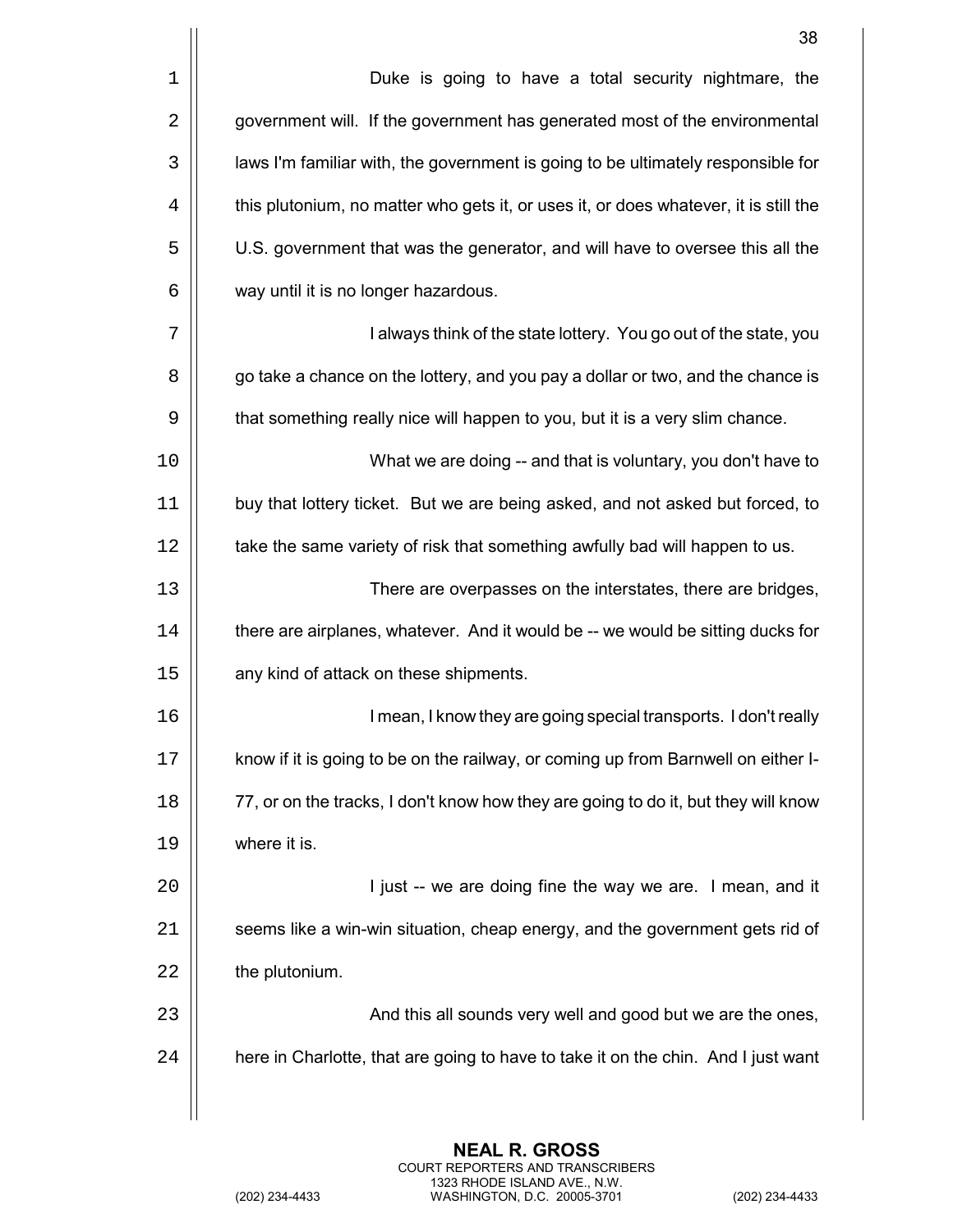|    | 39                                                                               |
|----|----------------------------------------------------------------------------------|
| 1  | to make you aware of this, and that a lot of us are really quite concerned about |
| 2  | it. Thank you.                                                                   |
| 3  | FACILITATOR CAMERON: Thank you, Mr. Hubbard.                                     |
| 4  | Next we are going to go to Scott Hinkle, and then we will go                     |
| 5  | to Sally Ashworth, and then to Constance Kolpitcke. And Mr. Hinkle is            |
| 6  | executive director of the Lake Norman Times.                                     |
| 7  | MR. HINKLE: Thank you, good afternoon, a pleasure to be                          |
| 8  | here.                                                                            |
| 9  | It has been said that McGuire Nuclear Station is a good                          |
| 10 | neighbor. And I can't say that enough, I can't stress that enough. I have seen,  |
| 11 | first-hand, the work that its employees do in our community, at our local        |
| 12 | schools.                                                                         |
| 13 | I have witnessed these people as my friends and neighbors.                       |
| 14 | Contrary to the way it may appear in most media, the employees of McGuire        |
| 15 | Nuclear Station are not people who stand behind steel and reinforced concrete.   |
| 16 | They are people out there in our communities                                     |
| 17 | And we know them by name, and we see them by the acts                            |
| 18 | that they do. They are a credible and tangible resource that is appreciated in   |
| 19 | our schools, in our civic groups, in our churches.                               |
| 20 | In terms of the environmental impact of the plant, which is                      |
| 21 | incredibly, and remarkably negligible, Lake Norman is among the most             |
| 22 | cleanest, it is among the most cleanest and environmentally sound bodies of      |
| 23 | water in the eastern United States.                                              |
|    |                                                                                  |
|    |                                                                                  |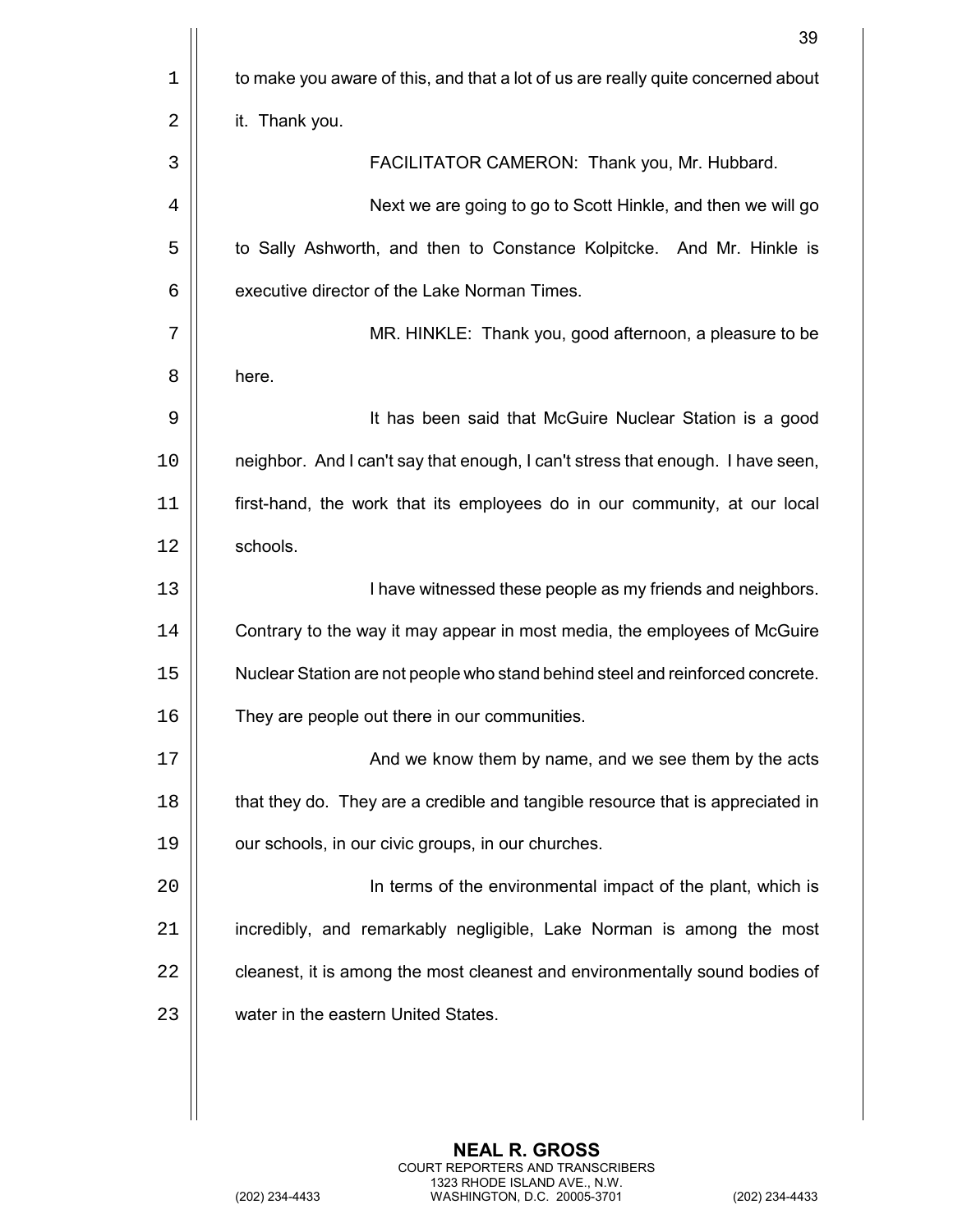|    | 40                                                                                   |
|----|--------------------------------------------------------------------------------------|
| 1  | It is a wonderful resource for thousands of people, if not                           |
| 2  | hundreds of thousands of people use each and every day. It is an incredibly          |
| 3  | clean source of drinking water for our communities.                                  |
| 4  | When it comes to the people that work at the plant, I must                           |
| 5  | admit that I turn to them, and their expertise at times, before I turn to folks that |
| 6  | work in our institutions of higher learning, regionally.                             |
| 7  | The incredible mind force of people that work on the island                          |
| 8  | at McGuire, and their incredible library of knowledge when it comes to zoology,      |
| 9  | and herbology, and the aquatic life of the streams and rivers where their            |
| 10 | facilities impact, is remarkable.                                                    |
| 11 | They are people with faces, again, that are resources in this                        |
| 12 | community. Like every American I think we recognize the events of a couple           |
| 13 | of weeks ago. And the only thing I can tell you is the bottom line to me is, who     |
| 14 | do I trust?                                                                          |
| 15 | Do I trust middle east oil cartels to provide the energy of this                     |
| 16 | nation, or do I trust a publicly traded corporation with almost a century of safe    |
| 17 | operation?                                                                           |
| 18 | Well, there is no question. I trust the folks at Duke Energy,                        |
| 19 | and I trust the folks at McGuire Nuclear Station. When it comes to the decision      |
| 20 | to possibly burn mixed oxide fuel and plutonium, do I trust the United States        |
| 21 | government, or do I trust the Russians to dispose of it? I think I trust the faces   |
| 22 | at Duke Energy to take advantage of a clean, safe, fuel that is going to be there    |
| 23 | regardless.                                                                          |
|    |                                                                                      |
|    |                                                                                      |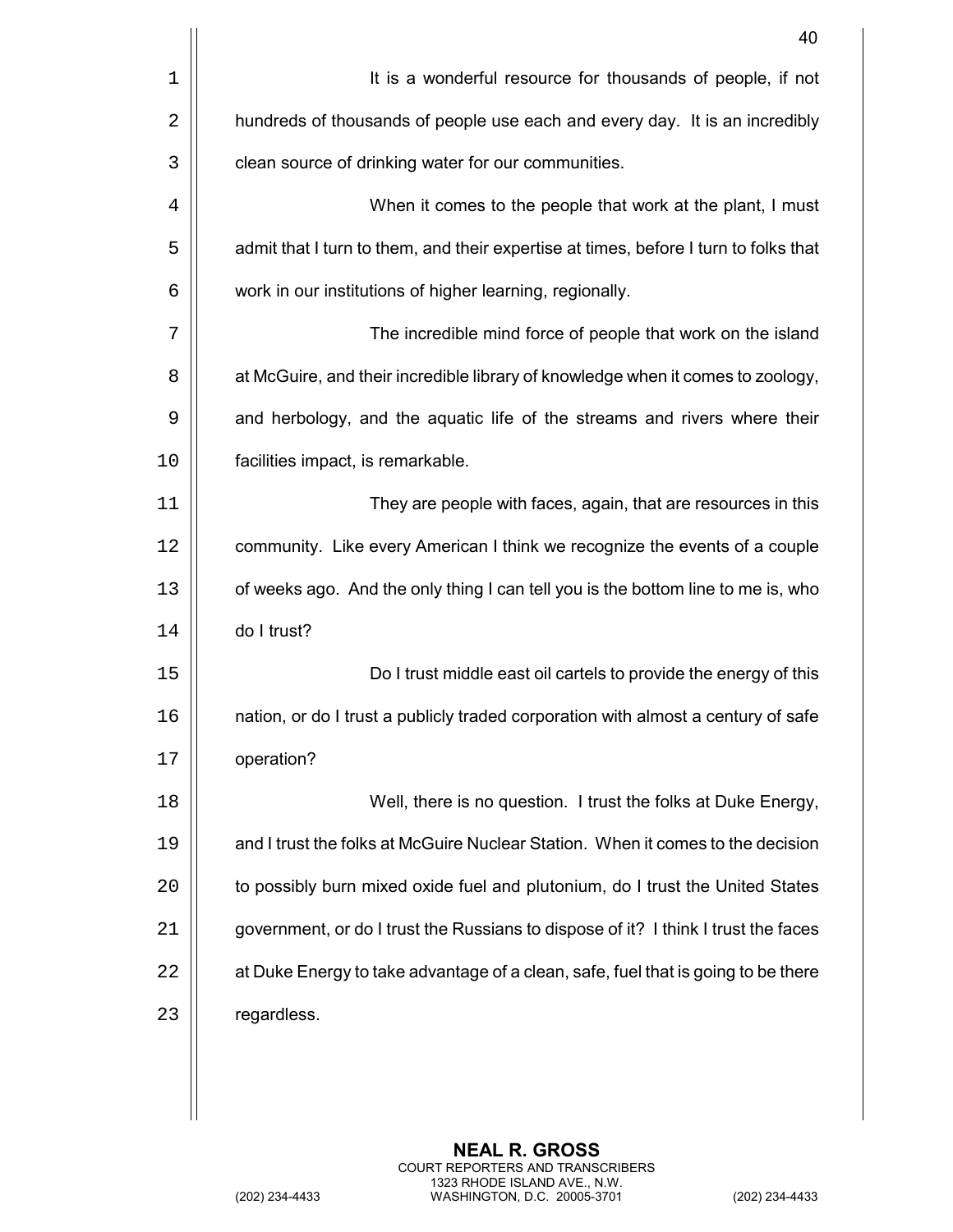|    | 41                                                                                |
|----|-----------------------------------------------------------------------------------|
| 1  | Finally I would like to say that, you know, I trust Brew Barron                   |
| 2  | and his staff. Like every American I look at the professionals at the NRC and     |
| 3  | our government to ensure safe operation of nuclear facilities.                    |
| 4  | But, here locally, I trust the people I know, they are my                         |
| 5  | neighbors. I trust Brew, and I trust his very capable staff and the job that they |
| 6  | do each and every day to supply our region with clean, economical energy.         |
| 7  | believe in nuclear generation, I believe it is the                                |
| 8  | environmentally responsible way to create electricity. It is, obviously, cleaner  |
| 9  | than fossil. And it is, obviously, an economical way to create electricity.       |
| 10 | When it comes to the relicensing of a plant that is already                       |
| 11 | there, and of course the tremendous capital resources that it would take to       |
| 12 | replace that generation with another plant, or in another part of our country, it |
| 13 | makes absolutely no sense not to relicense the units at McGuire.                  |
| 14 | Thank you.                                                                        |
| 15 | FACILITATOR CAMERON: Thank you, Mr. Hinkle.                                       |
| 16 | Sally Ashworth, Sally is the Chairwoman of the Lake Norman                        |
| 17 | Convention and Visitors Bureau.                                                   |
| 18 | MS. ASHWORTH: Hello, I'm Sally Ashworth, and as he was                            |
| 19 | saying, I've chaired the Lake Norman Convention and Visitors Bureau, as well      |
| 20 | as I serve on the Chamber of Commerce, the Lake Norman Chamber of                 |
| 21 | Commerce Board of Directors.                                                      |
| 22 | I have known Brew Barron for a number of years. I also host,                      |
| 23 | or I also work in the hospitality industry in the Lake Norman area. And I cannot  |
| 24 | tell you the impact, as far as economic impact, that Duke Power does, and         |
| 25 | represents with our hospitality industry.                                         |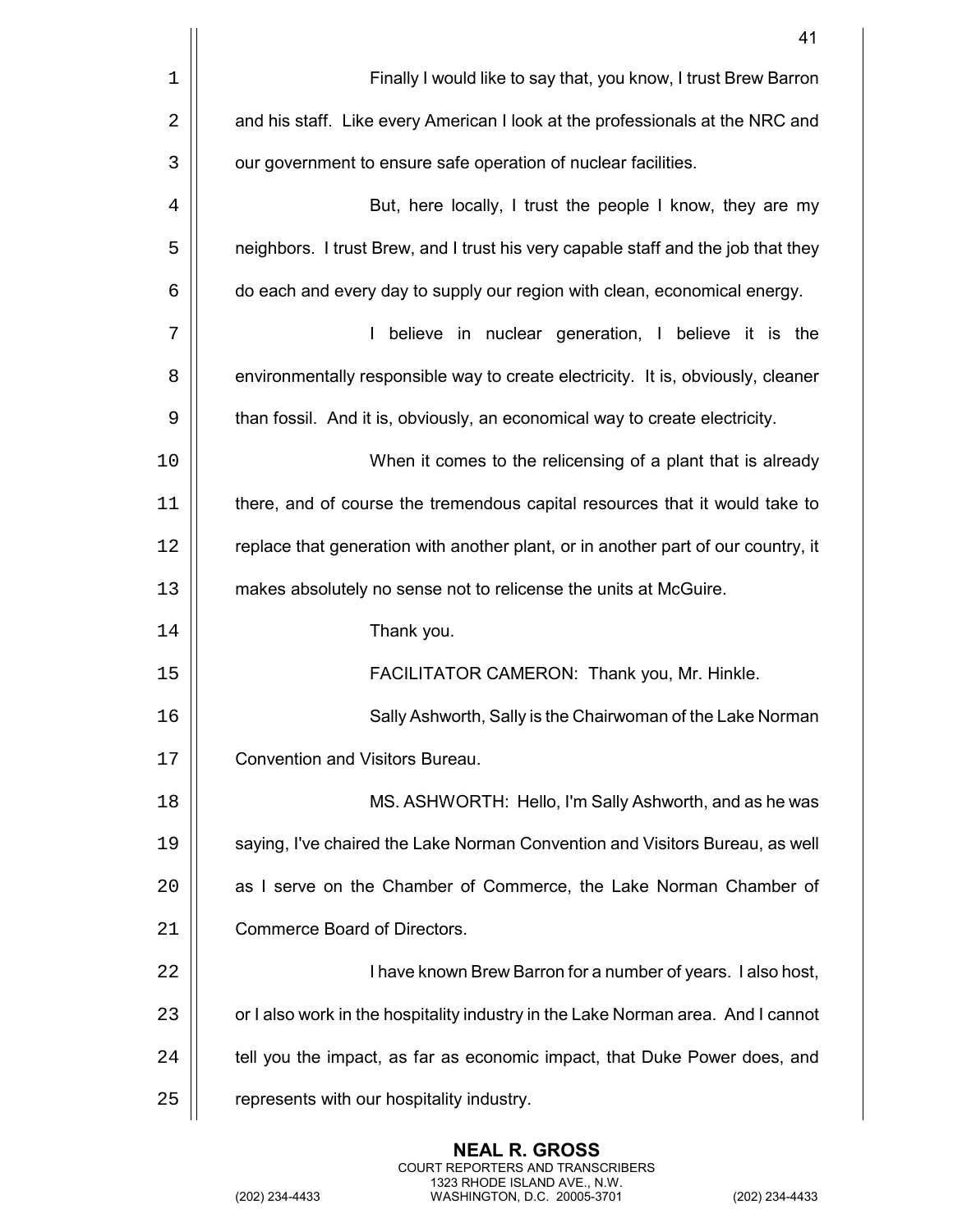|    | 42                                                                                 |
|----|------------------------------------------------------------------------------------|
| 1  | We are looking at exit 36 to exit 18. My husband and I, we                         |
| 2  | have lived in Huntersville since 1995, and I have both been associated with        |
| 3  | Brew, and with Duke Energy, socially and professionally, as far as a               |
| 4  | relationship with their staff.                                                     |
| 5  | I have worked closely with Valerie Patterson, with Rita Sikes,                     |
| 6  | and as far as other employees at the Energy Explorium. And I currently serve,      |
| 7  | with Winston Kelly, on the Board of Directors at the Chamber of Commerce.          |
| 8  | In 1998, when I was working with the leadership group, as far                      |
| 9  | as being a participant, there were 18 of us that went over to the McGuire          |
| 10 | station. And I cannot tell you, I did not know that much about their facility, nor |
| 11 | their people over there.                                                           |
| 12 | And from that experiment, as far as the tour that they                             |
| 13 | provided us, as Brew was asking all of you all, if you all have not visited that   |
| 14 | facility, you need to. It is a very safe -- the way that they work over there, the |
| 15 | way that they explain to you what they do over there, both professionally, you     |
| 16 | just feel very safe.                                                               |
| 17 | And I can't tell you how, as far as their professional                             |
| 18 | demeanor, the staff was with all of us over there at the McGuire station. The      |
| 19 | employees of McGuire spoke to us specifically with each role that they did, and    |
| 20 | as many precautions as they take as far as making McGuire remain as an             |
| 21 | efficient plant, but also one with a partner of our local environment.             |
| 22 | As I was telling you, with the hospitality industry, Brew Barron                   |
| 23 | and his staff, they have about three outages every year. And the economic          |
| 24 | impact that they do on our hospitality industry, and as Scott Hinkle has just      |
|    |                                                                                    |

**NEAL R. GROSS**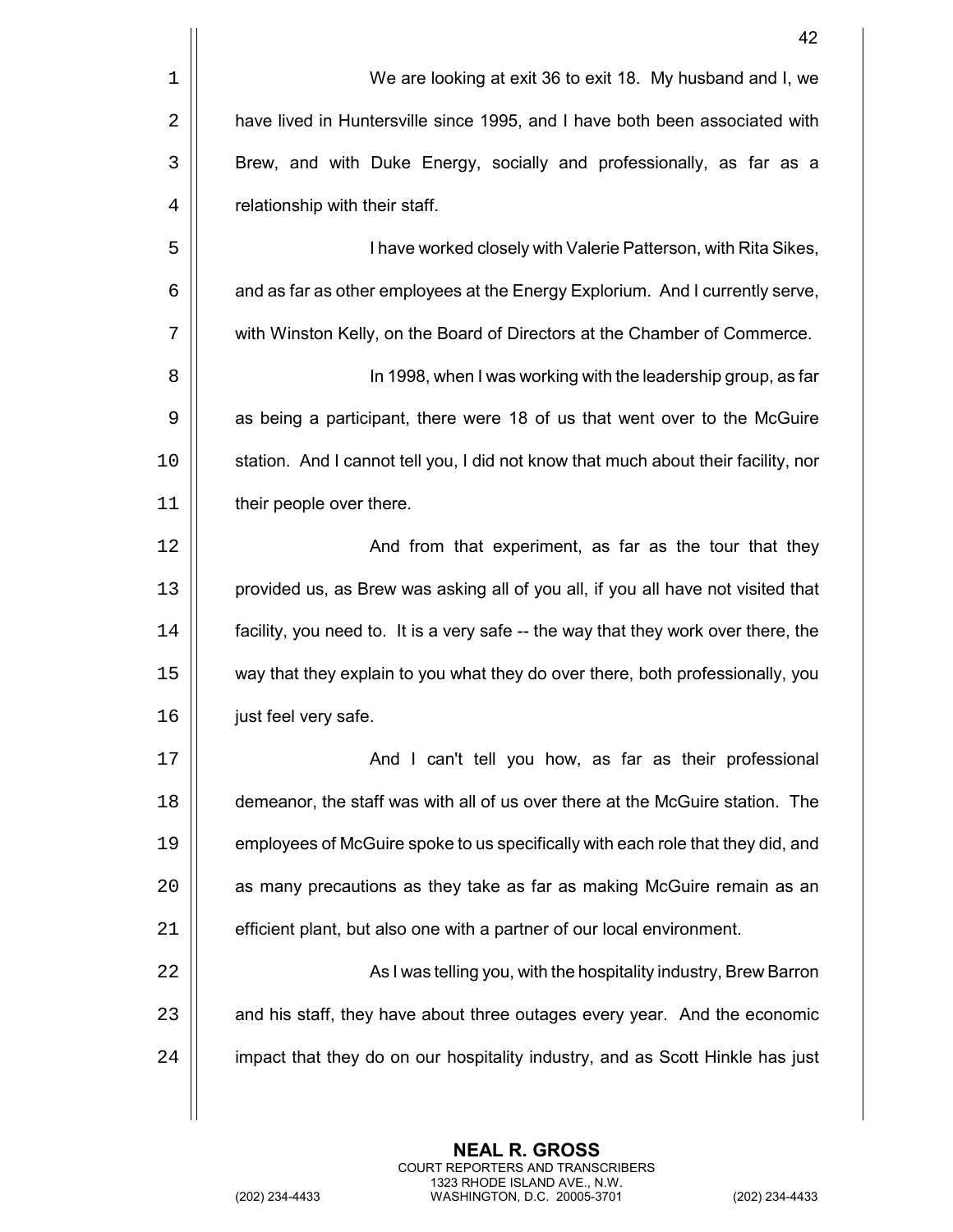|             | 43                                                                               |
|-------------|----------------------------------------------------------------------------------|
| $\mathbf 1$ | said, with the tragedy that happened two weeks ago, it still remains, we have    |
| 2           | to have somebody like that, that keeps our hotels running as well as they have.  |
| 3           | And when I say the impact, we are not just talking about the                     |
| 4           | Huntersville impact, I'm talking about from exit 36 to exit 18, and probably on  |
| 5           | down into Duke Power in the Charlotte area.                                      |
| 6           | I sincerely hope that you grant McGuire Nuclear Plant an                         |
| 7           | opportunity to extend their license at the Lake Norman area, and I thank you     |
| 8           | for my time.                                                                     |
| 9           | FACILITATOR CAMERON: Thank you, Sally. Next let's go                             |
| 10          | to Constance Kolpitcke. And I apologize in advance, Constance, I probably        |
| 11          | blew that one. And then we will go to Catherine Mitchell after Constance.        |
| 12          | MS. KOLPITCKE: I'm used to having my name messed up,                             |
| 13          | so it doesn't bother me.                                                         |
| 14          | I appreciate the good work that Duke does in the community.                      |
| 15          | I particularly enjoyed being able to enjoy an outdoor concert this summer by the |
| 16          | Charlotte Symphony Orchestra. I have enjoyed taking visitors to the Energy       |
| 17          | Explorium. I enjoyed having Mr. Barron speak to the Davidson seniors.            |
| 18          | But all this is beside the point. To me this has been                            |
| 19          | advertised, as the issue, is whether there should be license renewal for the     |
| 20          | McGuire stations. But to me it is about common sense.                            |
| 21          | I don't think we should renew any of our nuclear plants                          |
| 22          | licenses across the country until there has been a solution of what to do with   |
| 23          | the nuclear radioactive waste that is accumulating.                              |
| 24          | It has been going on for what, decades? Somebody wants                           |
| 25          | to send it to Nevada, Nevada wants to send it to South Carolina. Nobody wants    |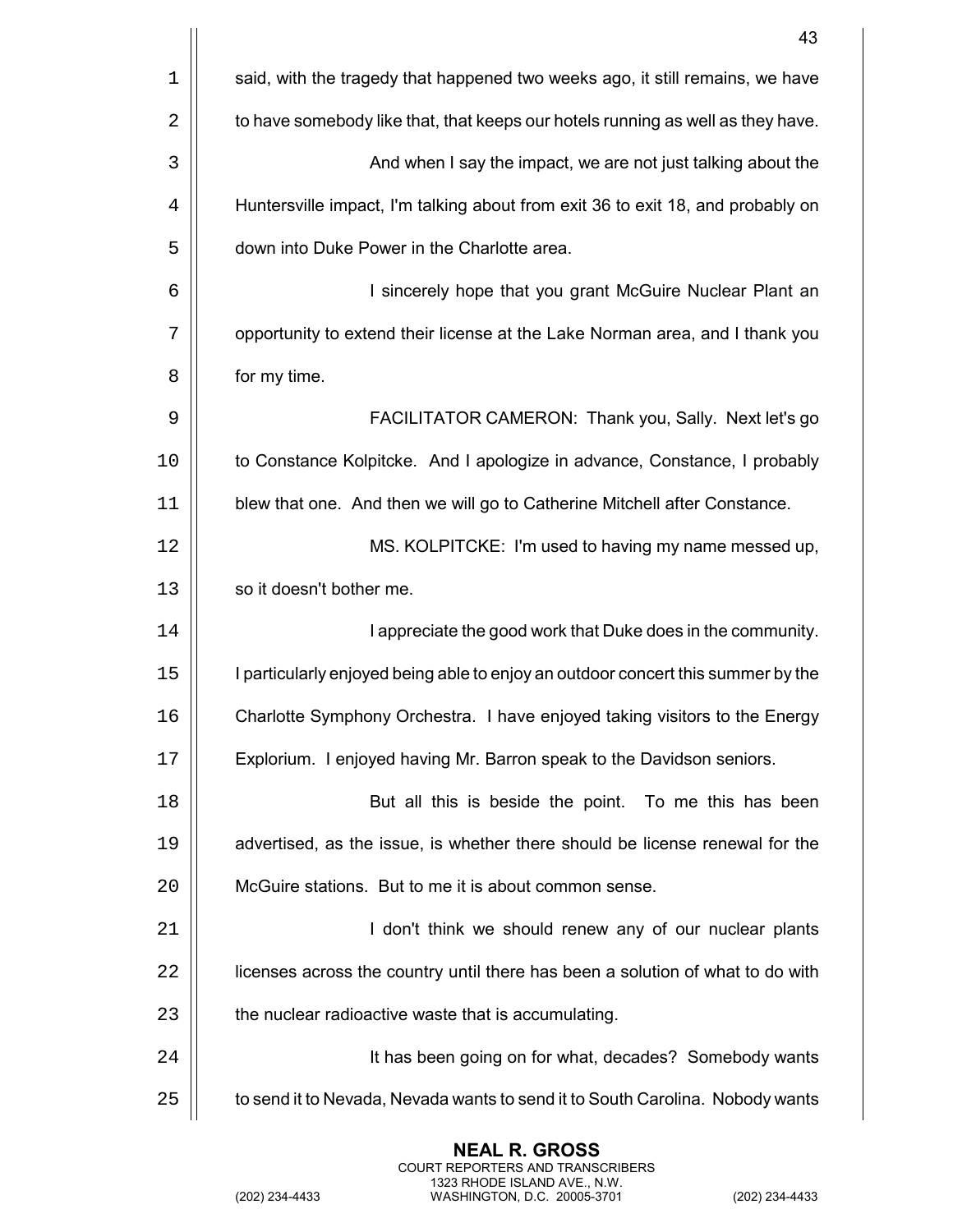|             | 44                                                                                |
|-------------|-----------------------------------------------------------------------------------|
| $\mathbf 1$ | it, and it is a potential fire bomb if a terrorist comes in with a plane and just |
| 2           | suicides, kamakazi-like, into these ceramic, whatever enclosures are housing      |
| 3           | this waste, that as I understand is sitting outdoors on concrete pads.            |
| 4           | There is nothing to be done with it. So if you don't have a                       |
| 5           | solution to a problem, why keep adding to the problem and keep creating more      |
| 6           | waste, with nobody knowing what to do with it?                                    |
| 7           | I think we need to concentrate on developing alternative                          |
| 8           | energy sources. A gentleman spoke that they had eliminated, they had looked       |
| 9           | at solar, and other forms of energy, and had discounted it.                       |
| 10          | Maybe it will cost us more, maybe we will have to pay more                        |
| 11          | for our energy. Maybe we will have to conserve, maybe we will have to share       |
| 12          | rides, maybe we will have to walk, maybe we will have to move closer to our       |
| 13          | jobs.                                                                             |
| 14          | But let's don't sacrifice the lives of our posterity. Maybe it                    |
| 15          | won't happen for another 100, 200, 300 years, but do we want to be                |
| 16          | responsible for letting some disaster happen, when we don't have to?              |
| 17          | Let's put our resources into developing the sustainable energy                    |
| 18          | resources. There is an energy fair coming up over in western North Carolina       |
| 19          | near Ashville, the weekend of October 20th, 21st. If you want to learn more       |
| 20          | about alternative energy resources go over there.                                 |
| 21          | There is a wonderful building that is the Center for                              |
| 22          | Environmental Studies at Catawba College that just opened over here in            |
| 23          | Salisbury, a beautiful facility, that has just so integrated the conservation of  |
| 24          | water, the use of solar energy, and it is a wonderful facility. If you don't know |
| 25          | about it I suggest you go over to Salisbury and take a look at that facility.     |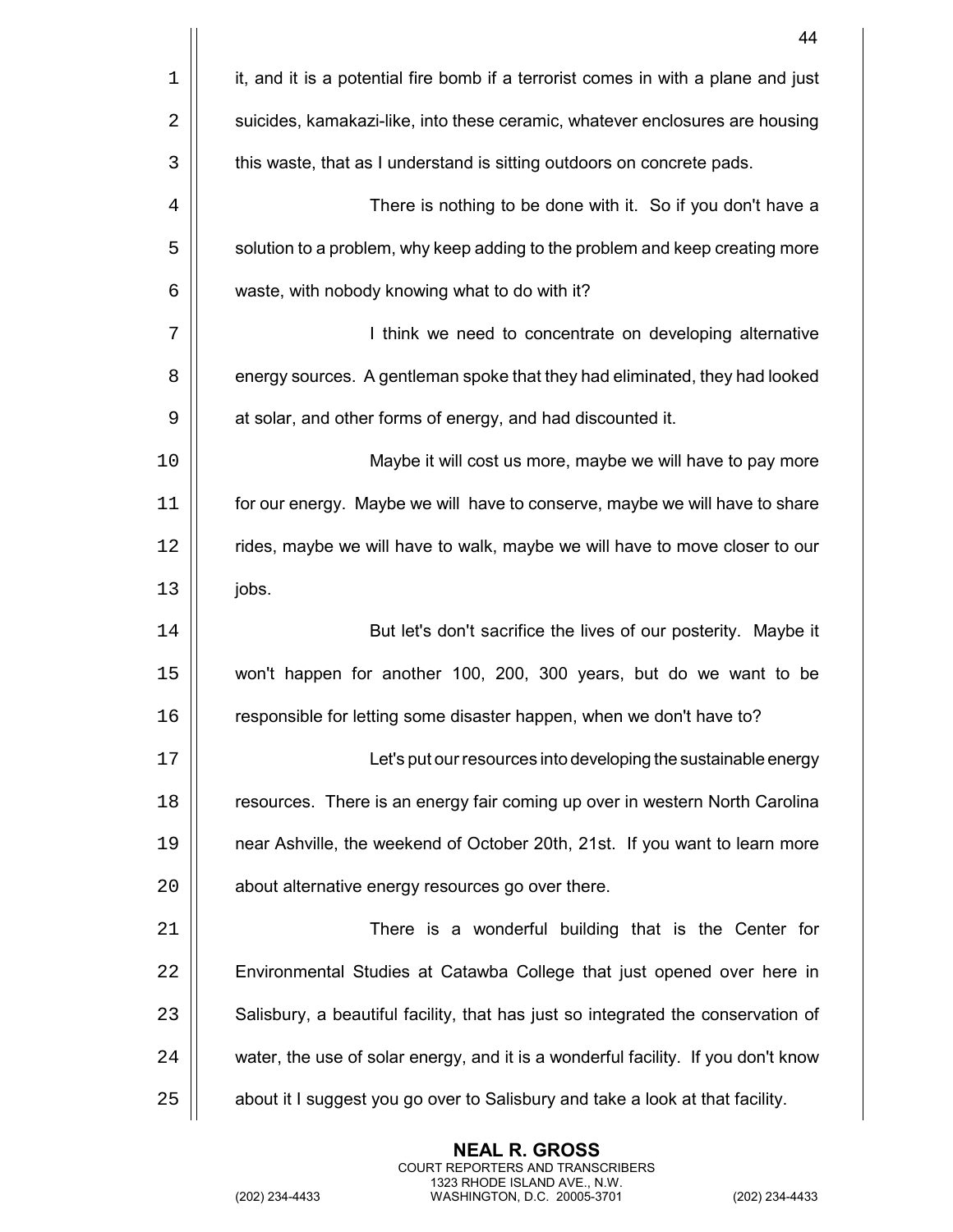|    | 45                                                                                  |
|----|-------------------------------------------------------------------------------------|
| 1  | Thank you.                                                                          |
| 2  | FACILITATOR CAMERON:<br>Thank you, Constance.                                       |
| 3  | Catherine Mitchell, also from Blue Ridge Environmental Defense League.              |
| 4  | MS. MITCHELL: I understand that there are many Duke                                 |
| 5  | employees who live in the Charlotte area, Catawba area, and around the              |
| 6  | reactors who feel very safe around these reactors. And I understand that there      |
| 7  | are many people who Duke employs who believe and are doing the very best            |
| 8  | that they can to make these reactors safe for the communities.                      |
| 9  | I don't think anybody questions that. But what I would like to                      |
| 10 | say is let's take a look for a minute, and suspend some of those concerns,          |
| 11 | some of those realities, and let's look at some of the really tough questions, that |
| 12 | there simply aren't any answers for.                                                |
| 13 | And there are many concerns coming up around this                                   |
| 14 | relicensing issues, but for time constraints I'm going to focus on one in           |
| 15 | particular, and that has to do with terrorism, and the reality of nuclear power     |
| 16 | reactors, and nuclear shipments as terrorist targets.                               |
| 17 | The Blue Ridge Environmental Defense League has                                     |
| 18 | repeatedly been on record, for over a decade, regarding this kind of threat.        |
| 19 | More recently we have spoken about the specific dangers of introducing              |
| 20 | plutonium to the equation and the proposed use of mixed oxide or plutonium          |
| 21 | fuel in these reactors.                                                             |
| 22 | And for this reason, and in light of the events of the last few                     |
| 23 | weeks, I would like to begin by addressing the obvious. And that is nuclear         |
| 24 | power plants and nuclear shipments pose real and dangerous targets to those         |
| 25 | wishing to inflict the highest level of damage to this region.                      |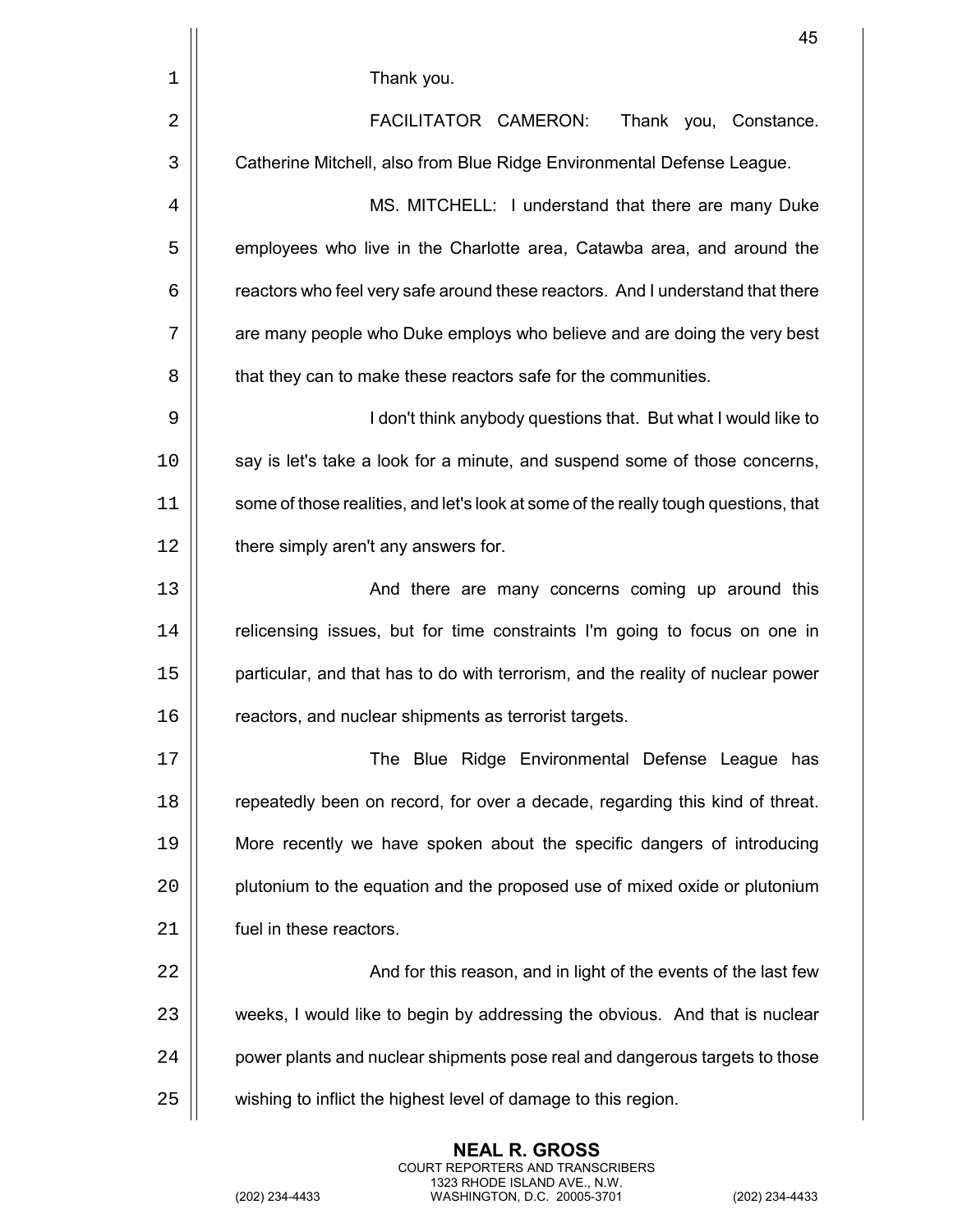|    | 46                                                                                |
|----|-----------------------------------------------------------------------------------|
| 1  | And any discussion of a license renewal should basically                          |
| 2  | include this real and probable threat, and the security necessary to prevent      |
| 3  | strikes of this kind.                                                             |
| 4  | In addition I would also like to say that the license renewal                     |
| 5  | process has to include the use of plutonium fuel in these reactors, and the       |
| 6  | subsequent impact of this program on the region. And this would necessarily       |
| 7  | require both McGuire and Catawba to have very specific environmental impact       |
| 8  | assessments.                                                                      |
| 9  | To use a generic impact assessment would be false,                                |
| 10 | misleading, and really completely unacceptable in light of our current situation. |
| 11 | It is clear that Duke is intending to go forward with this. They have a signed    |
| 12 | contract with the Department of Energy.                                           |
| 13 | And this program, make no mistake about it, adds yet another                      |
| 14 | level of unacceptable risk to this region, and there is no way to avoid that, and |
| 15 | it has to be considered in any kind of license renewal process, which is          |
| 16 | currently not on the table                                                        |
| 17 | At the same time I think that the NRC has to look to its own                      |
| 18 | history of downplaying the role of terrorism against nuclear facilities, or       |
| 19 | shipments in this country.                                                        |
| 20 | It is time for the NRC, and every utility and pertinent                           |
| 21 | regulatory or investigative agency, to pay attention to these real and present    |
| 22 | dangers, and take appropriate action and stop misleading the American people,     |
| 23 | and Congress, about the oversight and safety of these reactors.                   |
| 24 | Records of sabotage at nuclear plants in this country abound.                     |
| 25 | This is not a new situation. And an exercises supervised by the Nuclear           |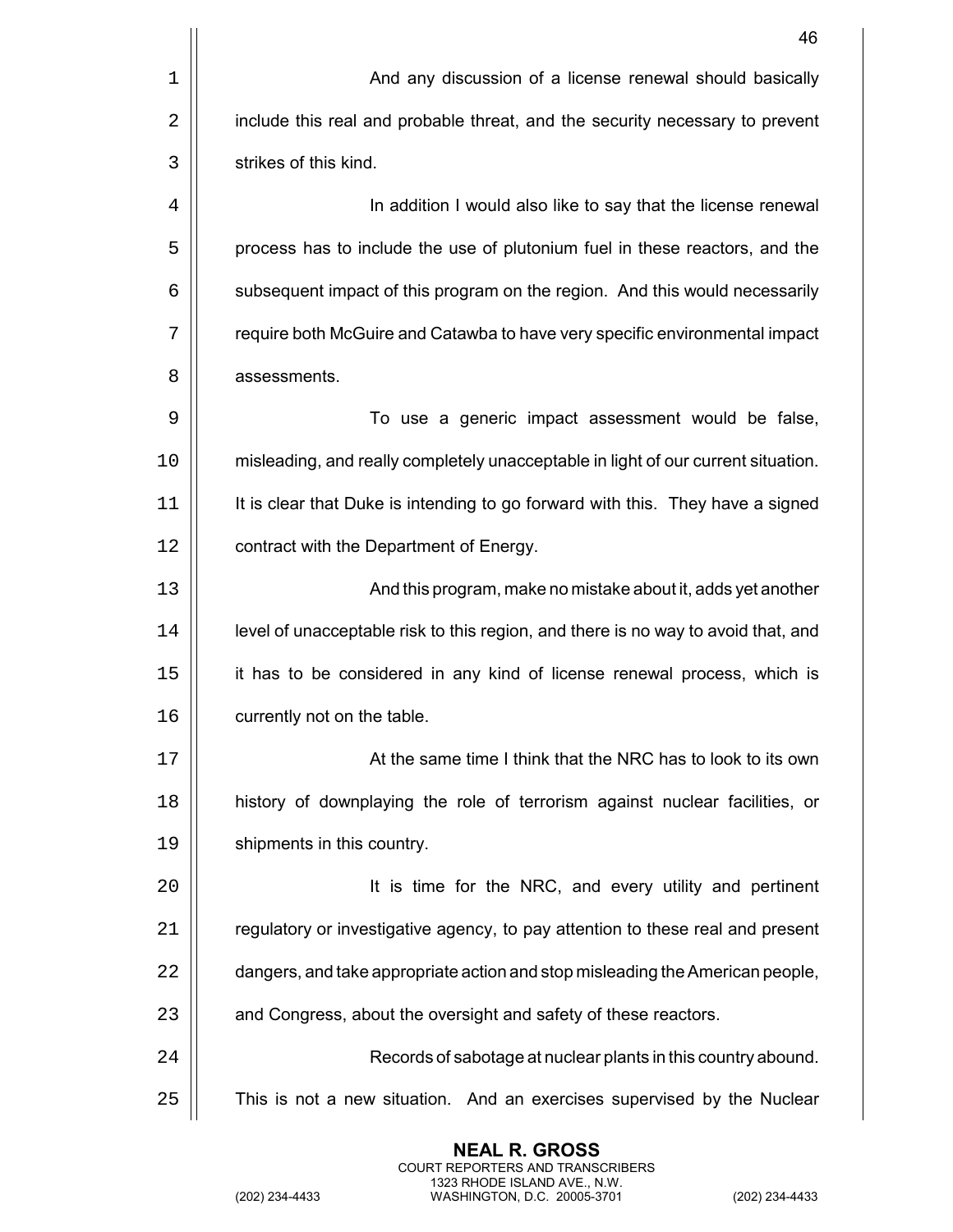|    | 47                                                                                 |
|----|------------------------------------------------------------------------------------|
| 1  | Regulatory Commission security guards at half of the nuclear power facilities      |
| 2  | in this country failed to repel mock terrorist attacks against safety systems that |
| 3  | were designed to prevent a reactor meltdown.                                       |
| 4  | Yet the NRC has, in recent past, suggested weakening the                           |
| 5  | security procedures that are in place in response to industry complaints. And,     |
| 6  | in fact, considered turning them over to the industries themselves to manage.      |
| 7  | This is unacceptable, especially at this time.<br>Terrorist                        |
| 8  | assaults of nuclear power plants has been on the radar, but it has been on the     |
| 9  | radar for years, it is not news.                                                   |
| 10 | During the period of time surrounding the first World Trade                        |
| 11 | Center bombing the FBI investigated, and raided, a terrorist training camp         |
| 12 | located a few miles from Three Mile Island.                                        |
| 13 | During this period of time the Three Mile Island was, did                          |
| 14 | experience a security breach. The FBI did raid that camp. Shortly after the first  |
| 15 | World Trade Center bombing there was a letter that the FBI investigated, and       |
| 16 | verified, from a terrorist organization claiming 150 suicide death soldiers who    |
| 17 | were -- whose sole purpose was to attack nuclear power plants in this country.     |
| 18 | This is documented, this is on the record. And this is what we                     |
| 19 | are facing right now. We cannot bury our heads. All the feel good images on        |
| 20 | this screen are not going to change what we are facing.                            |
| 21 | And I think that we obviously have to look at that, and now is                     |
| 22 | certainly the time in regard to relicensing nuclear power plants in this country.  |
| 23 | And I will try to wrap this up quickly.                                            |
|    |                                                                                    |
|    |                                                                                    |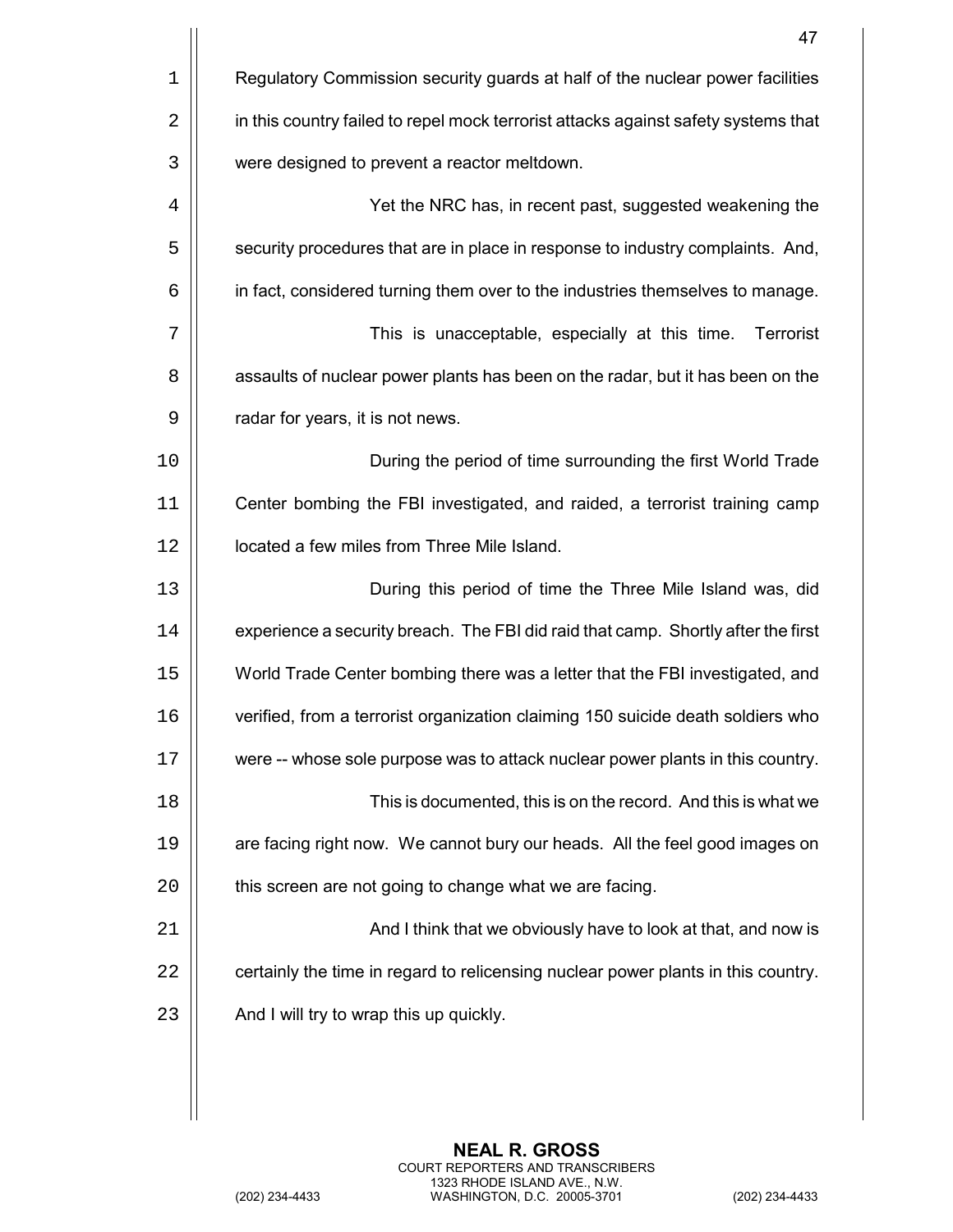|    | 48                                                                                   |
|----|--------------------------------------------------------------------------------------|
| 1  | This morning Paul Leventhal, of the Nuclear Control Institute,                       |
| 2  | released a report on nuclear terrorism at the Washington Press Club. That            |
| 3  | should be available this afternoon, I would think, on the website.                   |
| 4  | In which he stated: "A nuclear plant houses more than 1,000                          |
| 5  | times the radiation as released in an atomic bomb blast. The magnitude of a          |
| 6  | single attack could reach beyond 100,000 deaths, and the immediate loss of           |
| 7  | tens of billions of dollars, and irreversible damage. The lands and properties       |
| 8  | destroyed would remain useless for decades, and would become a stark                 |
| 9  | monument reminding the world of the terrorist's ideology."                           |
| 10 | I believe we understand those kinds of images now. Home                              |
| 11 | owner insurance, I might add, does not cover such accidents, and the liabilities     |
| 12 | of these nuclear facilities is marginal, with industry trying, right now, to make it |
| 13 | even more marginal.                                                                  |
| 14 | Duke Energy recently submitted a request for a declaratory                           |
| 15 | ruling from the NRC to limit liability from the day-to-day operation of these        |
| 16 | plants.                                                                              |
| 17 | Meanwhile, we in the community sit here asking for accurate                          |
| 18 | and realistic assessment of the risks associated with the operation of this plant.   |
| 19 | I would like to know if we are addressing these issues, are we prepared to           |
| 20 | create the kind of security that is going to be involved in protecting our           |
| 21 | communities from terrorist attacks on the over 100 nuclear reactors in this          |
| 22 | country.                                                                             |
| 23 | At a recent international conference on nuclear proliferation                        |
| 24 | in Austria, just this past week, two recommendations came out. One was the           |
| 25 | fact that, well two statements were released that are of particular importance.      |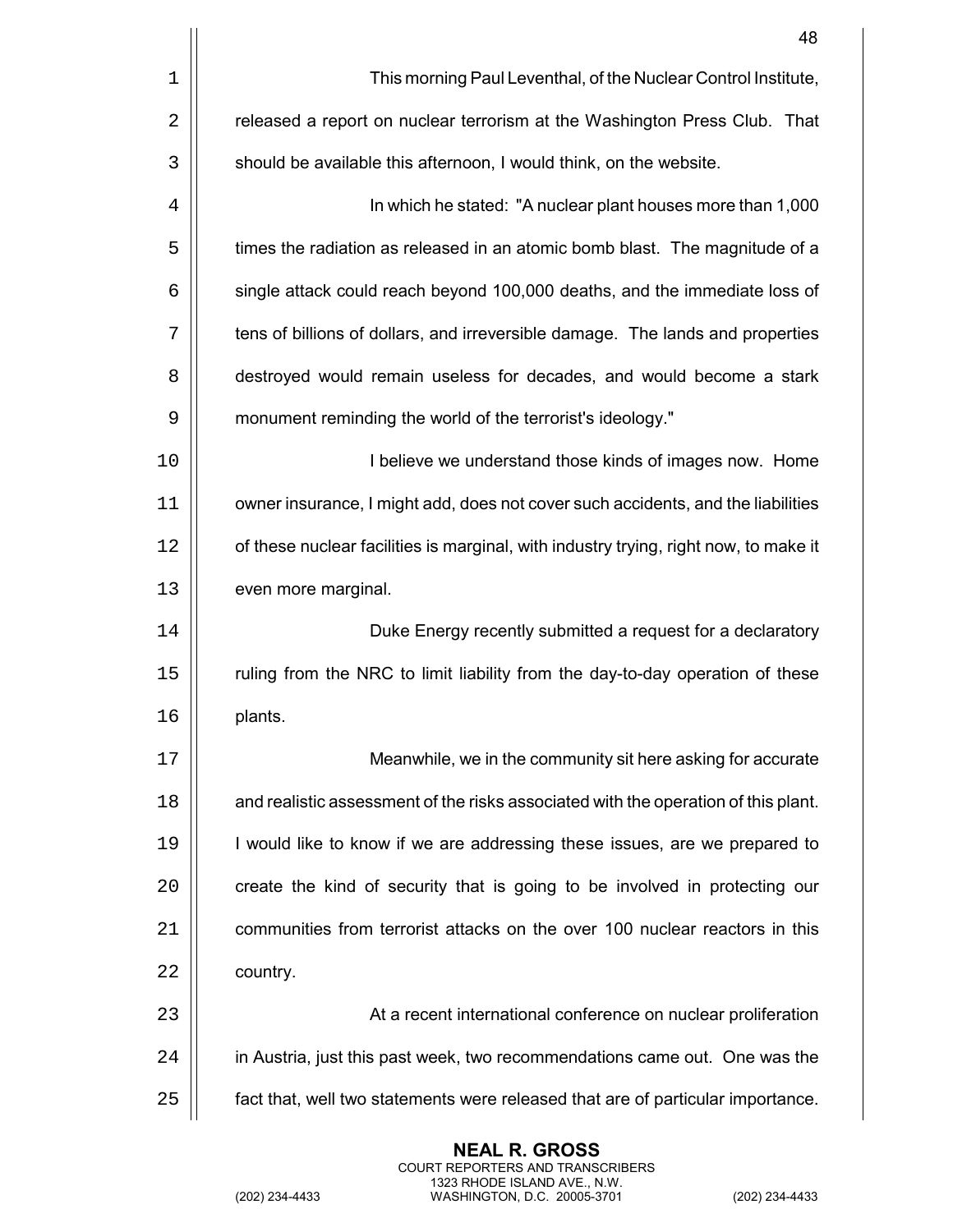|    | 49                                                                               |
|----|----------------------------------------------------------------------------------|
| 1  | The first being that every nuclear reactor in the world is at risk               |
| 2  | for a terrorist attack. The second recommendation that came out from that        |
| 3  | conference was that every nuclear reactor in the world should be capable of      |
| 4  | maintaining anti-aircraft protection against terrorists attacks.                 |
| 5  | My question is, do we continue to look at a growth situation                     |
| 6  | for an industry when we have to consider these kinds of safety guidelines for    |
| 7  | the immediate future?                                                            |
| 8  | I think not. I think it might be time to re-evaluate the future                  |
| 9  | of nuclear energy in this country, and I would ask that the NRC, Duke Energy,    |
| 10 | and all of those involved in this license process, please listen to those in the |
| 11 | community, and pay attention to what we have already known for decades.          |
| 12 | Thank you very much.                                                             |
| 13 | FACILITATOR CAMERON: Thank you, Catherine. Could we                              |
| 14 | have Joan Bodonheimer come up? Joan is the principal of the Long Creek           |
| 15 | Elementary School. Just a teacher? That is good enough.                          |
| 16 | MS. BODONHEIMER: My name is Joan Bodonheimer, and                                |
| 17 | I am a teacher at Long Creek Elementary School. And I'm speaking today on        |
| 18 | behalf of Duke Energy and McGuire Nuclear Station, because they are very         |
| 19 | important to our school. So I'm speaking from that aspect, rather than the       |
| 20 | environmental aspect.                                                            |
| 21 | These are real people, and they are very real people to the                      |
| 22 | students in our school. About five years ago Duke Power adopted our school       |
| 23 | and initiated a Pony Express writing program, where the students have a pen      |
| 24 | pal. These were our fifth grade students.                                        |
|    |                                                                                  |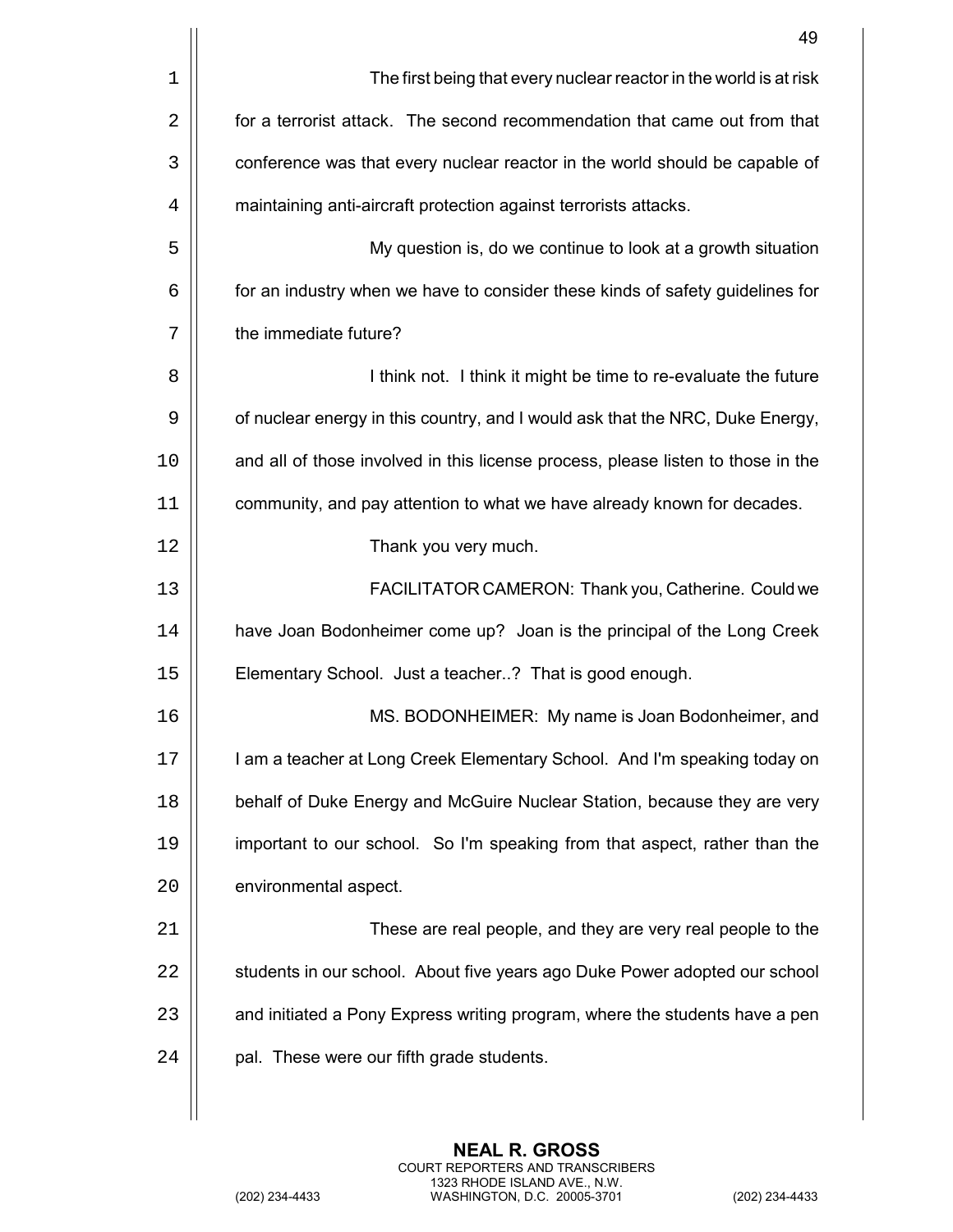|    | 50                                                                                    |
|----|---------------------------------------------------------------------------------------|
| 1  | And the children, in turn, write back to them each month.                             |
| 2  | They are so excited the day that their letters arrive, they can't wait to get home    |
| 3  | and tell their parents that they got mail from their pen pals.                        |
| 4  | As the year progresses the program blossoms.<br>The                                   |
| 5  | employees volunteer more time, they eat lunch with their pen pals, and the            |
| 6  | children are finally thrilled to meet the person that they've been writing each       |
| 7  | month. It makes them feel very important.                                             |
| 8  | And these employees do this just out of the goodness of their                         |
| 9  | hearts, they are not coerced into it. At Christmas time the pen pals come to our      |
| 10 | school bringing gifts for each child. They also have expanded their program to        |
| 11 | help needy families at our school.                                                    |
| 12 | So it is very important not only to the students that we teach,                       |
| 13 | but to others in the school, based on need.                                           |
| 14 | Finally in May Duke Power hosts a pen pal picnic at McGuire.                          |
| 15 | This is our final get-together. Every volunteer meets his or her pen pal, eats        |
| 16 | lunch with them, and just spends an hour talking to the children.                     |
| 17 | The students are very excited to get to come to McGuire to                            |
| 18 | tour the facility, learn more about their pen pal's job. And this is truly one of our |
| 19 | most exciting field trips throughout the year.                                        |
| 20 | As you can see, Duke Power is very actively involved in our                           |
| 21 | community, and it is a very important part of our school at Long Creek                |
| 22 | Elementary.                                                                           |
| 23 | Thank you.                                                                            |
| 24 | FACILITATOR CAMERON: Thank you, Joan. The NRC is                                      |
| 25 | going to conduct another meeting tonight, from 7 to 10. I would welcome all of        |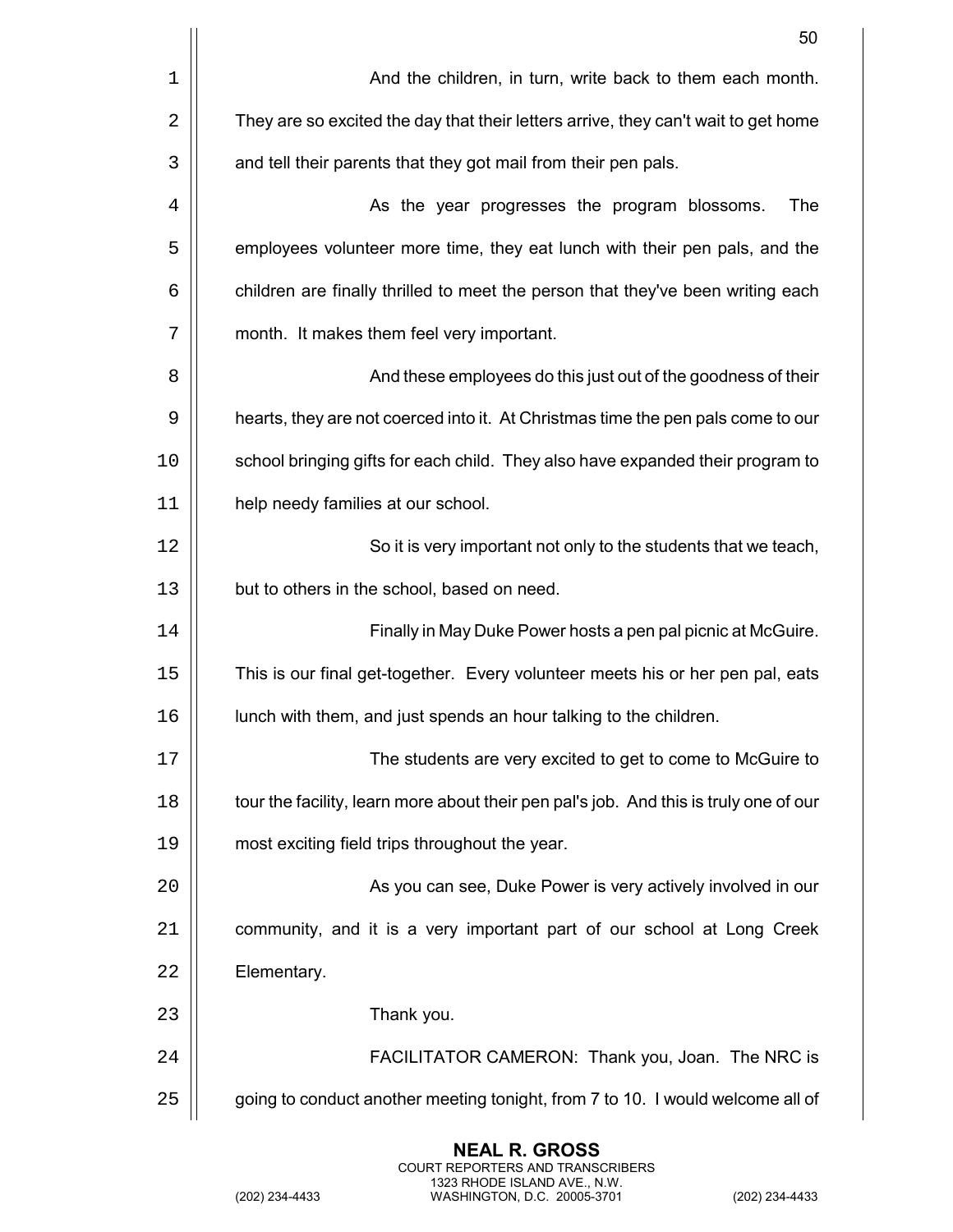|    | 51                                                                                |
|----|-----------------------------------------------------------------------------------|
| 1  | you to come back for that. There is also going to be an informal open house       |
| 2  | from 6 to 7 if you want to talk informally with NRC staff, or some of the experts |
| 3  | that we have working with us, who are looking at various types of environmental   |
| 4  | impacts.                                                                          |
| 5  | They will also be available right after this meeting if you care                  |
| 6  | to speak with them. We don't have any other speakers for this particular          |
| 7  | session.                                                                          |
| 8  | I would ask if Mr. Broome could perhaps talk to this lady down                    |
| 9  | here, who has a question about emergency planning. But I think we can do          |
| 10 | that off-line, and we can see if we can get that information for you.             |
| 11 | And with that I would adjourn this meeting. Yes? Pardon me,                       |
| 12 | Don? If you would like to say something, come on up, yes.                         |
| 13 | MR. MONIAK: My name is Don Moniak, I'm the organizer for                          |
| 14 | the Blue Ridge Environmental Defense League. I want to talk a little bit about    |
| 15 | the use of the plutonium fuel in Duke reactors, for starters.                     |
| 16 | And before I even get to that I want to give you a quote from                     |
| 17 | the NRC's Advisory Committee on Nuclear Safeguards. It was a meeting in           |
| 18 | February 2nd, 2001. This is an excerpt from the transcript.                       |
| 19 | Mr. Powers said: "I just wonder if ice condensers have some                       |
| 20 | peculiarity about them that I don't know about, other than vulnerable             |
| 21 | containment?" And then there was laughter among the experts.                      |
| 22 | Another expert, Mr. Kress says: "You are reading my mind."                        |
| 23 | And Mr. Powers said: "I saw you grinning over there."                             |
| 24 | Now, these are the experts, Advisory Committee on Nuclear                         |
| 25 | Safeguards. I may not agree with everything they issue, but there is no dispute   |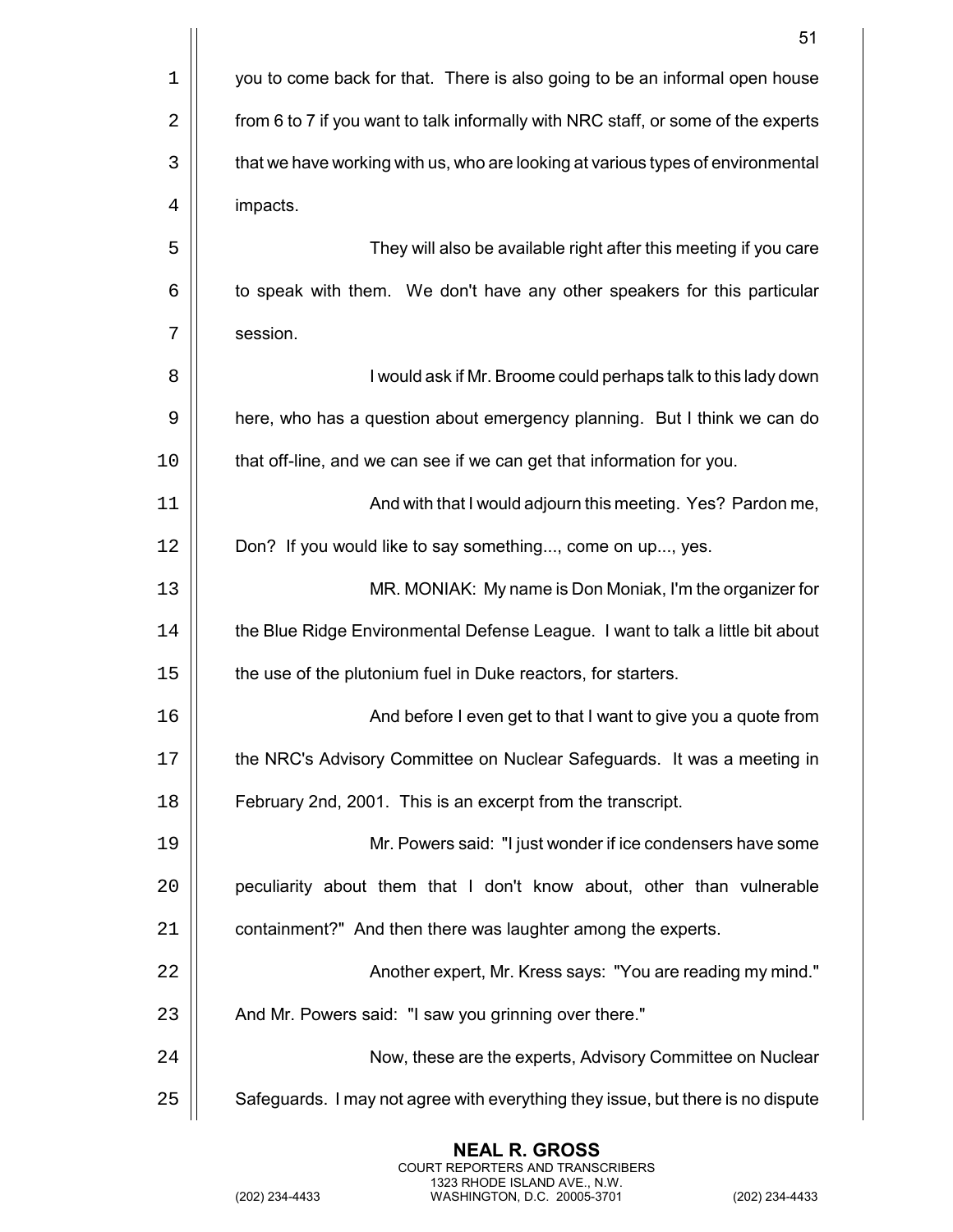|    | 52                                                                               |
|----|----------------------------------------------------------------------------------|
| 1  | that they are highly qualified to judge the safety of nuclear reactors, nuclear  |
| 2  | materials, fuel facilities, etcetera.                                            |
| 3  | So that is what McGuire and Catawba are known for, is their                      |
| 4  | vulnerabilities, because they have weak containment systems, and that is a       |
| 5  | fact. In spite of that Duke is a partner in a limited liability company of Duke, |
| 6  | Cogema, Stone and Webster, which is under contract with the Department of        |
| 7  | Energy to perform plutonium MOX fuel fabrication and radiation services.         |
| 8  | Under its existing contract it is -- they are required, through                  |
| 9  | a performance guarantee, to design modifications to Catawba and McGuire.         |
| 10 | To license the modifications, amend the license to use plutonium MOX fuel,       |
| 11 | and qualify plutonium MOX fuel for use at Catawba and McGuire.                   |
| 12 | And this all has to be done by about 2003, or 2004, so it has                    |
| 13 | to start pretty soon here. Same time frame we are looking at for this renewal    |
| 14 | process.                                                                         |
| 15 | Duke, in its application to renew its license wrote on page 4                    |
| 16 | of its June 13th renewal application, that one potential future change to the    |
| 17 | current licensing basis involves the use of mixed oxide MOX fuel at McGuire      |
| 18 | and Catawba.                                                                     |
| 19 | Duke is planning to submit, later this year, a license                           |
| 20 | amendment request related to the use of MOX fuel. Now, the Nuclear               |
| 21 | Regulatory Commission would have us believe that they can't do anything until    |
| 22 | they receive an application, but that is false.                                  |
| 23 | Because under the National Environmental Policy Act, which                       |
| 24 | mandates agencies to begin environmental analysis at the earliest possible       |
|    |                                                                                  |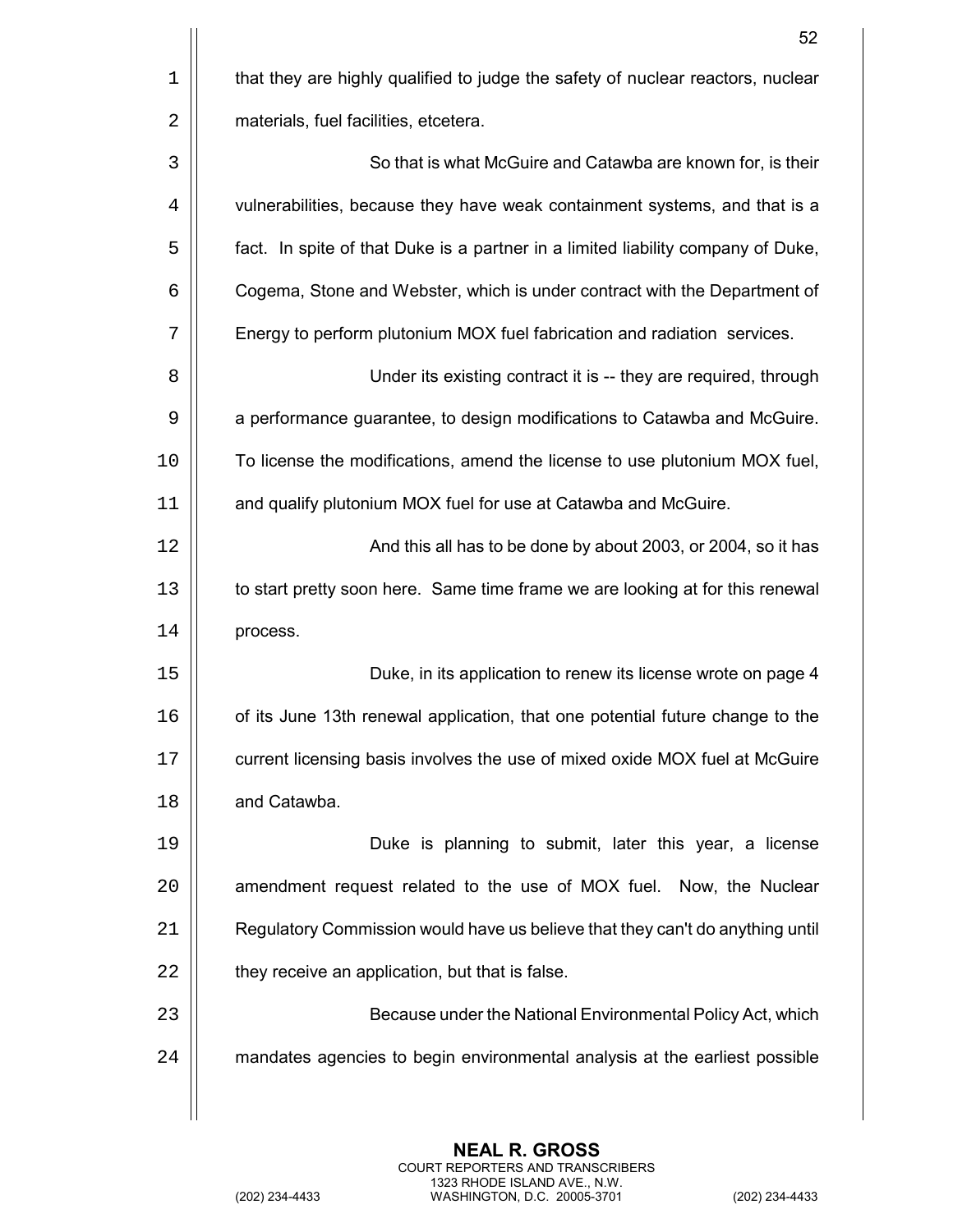|    | 53                                                                                |
|----|-----------------------------------------------------------------------------------|
| 1  | time, not at the convenience of licensees, or developers, under NEPA the NRC      |
| 2  | is obligated to start evaluating it now.                                          |
| 3  | There is no reason why this meeting cannot be considered                          |
| 4  | within the broad context of using plutonium fuel in Duke reactors. And to do so   |
| 5  | is an utter abandonment of their commitment and their obligation to NEPA,         |
| 6  | which is National Environmental Policy.                                           |
| 7  | Now, Duke's lawyers, who I've had the opportunity to spar                         |
| 8  | with, I'm not sure how successfully yet, and the NRC lawyers, they generally      |
| 9  | tend to come in on the same side of things, from what I've seen.                  |
| 10 | And from what I've seen so far we are very fortunate to have                      |
| 11 | an Atomic Safety Licensing Board that is, truly functions to be independent, as   |
| 12 | compared to the NRC staff, which really looks just like the lawyers for the       |
| 13 | applicants, for Duke, in all these meetings. They very seldom disagree.           |
| 14 | And they just run you through a legal rigmarole of semantics                      |
| 15 | and rhetoric. Under -- when you do an Environmental Impact Statement there        |
| 16 | is nothing to say that you cannot evaluate a proposed action, even if that action |
| 17 | isn't final.                                                                      |
| 18 | The use of plutonium fuel is mandated to be evaluated now,                        |
| 19 | under contract to the Department of Energy. If the NRC was to evaluate it,        |
| 20 | within the context of this Environmental Impact Statement, it would save us all   |
| 21 | a lot of money and time, which is what NEPA is supposed to be about.              |
| 22 | Instead we are told that we have to wait until Duke submits                       |
| 23 | a license amendment. Which means right now there is four different major          |
| 24 | proposed actions that we may have to comment under, or try to get standing        |
|    |                                                                                   |

**NEAL R. GROSS**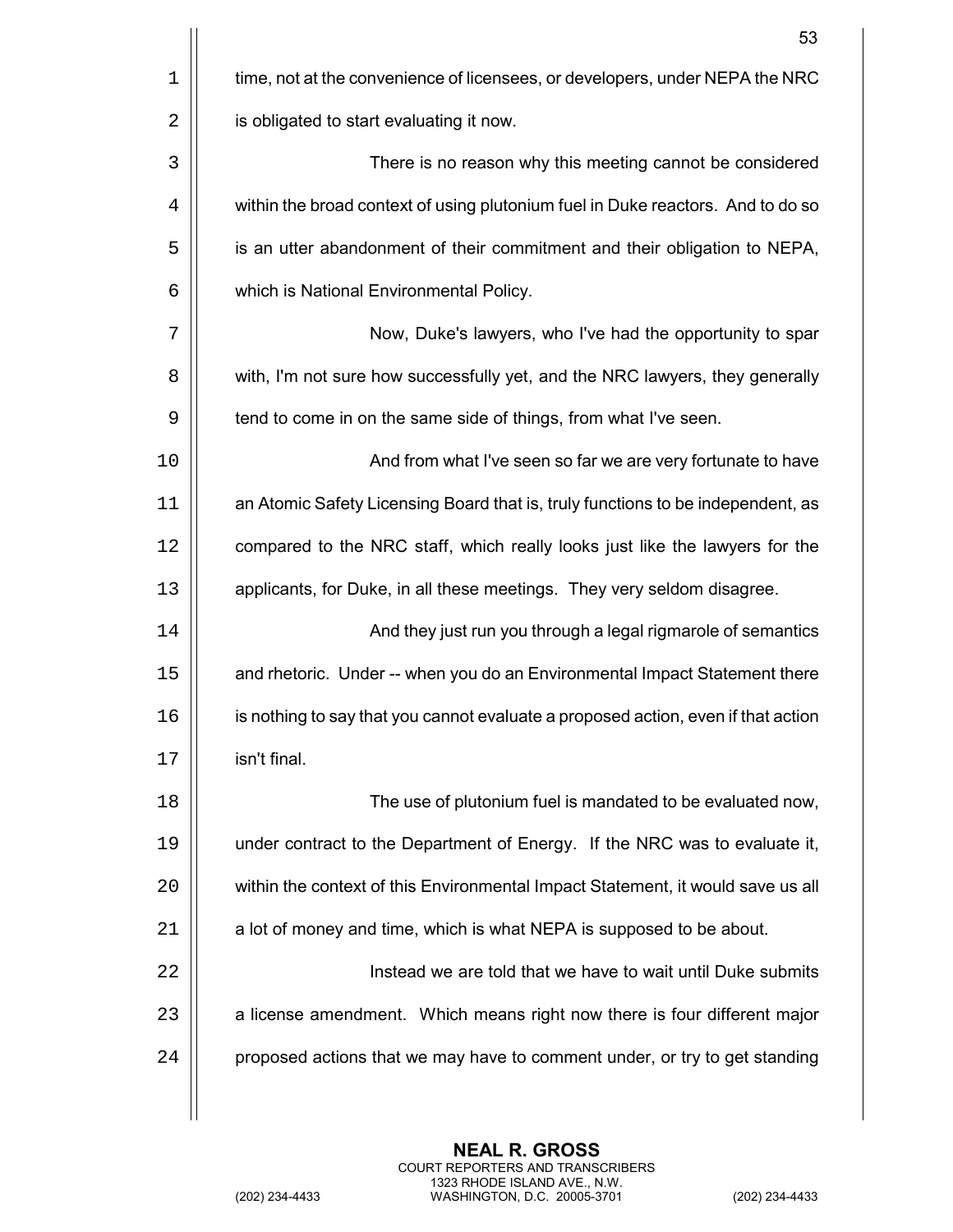|    | 54                                                                                   |
|----|--------------------------------------------------------------------------------------|
| 1  | under, in order to address the use of plutonium fuel for the next 15, 20 years,      |
| 2  | from 2007 to 2024 in Duke reactors.                                                  |
| 3  | And that is -- this process, the process of building a plutonium                     |
| 4  | fuel fabrication facility, for which there is no justification if Duke reactors are  |
| 5  | found to be unsafe, or somehow they close, because then there is no market,          |
| 6  | the amendment, and also the most recent of issuing of Duke is coming up with         |
| 7  | some new limited liability company to operate the reactors, for which there is       |
| 8  | an opportunity for a hearing, as well.                                               |
| 9  | So at what point is Duke going to come out and defend this                           |
| 10 | proposal of theirs in the real public forum, instead of skipping around and          |
| 11 | playing rope-a-dope? It is a very cowardly regulatory approach by a major            |
| 12 | company. And it is supposed to be a patriotic act, they tell us, that they are       |
| 13 | using plutonium fuel, which implies that every other utility in the country is       |
| 14 | unpatriotic because they don't want it.                                              |
| 15 | Come forward, put forward your proposal, and quit delaying                           |
| 16 | the process. Quit forcing regulatory burdens on the public, because the NRC          |
| 17 | feels that jaywalking through the NEPA process, it feels like it can get away        |
| 18 | with it.                                                                             |
| 19 | Thank you.                                                                           |
| 20 | <b>FACILITATOR CAMERON:</b><br>Thank you, Don, for those                             |
| 21 | recommendations. We have one final speaker for this afternoon's meeting, and         |
| 22 | that is Lou Zeller, who is either the director or co-director, and Lou tell us about |
| 23 | that, but he is with the Blue Ridge Environmental Defense League.                    |
| 24 | MR. ZELLER: Thank you, Chip. I'm Lou Zeller, and I'm a                               |
| 25 | community organizer with the Blue Ridge Environmental Defense League. Blue           |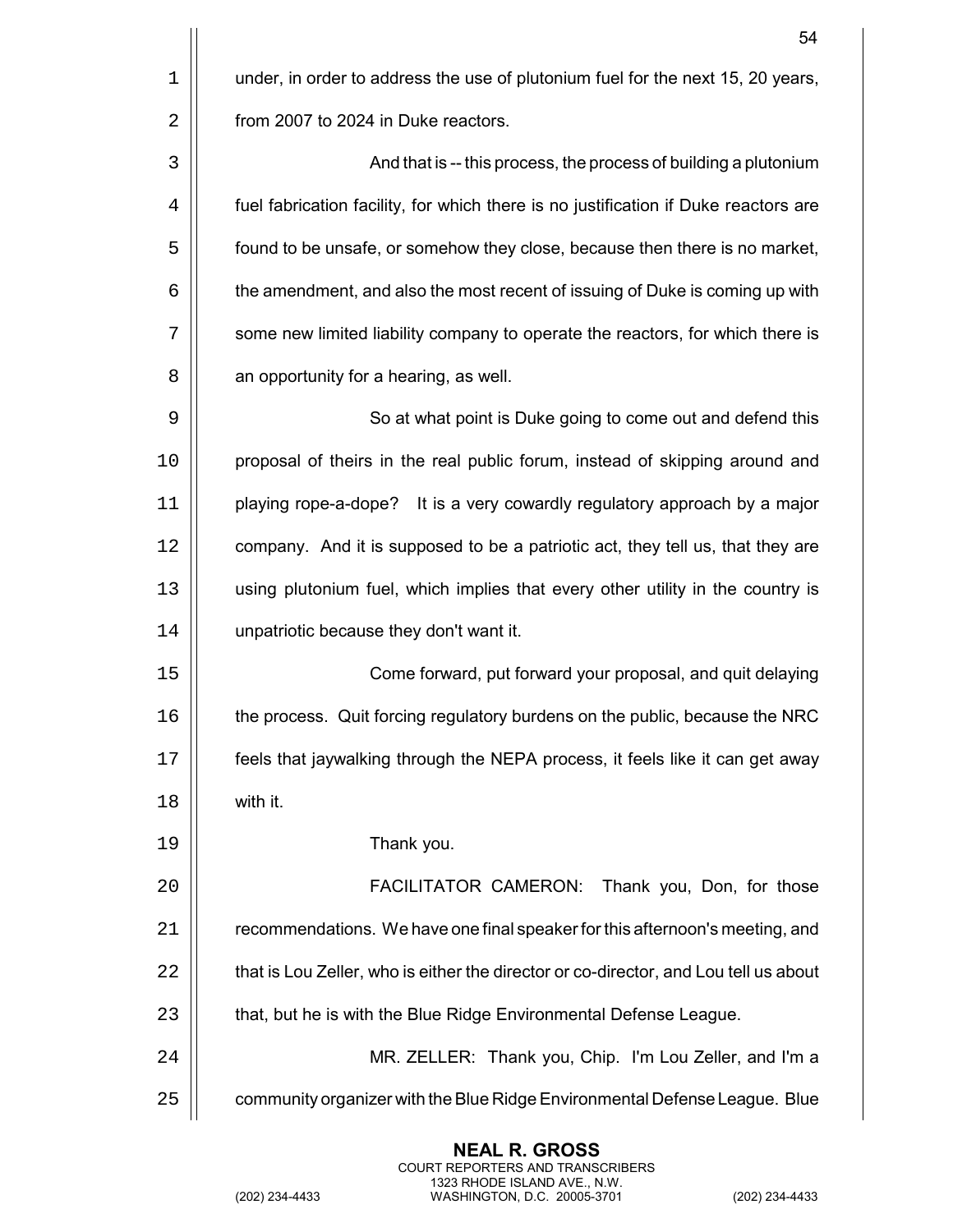|    | 55                                                                                   |
|----|--------------------------------------------------------------------------------------|
| 1  | Ridge has been in North Carolina and Virginia, Tennessee, and most recently          |
| 2  | in South Carolina. Our origins are in the Blue Ridge mountains, hence our            |
| 3  | name. We began in 1984.                                                              |
| 4  | I want to just hit the highlights of some of our written remarks                     |
| 5  | before this assembly today. One has to do with alternative sources of energy.        |
| 6  | Duke, in its application, in its environmental report did say that they had          |
| 7  | established that combined cycle units of conventional fossil fuels, and that         |
| 8  | combined cycle units and fossil fuels would meet the needs of electric               |
| 9  | generation in this part of the country.                                              |
| 10 | Duke says that they believe that combined cycle technology                           |
| 11 | is the most economically attractive baseload technology. I think that this is --     |
| 12 | I don't know what economically attractive means to anyone in the room here,          |
| 13 | but I don't think that Duke did a sufficient analysis to be able to tell us if their |
| 14 | comparison with other forms of renewable energy, including wind power, and           |
| 15 | solar power, had been compared alongside of the continued use of the                 |
| 16 | Catawba or the McGuire reactors, in this case.                                       |
| 17 | I think this is -- Blue Ridge Environmental Defense League                           |
| 18 | has a long term interest in future energy supplies, as do other citizens in the      |
| 19 | country. Even the Atomic Safety and Licensing Board identifies that its              |
| 20 | responsibility is to continue the national debate over the role that nuclear power   |
| 21 | should play in meeting energy needs.                                                 |
| 22 | I might point out, as a dramatic point, that the consideration                       |
| 23 | of safety issues in terrorism with regards to wind powered generators almost         |
| 24 | seems ridiculous, because there are no issues with regard to safety and              |
|    |                                                                                      |

**NEAL R. GROSS** COURT REPORTERS AND TRANSCRIBERS 1323 RHODE ISLAND AVE., N.W. (202) 234-4433 WASHINGTON, D.C. 20005-3701 (202) 234-4433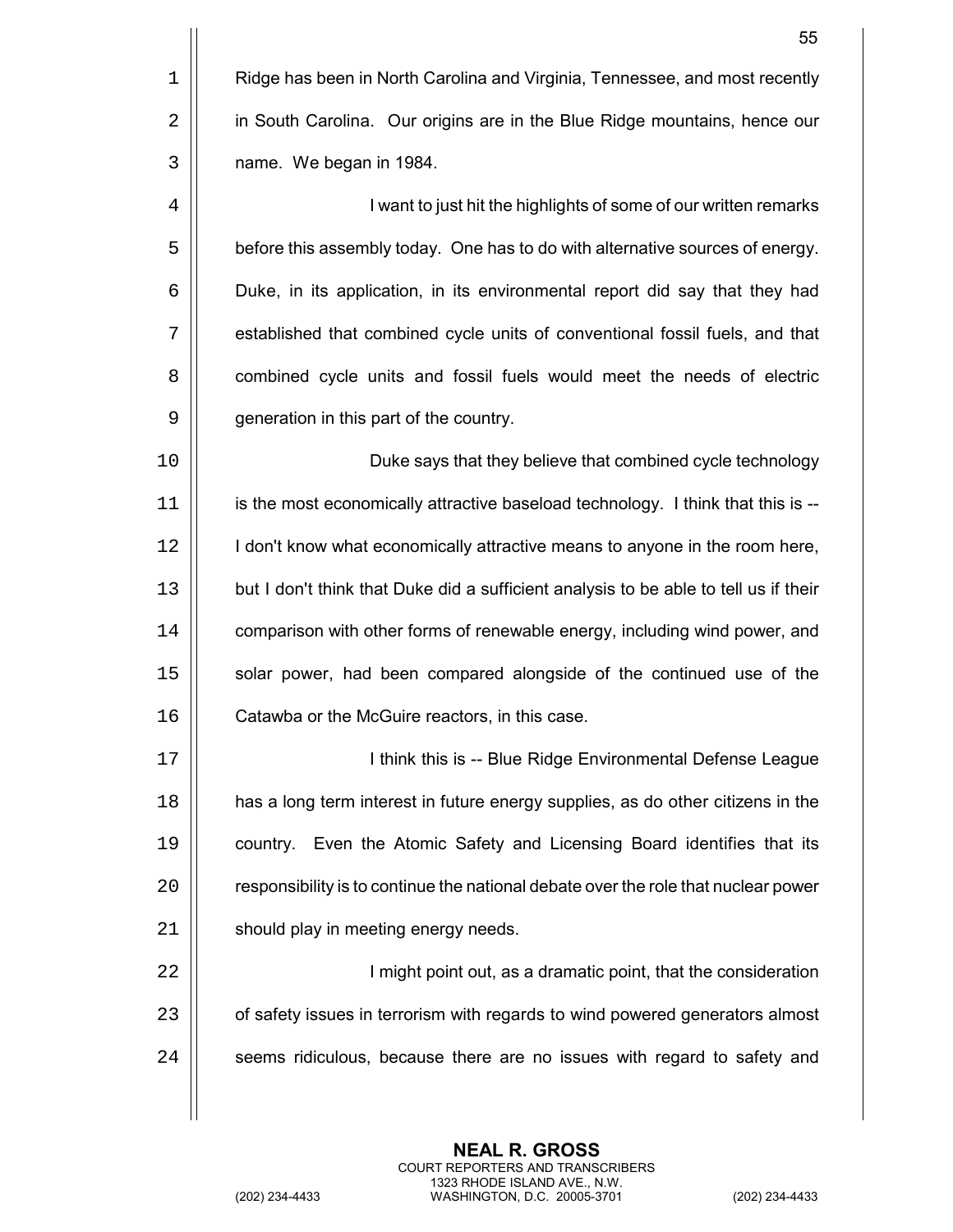|    | 56                                                                                 |
|----|------------------------------------------------------------------------------------|
| 1  | terrorism, with regard to wind energy generators. This is a significant omission   |
| 2  | in their application process.                                                      |
| 3  | Mr. Moniak has also -- has already gone somewhat into the                          |
| 4  | issue of segmentation of the process with regard to plutonium fuel. Duke is        |
| 5  | required, under 10CFR51, to submit a description of the proposed action,           |
| 6  | including the applicant's plans to modify the facility.                            |
| 7  | We think that Duke wrongly dismisses the requirement to                            |
| 8  | analyze these plants to modify the facility for use of plutonium fuel during the   |
| 9  | license renewal process, as required.                                              |
| 10 | They state in their application that one potential future change                   |
| 11 | to the current licensing basis involves the use of mixed oxide fuel at McGuire,    |
| 12 | and at Catawba.<br>Duke is planning to submit, later this year, license            |
| 13 | amendment.                                                                         |
| 14 | Again, we rest our case. This is segmentation. They know                           |
| 15 | they are going to do it, and there is already an existing contract to that effect. |
| 16 | A major issue with regards to accident containment failures                        |
| 17 | at the reactor have to do with the ice condenser issues. Hazards in nuclear        |
| 18 | plants are a combination of human and technical errors. Both types of error are    |
| 19 | noted in the Nuclear Regulatory Commission's plan performance reviews at           |
| 20 | both McGuire and Catawba.                                                          |
| 21 | For example, the PPR notes shortcomings in ice condenser                           |
| 22 | maintenance, and inspection; corrosion of service water pipes, auxiliary           |
| 23 | feedwater pipes, which are the only source of water for steam generators when      |
| 24 | the main feedwater system fails; and examples of poor engineering                  |
|    |                                                                                    |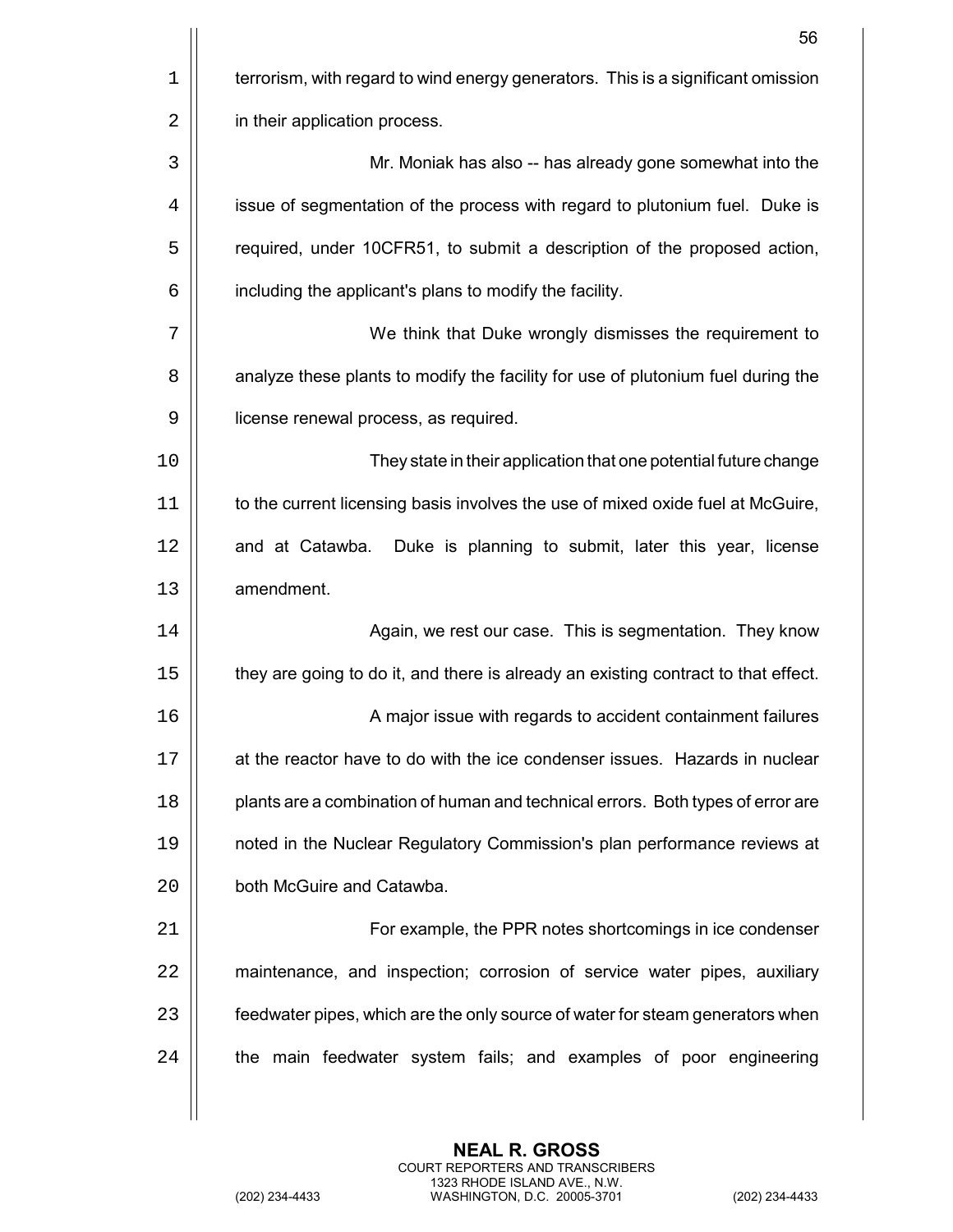|    | 57                                                                                  |
|----|-------------------------------------------------------------------------------------|
| 1  | performance. Ice condensers simply must work during reactor emergency, as           |
| 2  | an airbag must work during an auto accident.                                        |
| 3  | Other plants, including the Cooke Plant in Illinois, was shut                       |
| 4  | down because of identified problems with ice condensers. Just for clarity sake,     |
| 5  | the ice is located behind a number of doors in these reactors. When pressure        |
| 6  | and containment reaches a certain level above pressure inside the ice               |
| 7  | condenser area, McGuire plant employees determined, in 1997, that 10 of the         |
| 8  | 48 ice condenser inlet doors, in the lower containment, were incapable of           |
| 9  | opening with less force than specified in the plant's technical specifications, and |
| 10 | may not have opened in an accident situation.                                       |
| 11 | Two recent NRC performance summaries, which I've included                           |
| 12 | in my written remarks, I think speak for themselves. This one is dated March        |
| 13 | of 2001, inadequate corrective actions for recurring problems would shut down       |
| 14 | operations involving loss or let down of inadvertent reactor cooling system, cool   |
| 15 | down transients. You can read that for yourself.                                    |
| 16 | In the event of a severe accident, when the reactor fuel melts,                     |
| 17 | the risk that reactor containment will rupture, and large releases of radioactive   |
| 18 | material get into the environment, will occur at significantly greater at Catawba   |
| 19 | and McGuire than at other pressured water reactors with other types of              |
| 20 | containment.                                                                        |

21 | There is no backup system for reactor containment. The  $\parallel$  steel containment vessel is the only one. Other plant systems may have || backups. There is only one containment vessel with the issues of  $\vert\vert$  embrittlement, which we see with a fuel like plutonium, with a higher neutron